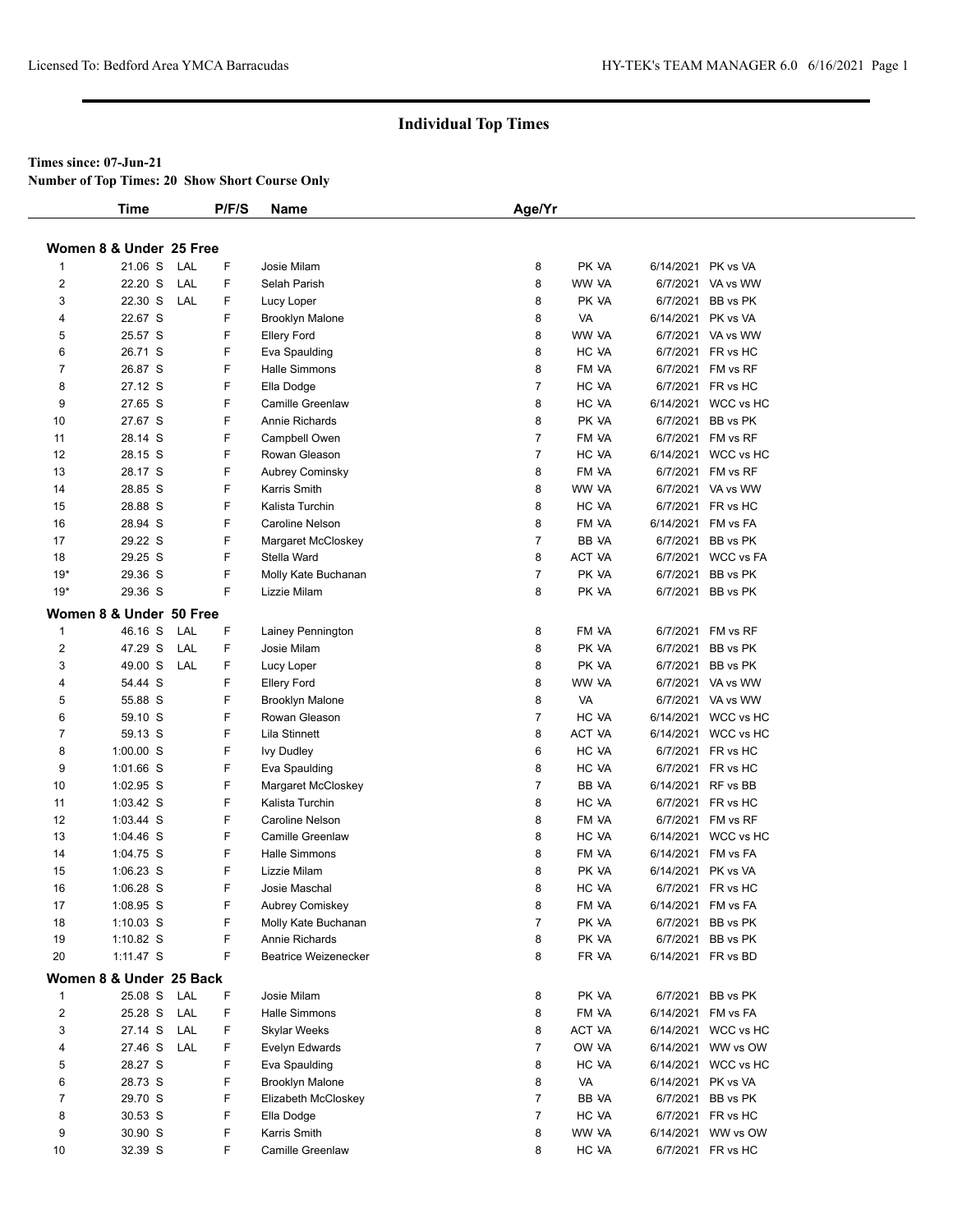**Number of Top Times: 20 Show Short Course Only**

|                | <b>Time</b>               | P/F/S    | Name                        | Age/Yr         |               |                    |                     |  |
|----------------|---------------------------|----------|-----------------------------|----------------|---------------|--------------------|---------------------|--|
|                |                           |          |                             |                |               |                    |                     |  |
| 11             | 32.65 S                   | F        | <b>Charlotte Pickeral</b>   | 6              | HC VA         |                    | 6/14/2021 WCC vs HC |  |
| 12             | 34.01 S                   | F        | Dabney Morrison             | 6              | OW VA         |                    | 6/14/2021 WW vs OW  |  |
| 13             | 34.07 S                   | F        | <b>Aubrey Comiskey</b>      | 8              | FM VA         |                    | 6/14/2021 FM vs FA  |  |
| 14             | 34.59 S                   | F        | Lana Keith                  | 7              | FM VA         |                    | 6/14/2021 FM vs FA  |  |
| 15             | 35.10 S                   | F        | Stella Ward                 | 8              | <b>ACT VA</b> |                    | 6/14/2021 WCC vs HC |  |
| 16             | 35.50 S                   | F        | <b>Beatrice Weizenecker</b> | 8              | FR VA         |                    | 6/14/2021 FR vs BD  |  |
| 17             | 35.70 S                   | F        | Rowan Gleason               | 7              | HC VA         |                    | 6/14/2021 WCC vs HC |  |
| 18             | 35.88 S                   | F        | Gracelyn Mays               | 8              | ACT VA        |                    | 6/14/2021 WCC vs HC |  |
| 19             | 35.94 S                   | F        | Julia Summers               | 8              | WW VA         |                    | 6/7/2021 VA vs WW   |  |
| 20             | 36.34 S                   | F        | Eve Flavin                  | 8              | OW VA         |                    | 6/7/2021 OW vs BD   |  |
|                | Women 8 & Under 25 Breast |          |                             |                |               |                    |                     |  |
| $\mathbf{1}$   | 29.52 S LAL               | F        | Selah Parish                | 8              | WW VA         |                    | 6/14/2021 WW vs OW  |  |
| $\overline{2}$ | 33.85 S                   | F        | Skylar Weeks                | 8              | <b>ACT VA</b> |                    | 6/14/2021 WCC vs HC |  |
| 3              | 39.44 S                   | F        | Evelyn Edwards              | 7              | OW VA         |                    | 6/7/2021 OW vs BD   |  |
| 4              | 40.42 S                   | F        | Karris Smith                | 8              | WW VA         |                    | 6/14/2021 WW vs OW  |  |
| 5              | 42.30 S                   | F        | <b>Brooklyn Malone</b>      | 8              | VA            | 6/14/2021 PK vs VA |                     |  |
|                |                           |          |                             |                |               |                    |                     |  |
|                | Women 8 & Under 25 Fly    |          |                             |                |               |                    |                     |  |
| $\mathbf{1}$   | 24.39 S                   | LAL<br>F | Lainey Pennington           | 8              | FM VA         | 6/14/2021 FM vs FA |                     |  |
| $\overline{2}$ | 26.38 S                   | LAL<br>F | Selah Parish                | 8              | WW VA         |                    | 6/14/2021 WW vs OW  |  |
| 3              | 28.49 S                   | F        | Maisey Hunt                 | 7              | WW VA         |                    | 6/14/2021 WW vs OW  |  |
| 4              | 29.50 S                   | F        | Evelyn Edwards              | $\overline{7}$ | OW VA         |                    | 6/7/2021 OW vs BD   |  |
| 5              | 30.82 S                   | F        | Josie Milam                 | 8              | PK VA         |                    | 6/7/2021 BB vs PK   |  |
| 6              | 31.31 S                   | F        | <b>Halle Simmons</b>        | 8              | FM VA         |                    | 6/7/2021 FM vs RF   |  |
| $\overline{7}$ | 34.18 S                   | F        | Ella Dodge                  | 7              | HC VA         |                    | 6/14/2021 WCC vs HC |  |
| 8              | 35.61 S                   | F        | Lana Keith                  | 7              | FM VA         |                    | 6/14/2021 FM vs FA  |  |
| 9              | 36.27 S                   | F        | Lila Stinnett               | 8              | ACT VA        |                    | 6/7/2021 WCC vs FA  |  |
| 10             | 41.28 S                   | F        | Molly Kate Buchanan         | $\overline{7}$ | PK VA         | 6/14/2021 PK vs VA |                     |  |
| 11             | 44.63 S                   | F.       | Karis Wu                    | 8              | FM VA         |                    | 6/14/2021 FM vs FA  |  |
|                | Women 8 & Under 100 IM    |          |                             |                |               |                    |                     |  |
| $\mathbf{1}$   | $2:00.10$ S               | LAL<br>F | Josie Milam                 | 8              | PK VA         | 6/14/2021 PK vs VA |                     |  |
| 2              | $2:00.61$ S               | LAL<br>F | Lainey Pennington           | 8              | FM VA         |                    | 6/7/2021 FM vs RF   |  |
| 3              | $2:13.26$ S               | LAL<br>F | Selah Parish                | 8              | WW VA         |                    | 6/7/2021 VA vs WW   |  |
| 4              | 2:28.61 S                 | F        | Evelyn Edwards              | 7              | OW VA         |                    | 6/14/2021 WW vs OW  |  |
| 5              | 2:46.35 S                 | F        | <b>Halle Simmons</b>        | 8              | FM VA         |                    | 6/7/2021 FM vs RF   |  |
|                | <b>Women 9-10 25 Free</b> |          |                             |                |               |                    |                     |  |
| $\mathbf 1$    | 16.31 S                   | LAL<br>F | <b>Broughton Webb</b>       | 10             | OW VA         |                    | 6/14/2021 WW vs OW  |  |
| $\overline{2}$ | 16.33 S LAL               | F        | <b>Taylor Woodruff</b>      | 10             | OW VA         |                    | 6/14/2021 WW vs OW  |  |
| 3              | 17.29 S LAL               | F        | Jameson Johnson             | 10             | WW VA         |                    | 6/14/2021 WW vs OW  |  |
| 4              | 17.33 S                   | LAL<br>F | Xenia Bannister             | 10             | PK VA         |                    | 6/7/2021 BB vs PK   |  |
| 5              | 17.89 S                   | LAL<br>F | Phebe Dodge                 | 10             | HC VA         |                    | 6/14/2021 WCC vs HC |  |
| 6              | 18.36 S                   | F        | Sophie Richards             | 9              | PK VA         |                    | 6/7/2021 BB vs PK   |  |
| 7              | 19.05 S                   | F        | Leyla Reyes                 | 9              | PK VA         | 6/14/2021 PK vs VA |                     |  |
| 8              | 19.23 S                   | F        | Delaney Rodriguez           | 10             | PK VA         |                    | 6/7/2021 BB vs PK   |  |
| 9              | 19.40 S                   | F        | Emerson Eiban               | 9              | FM VA         |                    | 6/7/2021 FM vs RF   |  |
| 10             | 19.43 S                   | F        | Rome Petrikonis             | 10             | PK VA         |                    | 6/14/2021 PK vs VA  |  |
| 11             | 19.71 S                   | F        | Kenleigh Holt               | 10             | OW VA         |                    | 6/7/2021 OW vs BD   |  |
| $12*$          | 19.94 S                   | F        | Virginia Phillips           | 9              | PK VA         |                    | 6/14/2021 PK vs VA  |  |
| $12*$          | 19.94 S                   | F        | Krisiley Stengel            | 10             | HC VA         |                    | 6/7/2021 FR vs HC   |  |
| $14*$          | 20.12 S                   | F        | <b>Bailee Stickle</b>       | 10             | VA            |                    | 6/7/2021 VA vs WW   |  |
| $14*$          | 20.12 S                   | F        | June Sinclair               | 10             | PK VA         |                    | 6/14/2021 PK vs VA  |  |
| 16             | 20.14 S                   | F        | Kylei Davis                 | 10             | BD VA         |                    | 6/7/2021 OW vs BD   |  |
| 17             | 20.75 S                   | F        | Lila Basten                 | 10             | PK VA         |                    | 6/14/2021 PK vs VA  |  |
| 18             | 20.77 S                   | F        | Ada Compton                 | 10             | RF            |                    | 6/14/2021 RF vs BB  |  |
|                |                           |          |                             |                |               |                    |                     |  |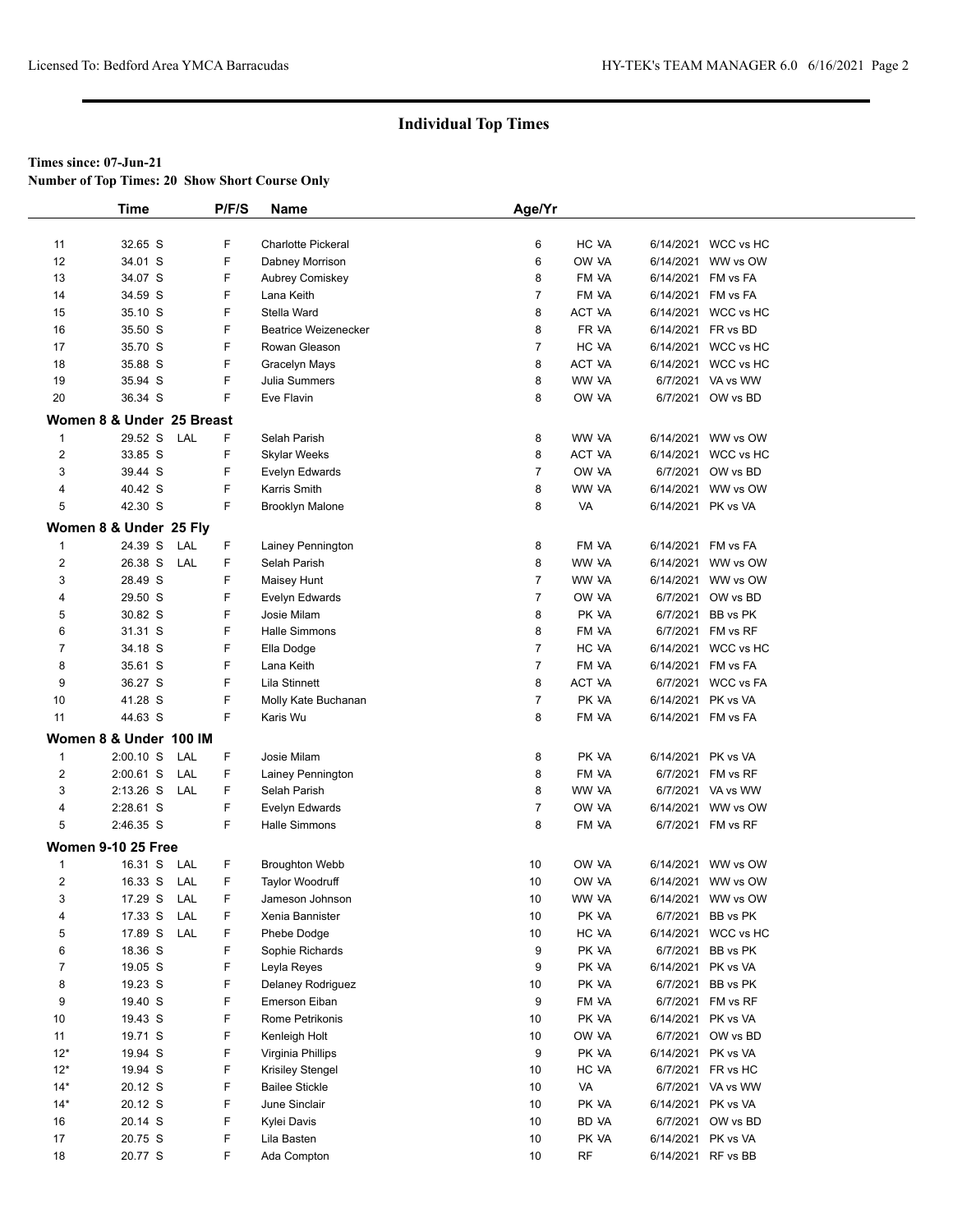**Number of Top Times: 20 Show Short Course Only**

|                         | <b>Time</b>               | P/F/S  | <b>Name</b>                          | Age/Yr   |                    |                    |                                          |
|-------------------------|---------------------------|--------|--------------------------------------|----------|--------------------|--------------------|------------------------------------------|
|                         |                           |        |                                      |          |                    |                    |                                          |
| 19                      | 20.84 S                   | F      | Ava Dragan                           | 10       | <b>RF</b>          |                    | 6/7/2021 FM vs RF                        |
| 20                      | 20.85 S                   | F      | <b>Marley Bradley</b>                | 10       | <b>BD VA</b>       |                    | 6/7/2021 OW vs BD                        |
|                         | <b>Women 9-10 50 Free</b> |        |                                      |          |                    |                    |                                          |
| $\mathbf{1}$            | 34.70 S<br>LAL            | F      | <b>Taylor Woodruff</b>               | 10       | OW VA              |                    | 6/14/2021 WW vs OW                       |
| $\overline{\mathbf{c}}$ | 34.78 S<br>LAL            | F      | <b>Broughton Webb</b>                | 10       | OW VA              |                    | 6/14/2021 WW vs OW                       |
| 3                       | 38.81 S<br>LAL            | F      | Leeanna Smith                        | 10       | ACT VA             |                    | 6/7/2021 WCC vs FA                       |
| 4                       | 39.21 S<br>LAL            | F      | Xenia Bannister                      | 10       | PK VA              | 6/14/2021 PK vs VA |                                          |
| 5                       | 39.76 S<br>LAL            | F      | Jameson Johnson                      | 10       | WW VA              |                    | 6/14/2021 WW vs OW                       |
| 6                       | 41.46 S                   | F      | Sophie Richards                      | 9        | PK VA              |                    | 6/7/2021 BB vs PK                        |
| 7                       | 43.07 S                   | F      | Emerson Eiban                        | 9        | FM VA              |                    | 6/7/2021 FM vs RF                        |
| 8                       | 43.34 S                   | F      | Rome Petrikonis                      | 10       | PK VA              | 6/14/2021 PK vs VA |                                          |
| 9                       | 43.66 S                   | F      | Leyla Reyes                          | 9        | PK VA              | 6/7/2021           | BB vs PK                                 |
| 10                      | 44.04 S                   | F      | Krisiley Stengel                     | 10       | HC VA              |                    | 6/14/2021 WCC vs HC                      |
| 11                      | 44.45 S                   | F      | June Sinclair                        | 10       | PK VA              | 6/14/2021 PK vs VA |                                          |
| 12                      | 44.72 S                   | F      | <b>Bailee Stickle</b>                | 10       | VA                 |                    | 6/7/2021 VA vs WW                        |
| 13                      | 45.21 S                   | F      | Virginia Phillips                    | 9        | PK VA              | 6/14/2021 PK vs VA |                                          |
| 14                      | 45.25 S                   | F      | Meredith Cox                         | 9        | FM VA              |                    | 6/7/2021 FM vs RF                        |
| 15                      | 45.27 S                   | F      | Ada Compton                          | 10       | <b>RF</b>          | 6/14/2021 RF vs BB |                                          |
| 16                      | 45.84 S                   | F<br>F | Ava Rempfer                          | 9        | HC VA<br><b>RF</b> |                    | 6/14/2021 WCC vs HC<br>6/7/2021 FM vs RF |
| 17                      | 47.55 S                   | F      | Ava Dragan                           | 10       | BD VA              |                    |                                          |
| 18<br>19                | 48.00 S<br>48.70 S        | F      | <b>Marley Bradley</b><br>Lila Basten | 10<br>10 | PK VA              | 6/14/2021 PK vs VA | 6/7/2021 OW vs BD                        |
| 20                      | 49.41 S                   | F      | Cora Steinweg                        | 10       | PK VA              |                    | 6/7/2021 BB vs PK                        |
|                         |                           |        |                                      |          |                    |                    |                                          |
|                         | <b>Women 9-10 25 Back</b> |        |                                      |          |                    |                    |                                          |
| $\mathbf{1}$            | 19.03 S<br>LAL            | F      | <b>Broughton Webb</b>                | 10       | OW VA              |                    | 6/7/2021 OW vs BD                        |
| $\overline{\mathbf{c}}$ | 19.70 S<br>LAL            | F      | <b>Taylor Woodruff</b>               | 10       | OW VA              |                    | 6/14/2021 WW vs OW                       |
| 3                       | 21.04 S<br>LAL            | F      | Jameson Johnson                      | 10       | WW VA              |                    | 6/14/2021 WW vs OW                       |
| 4                       | 21.06 S<br>LAL            | F      | Phebe Dodge                          | 10       | HC VA              |                    | 6/14/2021 WCC vs HC                      |
| 5<br>6                  | 23.79 S<br>23.85 S        | F<br>F | Rome Petrikonis<br>Saya Hirst        | 10<br>10 | PK VA<br>BD VA     | 6/14/2021 PK vs VA | 6/7/2021 OW vs BD                        |
| 7                       | 24.56 S                   | F      | Leyla Reyes                          | 9        | PK VA              | 6/14/2021 PK vs VA |                                          |
| 8                       | 24.71 S                   | F      | Neko Colbert                         | 9        | HC VA              |                    | 6/14/2021 WCC vs HC                      |
| 9                       | 24.88 S                   | F      | <b>Marley Bradley</b>                | 10       | <b>BD VA</b>       |                    | 6/7/2021 OW vs BD                        |
| 10                      | 24.89 S                   | F      | Krisiley Stengel                     | 10       | HC VA              |                    | 6/14/2021 WCC vs HC                      |
| 11                      | 24.93 S                   | F      | Eliza Fink                           | 10       | <b>ACT VA</b>      |                    | 6/14/2021 WCC vs HC                      |
| 12                      | 24.94 S                   | F      | Ava Rempfer                          | 9        | HC VA              |                    | 6/7/2021 FR vs HC                        |
| 13                      | 25.32 S                   | F      | Kenleigh Holt                        | 10       | OW VA              |                    | 6/14/2021 WW vs OW                       |
| 14                      | 25.45 S                   | F      | Nora Compton                         | 10       | <b>RF</b>          | 6/14/2021 RF vs BB |                                          |
| 15                      | 25.63 S                   | F      | Delaney Rodriguez                    | 10       | PK VA              |                    | 6/7/2021 BB vs PK                        |
| 16                      | 25.73 S                   | F      | Ellington Hermosa                    | 9        | HC VA              |                    | 6/7/2021 FR vs HC                        |
| 17                      | 26.34 S                   | F      | <b>Shelton Speakes</b>               | 9        | VA                 |                    | 6/7/2021 VA vs WW                        |
| 18                      | 26.55 S                   | F      | Arynn Hutchinson                     | 10       | HC VA              |                    | 6/14/2021 WCC vs HC                      |
| 19                      | 26.66 S                   | F      | Kylei Davis                          | 10       | BD VA              |                    | 6/7/2021 OW vs BD                        |
| 20                      | 26.67 S                   | F      | Lani Midkiff                         | 10       | HC VA              |                    | 6/7/2021 FR vs HC                        |
|                         | Women 9-10 25 Breast      |        |                                      |          |                    |                    |                                          |
| 1                       | 19.93 S<br>LAL            | F      | <b>Broughton Webb</b>                | 10       | OW VA              |                    | 6/14/2021 WW vs OW                       |
| $\overline{\mathbf{c}}$ | 23.00 S<br>LAL            | F      | Taylor Woodruff                      | 10       | OW VA              |                    | 6/7/2021 OW vs BD                        |
| 3                       | 23.48 S<br>LAL            | F      | Phebe Dodge                          | 10       | HC VA              |                    | 6/7/2021 FR vs HC                        |
| 4                       | 24.21 S<br>LAL            | F      | Virginia Phillips                    | 9        | PK VA              | 6/14/2021 PK vs VA |                                          |
| 5                       | 24.90 S<br>LAL            | F      | Xenia Bannister                      | 10       | PK VA              | 6/14/2021 PK vs VA |                                          |
| $6*$                    | 26.61 S                   | F      | Ava Dragan                           | 10       | <b>RF</b>          | 6/14/2021 RF vs BB |                                          |
| $6*$                    | 26.61 S                   | F      | Leeanna Smith                        | 10       | ACT VA             |                    | 6/14/2021 WCC vs HC                      |
| 8                       | 26.73 S                   | F.     | Kenleigh Holt                        | 10       | OW VA              |                    | 6/7/2021 OW vs BD                        |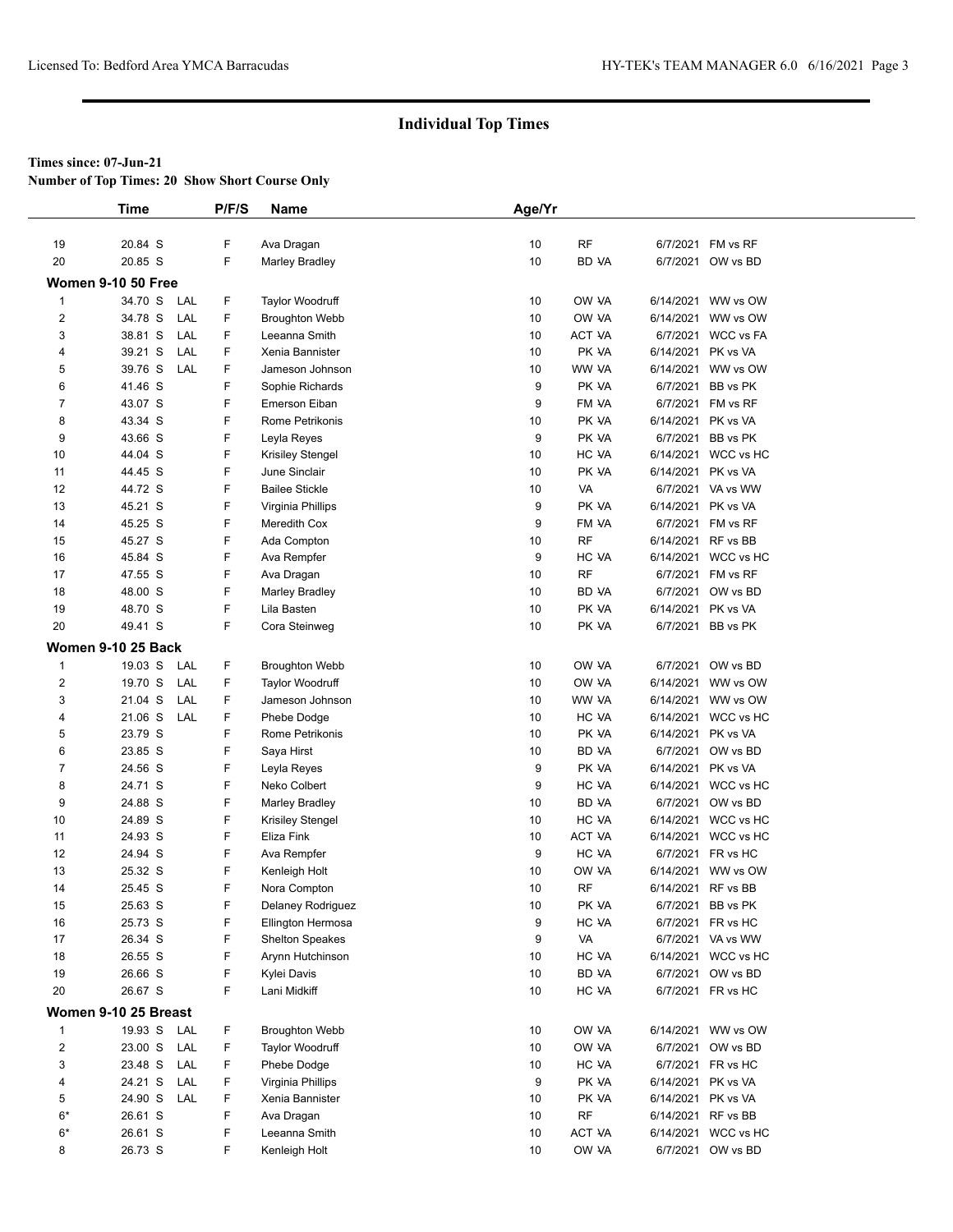**Number of Top Times: 20 Show Short Course Only**

|                  | <b>Time</b>                |     | P/F/S | Name                    | Age/Yr            |               |                    |                     |  |
|------------------|----------------------------|-----|-------|-------------------------|-------------------|---------------|--------------------|---------------------|--|
|                  |                            |     |       |                         |                   |               |                    |                     |  |
| 9                | 27.13 S                    |     | F     | Mary McCloskey          | 10                | BB VA         | 6/7/2021           | BB vs PK            |  |
| 10               | 27.32 S                    |     | F     | Annabelle Fischer       | 9                 | PK VA         | 6/14/2021          | PK vs VA            |  |
| 11               | 28.14 S                    |     | F     | <b>Emerson Eiban</b>    | 9                 | FM VA         | 6/14/2021          | FM vs FA            |  |
| 12               | 28.28 S                    |     | F     | Kylei Davis             | 10                | BD VA         | 6/7/2021           | OW vs BD            |  |
| 13               | 28.89 S                    |     | F     | Lila Basten             | 10                | PK VA         | 6/7/2021           | BB vs PK            |  |
| 14               | 29.23 S                    |     | F     | Leyla Reyes             | 9                 | PK VA         | 6/14/2021          | PK vs VA            |  |
| 15               | 29.78 S                    |     | F     | Ava Rempfer             | 9                 | HC VA         | 6/14/2021          | WCC vs HC           |  |
| 16               | 29.91 S                    |     | F     | Cora Steinweg           | 10                | PK VA         | 6/7/2021           | BB vs PK            |  |
| 17               | 30.19 S                    |     | F     | <b>Shelton Speakes</b>  | 9                 | VA            | 6/14/2021          | PK vs VA            |  |
| 18               | 30.35 S                    |     | F     | <b>Krisiley Stengel</b> | 10                | HC VA         | 6/7/2021           | FR vs HC            |  |
| 19               | 30.49 S                    |     | F     | Fiona Bean Locklin      | 10                | PK VA         | 6/14/2021          | PK vs VA            |  |
| 20               | 30.69 S                    |     | F     | Eliza Fink              | 10                | ACT VA        |                    | 6/14/2021 WCC vs HC |  |
|                  | <b>Women 9-10 25 Fly</b>   |     |       |                         |                   |               |                    |                     |  |
| $\mathbf 1$      | 18.16 S                    | LAL | F     | <b>Broughton Webb</b>   | 10                | OW VA         | 6/7/2021           | OW vs BD            |  |
| $\overline{2}$   | 18.18 S                    | LAL | F     | <b>Taylor Woodruff</b>  | 10                | OW VA         |                    | 6/14/2021 WW vs OW  |  |
| 3                | 19.63 S                    | LAL | F     | Leeanna Smith           | 10                | <b>ACT VA</b> |                    | 6/14/2021 WCC vs HC |  |
| 4                | 20.06 S                    | LAL | F     | Phebe Dodge             | 10                | HC VA         | 6/7/2021           | FR vs HC            |  |
| 5                | 20.44 S                    | LAL | F     | Krisiley Stengel        | 10                | HC VA         | 6/7/2021           | FR vs HC            |  |
| 6                | 21.53 S                    |     | F     | Sophie Richards         | 9                 | PK VA         | 6/7/2021           | BB vs PK            |  |
| $\overline{7}$   | 22.74 S                    |     | F     | Kenleigh Holt           | 10                | OW VA         | 6/14/2021          | WW vs OW            |  |
| 8                | 23.10 S                    |     | F     | Mary McCloskey          | 10                | BB VA         | 6/7/2021           | BB vs PK            |  |
| 9                | 23.36 S                    |     | F     | Xenia Bannister         | 10                | PK VA         | 6/14/2021          | PK vs VA            |  |
| 10               | 23.92 S                    |     | F     | Leyla Reyes             | 9                 | PK VA         | 6/7/2021           | BB vs PK            |  |
| 11               | 24.11 S                    |     | F     | <b>Shelton Speakes</b>  | 9                 | VA            | 6/7/2021           | VA vs WW            |  |
| 12               | 25.44 S                    |     | F     | Kinley Tuck             | 10                | WW VA         |                    | 6/7/2021 VA vs WW   |  |
| 13               | 25.83 S                    |     | F     | Kylei Davis             | 10                | BD VA         | 6/14/2021          | FR vs BD            |  |
| 14               | 26.62 S                    |     | F     | Ava Rempfer             | 9                 | HC VA         | 6/7/2021           | FR vs HC            |  |
| 15               | 26.65 S                    |     | F     | Delaney Rodriguez       | 10                | PK VA         | 6/7/2021           | BB vs PK            |  |
| 16               | 26.67 S                    |     | F     | Maddie White            | 10                | <b>ACT VA</b> | 6/7/2021           | <b>WCC vs FA</b>    |  |
| 17               | 26.76 S                    |     | F     | Emerson Eiban           | 9                 | FM VA         | 6/14/2021          | FM vs FA            |  |
| 18               | 26.97 S                    |     | F     | Lani Midkiff            | 10                | HC VA         |                    | 6/14/2021 WCC vs HC |  |
| 19               | 27.11 S                    |     | F     | Lauren Bliss            | 10                | <b>FAST</b>   | 6/7/2021           | <b>WCC vs FA</b>    |  |
| 20               | 28.40 S                    |     | F     | Avery Duff              | 10                | RF            | 6/14/2021 RF vs BB |                     |  |
|                  |                            |     |       |                         |                   |               |                    |                     |  |
|                  | <b>Women 9-10 100 IM</b>   |     |       |                         |                   |               |                    |                     |  |
| $\mathbf{1}$     | $1:26.26$ S                | LAL | F     | <b>Broughton Webb</b>   | 10                | OW VA         | 6/7/2021           | OW vs BD            |  |
| $\boldsymbol{2}$ | $1:28.03$ S                | LAL | F     | Taylor Woodruff         | 10                | OW VA         | 6/7/2021           | OW vs BD            |  |
| 3                | 1:45.40 S                  | LAL | F     | Phebe Dodge             | 10                | HC VA         | 6/14/2021          | WCC vs HC           |  |
| $\overline{4}$   | 1:49.14 S                  |     | F     | Leeanna Smith           | 10                | ACT VA        |                    | 6/14/2021 WCC vs HC |  |
| 5                | 1:52.34 S                  |     | F     | Meredith Cox            | 9                 | FM VA         |                    | 6/7/2021 FM vs RF   |  |
| 6                | 1:55.16 S                  |     | F     | Eliza Fink              | 10                | ACT VA        |                    | 6/14/2021 WCC vs HC |  |
| $\overline{7}$   | 2:03.61 S                  |     | F     | Mary McCloskey          | 10                | BB VA         | 6/7/2021           | BB vs PK            |  |
| 8                | 2:04.17 S                  |     | F     | Kenleigh Holt           | 10                | OW VA         |                    | 6/14/2021 WW vs OW  |  |
| 9                | 2:12.51 S                  |     | F     | Ava Rempfer             | 9                 | HC VA         |                    | 6/14/2021 WCC vs HC |  |
| 10               | 2:14.07 S                  |     | F     | Ava Dragan              | 10                | <b>RF</b>     | 6/14/2021          | RF vs BB            |  |
| 11               | 2:19.62 S                  |     | F     | Zoe Gooch               | 9                 | FM VA         | 6/7/2021           | FM vs RF            |  |
| 12               | $2:21.00$ S                |     | F     | <b>Shelton Speakes</b>  | 9                 | VA            | 6/14/2021          | PK vs VA            |  |
| 13               | 2:24.09 S                  |     | F     | Kinley Tuck             | 10                | WW VA         |                    | 6/14/2021 WW vs OW  |  |
| 14               | 2:27.55 S                  |     | F     | Lauren Bowman           | 10                | FM VA         |                    | 6/7/2021 FM vs RF   |  |
| 15               | 2:37.12 S                  |     | F     | Ella Finke              | 10                | WW VA         |                    | 6/14/2021 WW vs OW  |  |
| 16               | 2:43.18 S                  |     | F     | Sunday Cook             | 9                 | FM VA         |                    | 6/7/2021 FM vs RF   |  |
|                  | <b>Women 11-12 50 Free</b> |     |       |                         |                   |               |                    |                     |  |
| 1                | 33.54 S LAL                |     | F     | Olivia Judy             | 12                | OW VA         |                    | 6/7/2021 OW vs BD   |  |
| $\overline{2}$   | 33.67 S LAL                |     | F     | Ava Shopbell            | $12 \overline{ }$ | WW VA         |                    | 6/14/2021 WW vs OW  |  |
|                  |                            |     |       |                         |                   |               |                    |                     |  |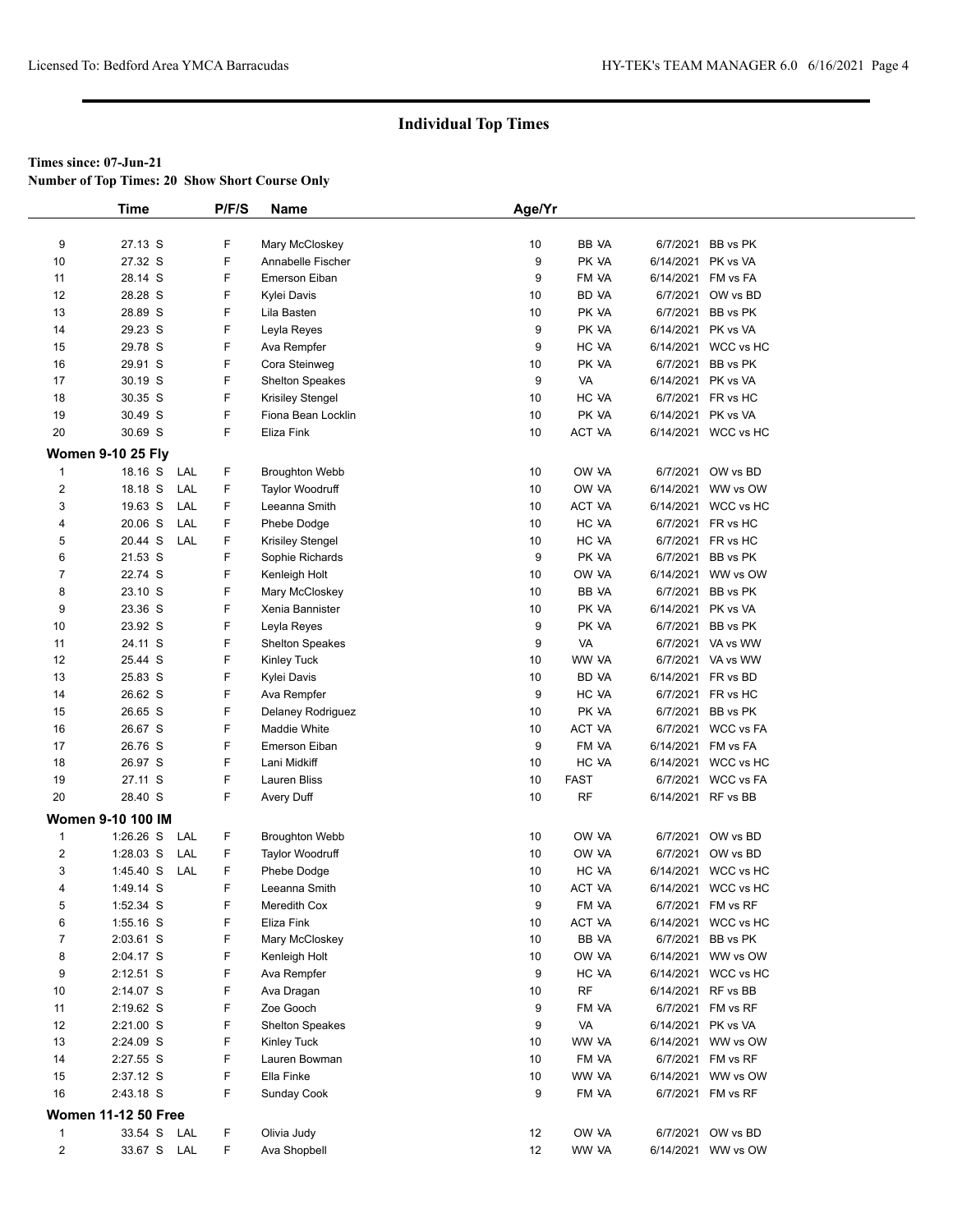**Number of Top Times: 20 Show Short Course Only**

|                | <b>Time</b>                 |     | P/F/S | <b>Name</b>           | Age/Yr |             |                    |                     |  |
|----------------|-----------------------------|-----|-------|-----------------------|--------|-------------|--------------------|---------------------|--|
|                |                             |     |       |                       |        |             |                    |                     |  |
| 3              | 34.14 S                     | LAL | F     | Kaelyn Mahland        | 11     | PK VA       | 6/14/2021 PK vs VA |                     |  |
| 4              | 34.15 S                     | LAL | F     | Ann Margaret Holt     | 11     | OW VA       | 6/14/2021          | WW vs OW            |  |
| 5              | 35.15 S                     | LAL | F     | Sophia Gordon         | 12     | FM VA       | 6/14/2021          | FM vs FA            |  |
| 6              | 35.29 S                     | LAL | F.    | Emma Cooper           | 12     | PK VA       | 6/7/2021           | BB vs PK            |  |
| $\overline{7}$ | 35.48 S                     | LAL | F     | Kathleen King         | 11     | HC VA       |                    | 6/14/2021 WCC vs HC |  |
| 8              | 35.87 S                     |     | F     | Emily Loucks          | 12     | <b>FAST</b> | 6/14/2021          | FM vs FA            |  |
| 9              | 35.95 S                     |     | F     | Leila Kenny           | 11     | BB VA       | 6/7/2021           | BB vs PK            |  |
| 10             | 36.05 S                     |     | F     | Lynley Cannon         | 11     | PK VA       | 6/14/2021          | PK vs VA            |  |
| 11             | 36.36 S                     |     | F     | <b>Blythe Miller</b>  | 12     | ACT VA      |                    | 6/7/2021 WCC vs FA  |  |
| 12             | 36.61 S                     |     | F     | Hannah Curl           | 11     | OW VA       | 6/14/2021          | WW vs OW            |  |
| 13             | 36.76 S                     |     | F     | Emma Prater           | 11     | <b>RF</b>   | 6/14/2021 RF vs BB |                     |  |
| 14             | 37.36 S                     |     | F     | Sofia Mejia-Ibarra    | 12     | <b>FAST</b> |                    | 6/7/2021 WCC vs FA  |  |
| 15             | 38.64 S                     |     | F     | Peyton Reyes          | 11     | PK VA       | 6/14/2021 PK vs VA |                     |  |
| 16             | 38.80 S                     |     | F     | Zelynn Gustafson      | 12     | HC VA       |                    | 6/14/2021 WCC vs HC |  |
| 17             | 38.90 S                     |     | F     | Layla Rucker          | 12     | HC VA       |                    | 6/14/2021 WCC vs HC |  |
| 18             | 39.06 S                     |     | F     | Kylee Steinweg        | 11     | PK VA       | 6/7/2021           | BB vs PK            |  |
| 19             | 39.17 S                     |     | F     | <b>Reed Marks</b>     | 11     | BB VA       | 6/7/2021           | BB vs PK            |  |
| 20             | 39.29 S                     |     | F     | Paige Davis           | 11     | HC VA       |                    | 6/14/2021 WCC vs HC |  |
|                | <b>Women 11-12 100 Free</b> |     |       |                       |        |             |                    |                     |  |
|                |                             | LAL | F     |                       | 11     |             |                    |                     |  |
| 1              | $1:11.04$ S                 |     |       | Sarah Warren          |        | FM VA       | 6/14/2021 FM vs FA |                     |  |
| $\overline{2}$ | 1:12.94 S                   | LAL | F     | Kaelyn Mahland        | 11     | PK VA       | 6/14/2021          | PK vs VA            |  |
| 3              | $1:14.44$ S                 | LAL | F     | Olivia Judy           | 12     | OW VA       |                    | 6/7/2021 OW vs BD   |  |
| 4              | $1:15.61$ S                 | LAL | F     | Ava Shopbell          | 12     | WW VA       |                    | 6/14/2021 WW vs OW  |  |
| 5              | $1:17.26$ S                 | LAL | F     | Ann Margaret Holt     | 11     | OW VA       | 6/14/2021          | WW vs OW            |  |
| 6              | $1:18.00$ S                 | LAL | F     | Kathleen King         | 11     | HC VA       | 6/14/2021          | WCC vs HC           |  |
| $\overline{7}$ | $1:19.01$ S                 | LAL | F     | Emma Prater           | 11     | <b>RF</b>   | 6/14/2021 RF vs BB |                     |  |
| 8              | 1:23.12 S                   |     | F     | Eloise Koscielny      | 12     | PK VA       | 6/14/2021          | PK vs VA            |  |
| 9              | 1:23.45 S                   |     | F     | Leila Kenny           | 11     | BB VA       |                    | 6/7/2021 BB vs PK   |  |
| 10             | 1:25.03 S                   |     | F     | <b>Emily Loucks</b>   | 12     | <b>FAST</b> | 6/14/2021 FM vs FA |                     |  |
| 11             | 1:26.55 S                   |     | F     | Audrey Rose Bond      | 11     | HC VA       | 6/14/2021          | WCC vs HC           |  |
| 12             | 1:27.09 S                   |     | F     | <b>Shirley Barger</b> | 11     | <b>RF</b>   | 6/7/2021           | FM vs RF            |  |
| 13             | 1:27.27 S                   |     | F     | Hannah Curl           | 11     | OW VA       | 6/7/2021           | OW vs BD            |  |
| 14             | 1:28.92 S                   |     | F     | Peyton Reyes          | 11     | PK VA       | 6/14/2021          | PK vs VA            |  |
| 15             | $1:29.41$ S                 |     | F     | Bianca Largen         | 12     | ACT VA      |                    | 6/7/2021 WCC vs FA  |  |
| 16             | 1:30.57 S                   |     | F     | Zelynn Gustafson      | 12     | HC VA       |                    | 6/14/2021 WCC vs HC |  |
| 17             | $1:31.16$ S                 |     | F     | Sadie Schmidt         | 12     | PK VA       | 6/7/2021           | BB vs PK            |  |
| 18             | 1:31.20 S                   |     | F     | Katelyn Lydzinski     | 12     | PK VA       | 6/14/2021          | PK vs VA            |  |
| 19             | $1:31.59$ S                 |     | F     | <b>Riley Drummond</b> | 12     | ACT VA      |                    | 6/14/2021 WCC vs HC |  |
| 20             | $1:32.27$ S                 |     | F     | Reegan Davis          | 12     | BB VA       |                    | 6/7/2021 BB vs PK   |  |
|                | <b>Women 11-12 50 Back</b>  |     |       |                       |        |             |                    |                     |  |
| 1              | 38.86 S                     | LAL | F     | Olivia Judy           | 12     | OW VA       |                    | 6/7/2021 OW vs BD   |  |
| $\overline{2}$ | 39.90 S                     | LAL | F     | Kaelyn Mahland        | 11     | PK VA       | 6/14/2021 PK vs VA |                     |  |
| 3              | 40.77 S                     | LAL | F     | Emma Cooper           | 12     | PK VA       | 6/14/2021 PK vs VA |                     |  |
| 4              | 41.64 S                     | LAL | F     | Leila Kenny           | 11     | BB VA       | 6/7/2021           | BB vs PK            |  |
| 5              | 42.11 S                     | LAL | F     | Sophia Gordon         | 12     | FM VA       | 6/14/2021          | FM vs FA            |  |
| 6              | 45.18 S                     |     | F     | Bianca Largen         | 12     | ACT VA      | 6/14/2021          | WCC vs HC           |  |
| $\overline{7}$ | 46.06 S                     |     | F.    | <b>Emily Loucks</b>   | 12     | <b>FAST</b> | 6/14/2021 FM vs FA |                     |  |
| 8              | 48.50 S                     |     | F     | Paige Davis           | 11     | HC VA       |                    | 6/14/2021 WCC vs HC |  |
| 9              | 48.53 S                     |     | F     | Ella Walker           | 12     | WW VA       |                    | 6/14/2021 WW vs OW  |  |
| 10             | 48.81 S                     |     | F.    | Eloise Koscielny      | 12     | PK VA       | 6/14/2021 PK vs VA |                     |  |
| 11             | 49.26 S                     |     | F     | Sarah Elizabeth Pacot | 12     | OW VA       | 6/14/2021          | WW vs OW            |  |
| 12             | 49.33 S                     |     | F     | Olivia Rebsamen       | 12     | PK VA       | 6/14/2021          | PK vs VA            |  |
| 13             | 50.30 S                     |     | F     | Zelynn Gustafson      | 12     | HC VA       |                    | 6/7/2021 FR vs HC   |  |
| 14             | 50.36 S                     |     | F     | Layla Rucker          | 12     | HC VA       |                    | 6/14/2021 WCC vs HC |  |
|                |                             |     |       |                       |        |             |                    |                     |  |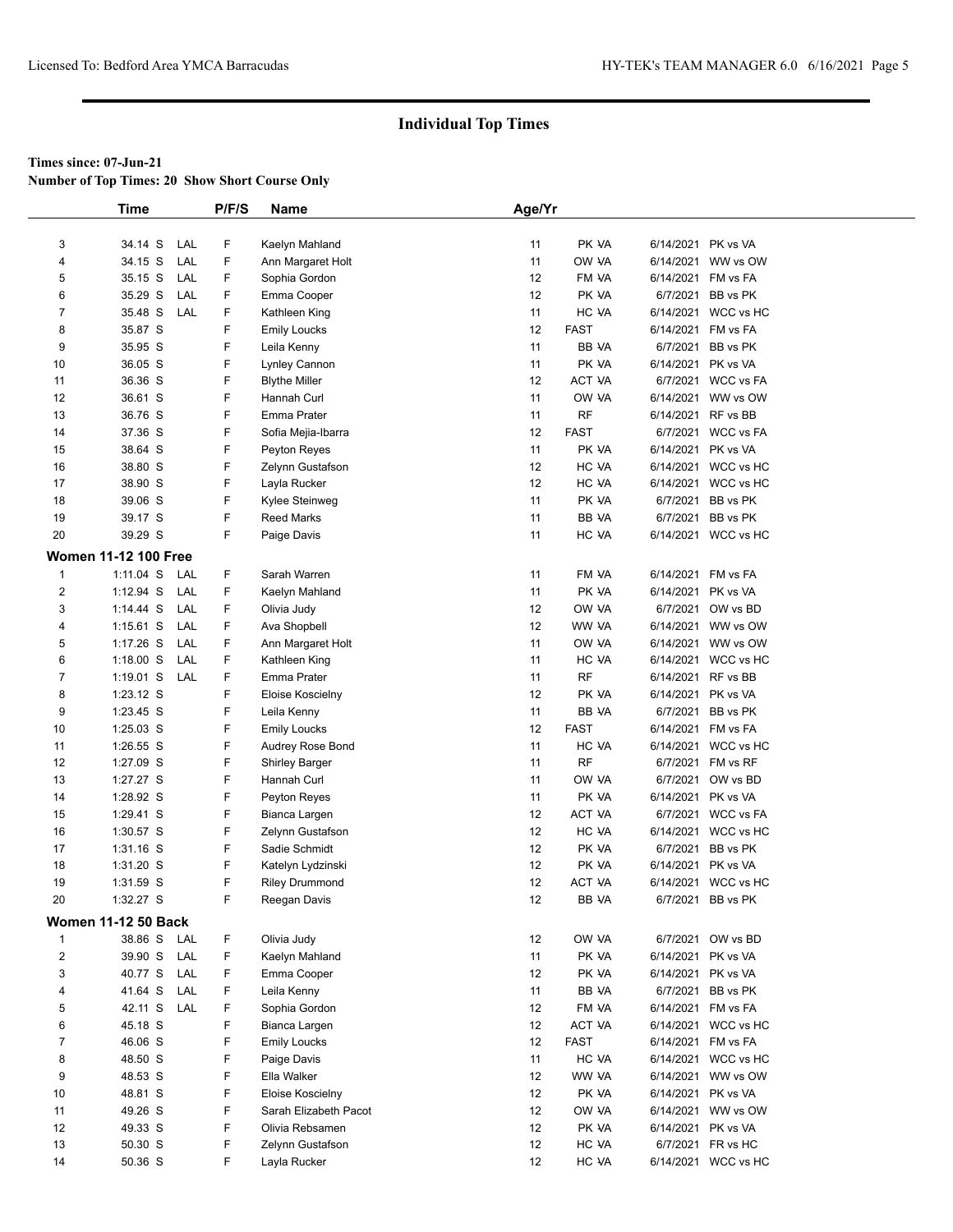**Number of Top Times: 20 Show Short Course Only**

|                         | <b>Time</b>               | P/F/S | Name                       | Age/Yr          |             |                     |  |
|-------------------------|---------------------------|-------|----------------------------|-----------------|-------------|---------------------|--|
|                         |                           |       |                            |                 |             |                     |  |
| 15                      | 50.64 S                   | F     | Katelyn Lydzinski          | 12              | PK VA       | 6/7/2021 BB vs PK   |  |
| 16                      | 50.86 S                   | F     | Kylee Steinweg             | 11              | PK VA       | 6/7/2021 BB vs PK   |  |
| 17                      | 51.21 S                   | F     | <b>Shirley Barger</b>      | 11              | <b>RF</b>   | 6/14/2021 RF vs BB  |  |
| 18                      | 51.49 S                   | F     | Ashlyn Chamberlin          | 12              | WW VA       | 6/7/2021 VA vs WW   |  |
| 19                      | 51.67 S                   | F     | Quinlynn Freesland         | 11              | PK VA       | 6/14/2021 PK vs VA  |  |
| 20                      | 51.74 S                   | F     | Ella Pennington            | 11              | FM VA       | 6/14/2021 FM vs FA  |  |
|                         | Women 11-12 50 Breast     |       |                            |                 |             |                     |  |
| 1                       | 39.98 S<br>LAL            | F     | Rowena Phillips            | 11              | PK VA       | 6/14/2021 PK vs VA  |  |
| $\overline{\mathbf{c}}$ | LAL<br>41.74 S            | F     | Kaelyn Mahland             | 11              | PK VA       | 6/7/2021 BB vs PK   |  |
| 3                       | 45.39 S<br>LAL            | F     | Ava Shopbell               | 12              | WW VA       | 6/14/2021 WW vs OW  |  |
| 4                       | 46.25 S<br>LAL            | F     | <b>Blythe Miller</b>       | 12              | ACT VA      | 6/14/2021 WCC vs HC |  |
| 5                       | 47.15 S<br>LAL            | F     | Olivia Judy                | 12              | OW VA       | 6/14/2021 WW vs OW  |  |
| 6                       | 47.34 S<br>LAL            | F     | <b>Riley Drummond</b>      | 12              | ACT VA      | 6/14/2021 WCC vs HC |  |
| $\overline{7}$          | 48.20 S<br>LAL            | F     | Lynley Cannon              | 11              | PK VA       | 6/14/2021 PK vs VA  |  |
| 8                       | 48.45 S                   | F     | Layla Rucker               | 12              | HC VA       | 6/14/2021 WCC vs HC |  |
| 9                       | 48.87 S                   | F     | Hannah Curl                | 11              | OW VA       | 6/7/2021 OW vs BD   |  |
| 10                      | 49.14 S                   | F     | Eloise Koscielny           | 12              | PK VA       | 6/14/2021 PK vs VA  |  |
| 11                      | 49.96 S                   | F     | Faith Richardson           | 11              | HC VA       | 6/14/2021 WCC vs HC |  |
| 12                      | 50.21 S                   | F     | Olivia Rebsamen            | 12              | PK VA       | 6/14/2021 PK vs VA  |  |
| 13                      | 50.23 S                   | F     | Kathleen King              | 11              | HC VA       | 6/14/2021 WCC vs HC |  |
| 14                      | 50.33 S                   | F     | Kylee Steinweg             | 11              | PK VA       | 6/7/2021 BB vs PK   |  |
| 15                      | 51.23 S                   | F     | Sadie Schmidt              | 12              | PK VA       | 6/14/2021 PK vs VA  |  |
| 16                      | 51.71 S                   | F     | Reegan Davis               | 12              | BB VA       | 6/7/2021 BB vs PK   |  |
| 17                      | 52.04 S                   | F     | Sally Waterworth           | 11              | BB VA       | 6/14/2021 RF vs BB  |  |
| 18                      | 52.34 S                   | F     | Ann Margaret Holt          | 11              | OW VA       | 6/7/2021 OW vs BD   |  |
| 19                      | 52.56 S                   | F     | <b>Charlotte Hellewell</b> | 12              | BB VA       | 6/14/2021 RF vs BB  |  |
| 20                      | 53.54 S                   | F.    | Zelynn Gustafson           | 12              | HC VA       | 6/7/2021 FR vs HC   |  |
|                         | <b>Women 11-12 50 Fly</b> |       |                            |                 |             |                     |  |
| 1                       | 33.04 S<br>LAL            | F.    | Sarah Warren               | 11              | FM VA       | 6/7/2021 FM vs RF   |  |
| 2                       | LAL<br>35.54 S            | F     | Rowena Phillips            | 11              | PK VA       | 6/14/2021 PK vs VA  |  |
| 3                       | LAL<br>36.13 S            | F.    | Olivia Judy                | 12              | OW VA       | 6/14/2021 WW vs OW  |  |
| 4                       | LAL<br>36.57 S            | F     | Kaelyn Mahland             | 11              | PK VA       | 6/7/2021 BB vs PK   |  |
| 5                       | 38.45 S<br>LAL            | F     | Ann Margaret Holt          | 11              | OW VA       | 6/7/2021 OW vs BD   |  |
| 6                       | 38.54 S<br>LAL            | F.    | Emma Cooper                | 12              | PK VA       | 6/7/2021 BB vs PK   |  |
| 7                       | 39.31 S<br>LAL            | F     | Sofia Mejia-Ibarra         | 12              | <b>FAST</b> | 6/14/2021 FM vs FA  |  |
| 8                       | 41.14 S<br>LAL            | F     | <b>Blythe Miller</b>       | 12              | ACT VA      | 6/14/2021 WCC vs HC |  |
| 9                       | LAL<br>41.75 S            | F     | Emma Prater                | 11              | <b>RF</b>   | 6/14/2021 RF vs BB  |  |
| 10                      | 41.91 S<br>LAL            | F     | Leila Kenny                | 11              | BB VA       | 6/14/2021 RF vs BB  |  |
| 11                      | 42.73 S                   | F     | Lynley Cannon              | 11              | PK VA       | 6/14/2021 PK vs VA  |  |
| 12                      | 42.84 S                   | F     | Bianca Largen              | 12              | ACT VA      | 6/14/2021 WCC vs HC |  |
| 13                      | 44.03 S                   | F     | Sadie Schmidt              | 12              | PK VA       | 6/14/2021 PK vs VA  |  |
| 14                      | 44.40 S                   | F     | Kathleen King              | 11              | HC VA       | 6/7/2021 FR vs HC   |  |
| 15                      | 45.42 S                   | F     | Sara Richardson            | 11              | WW VA       | 6/7/2021 VA vs WW   |  |
| 16                      | 47.12 S                   | F     | Audrey Rose Bond           | 11              | HC VA       | 6/7/2021 FR vs HC   |  |
| 17                      | 50.06 S                   | F     | Reed Marks                 | 11              | BB VA       | 6/14/2021 RF vs BB  |  |
| 18                      | 51.46 S                   | F     | <b>Shirley Barger</b>      | 11              | <b>RF</b>   | 6/14/2021 RF vs BB  |  |
| 19                      | 51.52 S                   | F     | Zelynn Gustafson           | 12              | HC VA       | 6/7/2021 FR vs HC   |  |
| 20                      | 52.15 S                   | F     | Sarah Elizabeth Pacot      | 12 <sup>°</sup> | OW VA       | 6/14/2021 WW vs OW  |  |
|                         | Women 11-12 100 IM        |       |                            |                 |             |                     |  |
| $\mathbf{1}$            | 1:15.69 S LAL             | F.    | Rowena Phillips            | 11              | PK VA       | 6/14/2021 PK vs VA  |  |
| $\overline{\mathbf{c}}$ | 1:16.81 S LAL             | F.    | Sarah Warren               | 11              | FM VA       | 6/7/2021 FM vs RF   |  |
| 3                       | $1:21.17$ S<br>LAL        | F.    | Ava Shopbell               | 12              | WW VA       | 6/14/2021 WW vs OW  |  |
| 4                       | 1:21.35 S LAL             | F.    | Kaelyn Mahland             | 11              | PK VA       | 6/7/2021 BB vs PK   |  |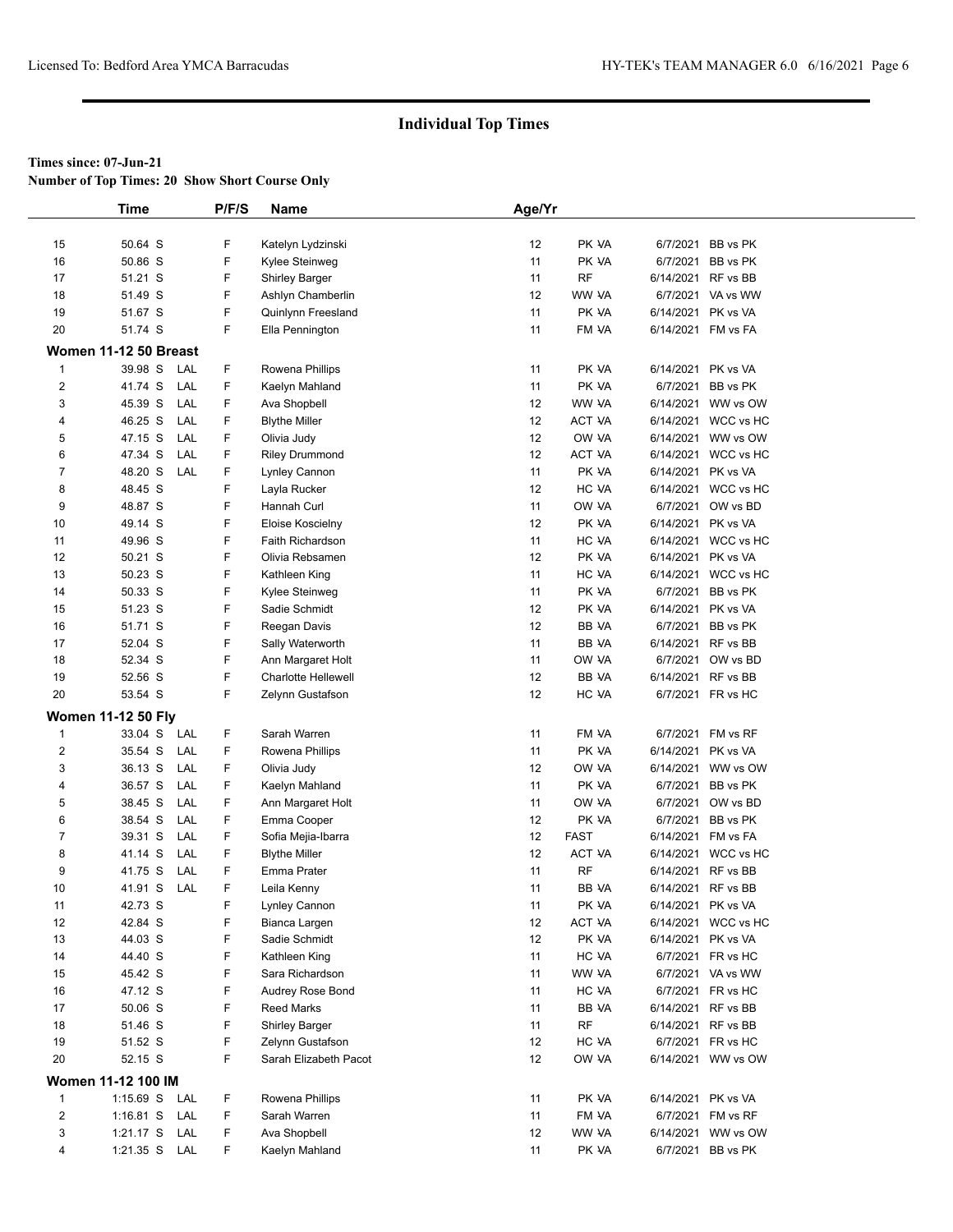**Number of Top Times: 20 Show Short Course Only**

|                | <b>Time</b>                 |            | P/F/S  | Name                   | Age/Yr |             |                    |                     |
|----------------|-----------------------------|------------|--------|------------------------|--------|-------------|--------------------|---------------------|
|                |                             |            |        |                        |        |             |                    |                     |
| 5              | 1:22.28 S                   | LAL        | F      | Olivia Judy            | 12     | OW VA       |                    | 6/14/2021 WW vs OW  |
| 6              | 1:27.62 S                   | LAL        | F.     | Emma Cooper            | 12     | PK VA       | 6/14/2021 PK vs VA |                     |
| $\overline{7}$ | 1:28.80 S                   | LAL        | F      | <b>Blythe Miller</b>   | 12     | ACT VA      |                    | 6/14/2021 WCC vs HC |
| 8              | 1:29.95 S                   | LAL        | F      | Ann Margaret Holt      | 11     | OW VA       |                    | 6/7/2021 OW vs BD   |
| 9              | 1:32.76 S                   | LAL        | F      | Sofia Mejia-Ibarra     | 12     | <b>FAST</b> |                    | 6/14/2021 FM vs FA  |
| 10             | $1:35.35$ S                 | LAL        | F      | Kathleen King          | 11     | HC VA       |                    | 6/7/2021 FR vs HC   |
| 11             | 1:37.58 S                   |            | F      | Leila Kenny            | 11     | BB VA       |                    | 6/14/2021 RF vs BB  |
| 12             | 1:38.26 S                   |            | F      | Hannah Curl            | 11     | OW VA       |                    | 6/14/2021 WW vs OW  |
| 13             | 1:40.69 S                   |            | F      | Emma Prater            | 11     | <b>RF</b>   |                    | 6/14/2021 RF vs BB  |
| 14             | 1:41.30 S                   |            | F      | Sadie Schmidt          | 12     | PK VA       |                    | 6/7/2021 BB vs PK   |
| 15             | $1:42.10$ S                 |            | F      | Bianca Largen          | 12     | ACT VA      |                    | 6/14/2021 WCC vs HC |
| 16             | 1:44.78 S                   |            | F      | <b>Shirley Barger</b>  | 11     | <b>RF</b>   | 6/14/2021 RF vs BB |                     |
| 17             | 1:45.79 S                   |            | F      | Charlotte Hellewell    | 12     | BB VA       | 6/14/2021 RF vs BB |                     |
| 18             | 1:46.52 S                   |            | F      | Audrey Rose Bond       | 11     | HC VA       |                    | 6/14/2021 WCC vs HC |
| 19             | 1:49.53 S                   |            | F      | Reegan Davis           | 12     | BB VA       |                    | 6/7/2021 BB vs PK   |
| 20             | 1:56.89 S                   |            | F      | Sara Richardson        | 11     | WW VA       |                    | 6/14/2021 WW vs OW  |
|                | <b>Women 13-14 50 Free</b>  |            |        |                        |        |             |                    |                     |
| $\mathbf{1}$   | 28.62 S                     | LAL        | F.     | Emory Hill             | 13     | PK VA       |                    | 6/7/2021 BB vs PK   |
| $\overline{2}$ | 28.99 S                     | LAL        | F      | Emily Judy             | 14     | OW VA       |                    | 6/14/2021 WW vs OW  |
| 3              | 30.67 S                     | LAL        | F      | Frances Fenton         | 14     | PK VA       | 6/14/2021 PK vs VA |                     |
| 4              | 30.87 S                     | LAL        | F      | Avery Mahland          | 13     | PK VA       | 6/14/2021 PK vs VA |                     |
| 5              | 32.71 S                     | LAL        | F      | Adora Hampton          | 14     | OW VA       |                    | 6/7/2021 OW vs BD   |
| 6              | 32.91 S                     | LAL        | F.     | <b>Emily Trautman</b>  | 14     | OW VA       |                    | 6/7/2021 OW vs BD   |
| $\overline{7}$ | 33.15 S                     | LAL        | F      | <b>Addison Bond</b>    | 13     | HC VA       |                    | 6/14/2021 WCC vs HC |
| 8              | 33.63 S                     | LAL        | F.     | Morgan Flamm           | 14     | FR VA       |                    | 6/14/2021 FR vs BD  |
| 9              | 35.07 S                     |            | F      | Reese Richardson       | 13     | HC VA       |                    | 6/7/2021 FR vs HC   |
| 10             | 35.20 S                     |            | F      | Anna Mills             | 14     | HC VA       |                    | 6/7/2021 FR vs HC   |
| 11             | 35.44 S                     |            | F      | Anna Grace McCloskey   | 13     | BB VA       |                    | 6/14/2021 RF vs BB  |
| 12             | 35.52 S                     |            | F      | Dayna Northrup         | 13     | BD VA       |                    | 6/7/2021 OW vs BD   |
| 13             | 35.54 S                     |            | F      | Aubrey Lydzinski       | 14     | PK VA       | 6/14/2021 PK vs VA |                     |
| 14             | 35.62 S                     |            | F      | Sarah Peak             | 14     | BD VA       |                    | 6/14/2021 FR vs BD  |
| 15             | 35.93 S                     |            | F      | <b>Beatrice Blair</b>  | 13     | <b>FAST</b> |                    | 6/7/2021 WCC vs FA  |
| 16             | 36.38 S                     |            | F      | Amelia Goodman         | 14     | FR VA       |                    | 6/7/2021 FR vs HC   |
| $17*$          | 36.48 S                     |            | F      | Angelina Guo           | 13     | <b>FAST</b> |                    | 6/7/2021 WCC vs FA  |
| $17*$          | 36.48 S                     |            | F      | Hannah Peak            | 14     | BD VA       |                    | 6/7/2021 OW vs BD   |
| 19             | 36.97 S                     |            | F      | Abby Newcomb           | 14     | FR VA       |                    | 6/14/2021 FR vs BD  |
| 20             | 37.05 S                     |            | F      | <b>Charlotte Morse</b> | 13     | OW VA       |                    | 6/14/2021 WW vs OW  |
|                | <b>Women 13-14 100 Free</b> |            |        |                        |        |             |                    |                     |
| $\mathbf{1}$   | 1:02.72 S                   | LAL        | F      | <b>Emily Judy</b>      | 14     | OW VA       |                    | 6/7/2021 OW vs BD   |
| 2              | $1:03.45$ S                 | LAL        | F      | <b>Emory Hill</b>      |        | PK VA       |                    | 6/7/2021 BB vs PK   |
|                | $1:04.55$ S                 |            |        | Norah Daly             | 13     | OW VA       |                    |                     |
| 3              |                             | LAL<br>LAL | F<br>F |                        | 14     |             |                    | 6/14/2021 WW vs OW  |
| 4<br>5         | 1:08.00 S                   |            | F      | Frances Fenton         | 14     | PK VA       | 6/14/2021 PK vs VA |                     |
|                | 1:08.41 S LAL               |            |        | Avery Mahland          | 13     | PK VA       |                    | 6/7/2021 BB vs PK   |
| 6              | $1:12.74$ S                 | LAL        | F      | <b>Addison Bond</b>    | 13     | HC VA       |                    | 6/14/2021 WCC vs HC |
| $\overline{7}$ | $1:14.59$ S                 | LAL        | F.     | Emily Trautman         | 14     | OW VA       |                    | 6/14/2021 WW vs OW  |
| 8              | 1:14.96 S LAL               |            | F      | Reese Richardson       | 13     | HC VA       |                    | 6/7/2021 FR vs HC   |
| 9              | 1:18.78 S                   |            | F      | Alicia Kenny           | 13     | BB VA       |                    | 6/7/2021 BB vs PK   |
| 10             | 1:18.89 S                   |            | F      | Hannah Peak            | 14     | BD VA       |                    | 6/7/2021 OW vs BD   |
| 11             | $1:18.93$ S                 |            | F      | Anna Mills             | 14     | HC VA       |                    | 6/14/2021 WCC vs HC |
| 12             | 1:21.86 S                   |            | F      | Aubrey Lydzinski       | 14     | PK VA       |                    | 6/7/2021 BB vs PK   |
| 13             | 1:22.69 S                   |            | F      | Althea Albert          | 14     | PK VA       |                    | 6/7/2021 BB vs PK   |
| 14             | 1:26.28 S                   |            | F      | Amelia Goodman         | 14     | FR VA       |                    | 6/7/2021 FR vs HC   |
| 15             | 1:26.90 S                   |            | F      | Hannah Baker           | 14     | PK VA       |                    | 6/7/2021 BB vs PK   |
| 16             | 1:28.32 S                   |            | F.     | Johanna Jurgovan       | 13     | PK VA       |                    | 6/7/2021 BB vs PK   |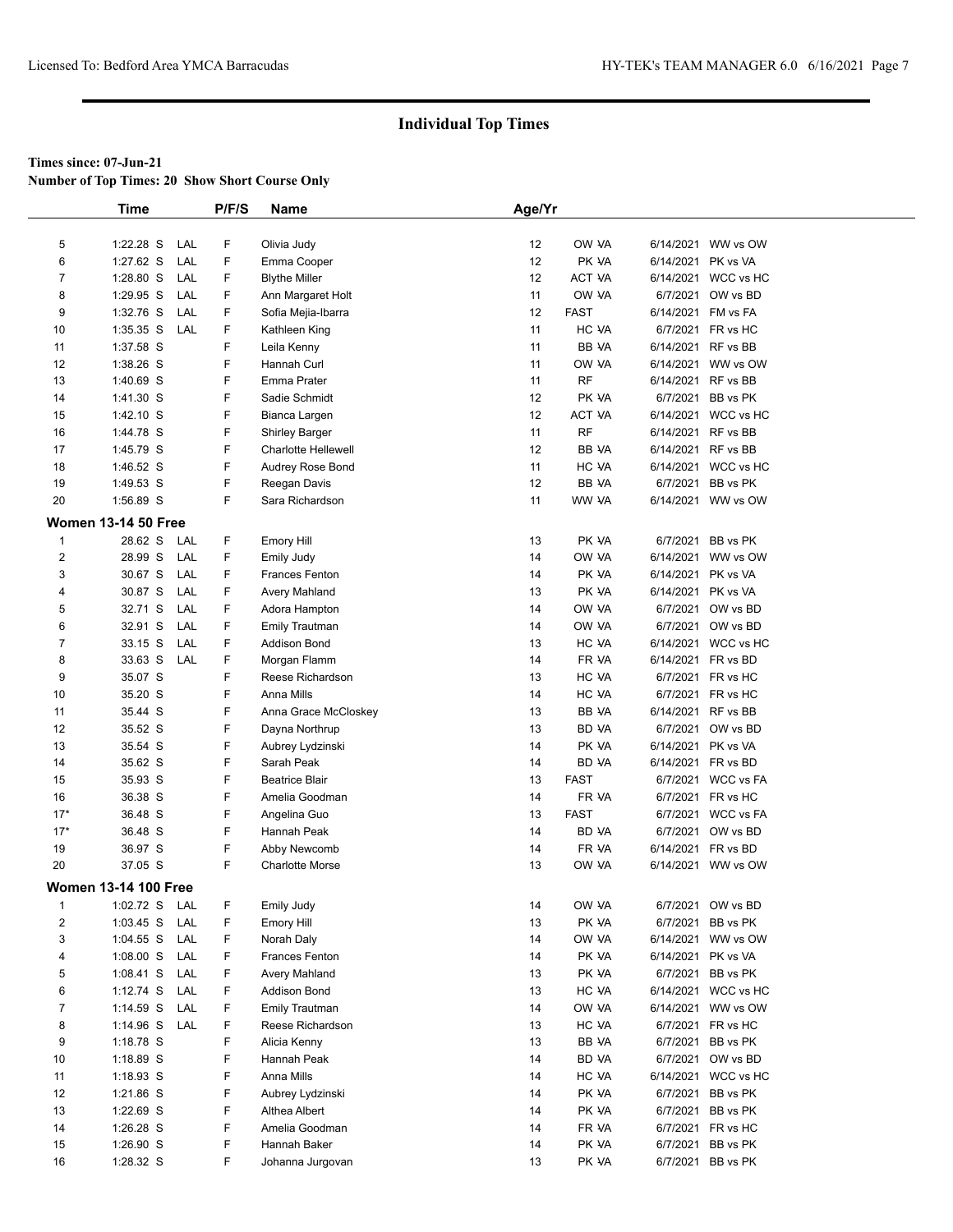**Number of Top Times: 20 Show Short Course Only**

|                         | <b>Time</b>                              | P/F/S  | Name                                       | Age/Yr   |                |                    |                     |
|-------------------------|------------------------------------------|--------|--------------------------------------------|----------|----------------|--------------------|---------------------|
|                         |                                          |        |                                            |          |                |                    |                     |
| 17                      | $1:28.42$ S                              | F      | Clara Eaton                                | 13       | FM VA          |                    | 6/7/2021 FM vs RF   |
| 18                      | 1:28.72 S                                | F      | <b>Charlotte Morse</b>                     | 13       | OW VA          |                    | 6/7/2021 OW vs BD   |
| 19                      | 1:28.85 S                                | F      | Dayna Northrup                             | 13       | BD VA          |                    | 6/7/2021 OW vs BD   |
| 20                      | $1:29.18$ S                              | F      | Mariella DeCiantis                         | 13       | PK VA          | 6/14/2021 PK vs VA |                     |
|                         | <b>Women 13-14 50 Back</b>               |        |                                            |          |                |                    |                     |
| $\mathbf{1}$            | 32.04 S<br>LAL                           | F      | Emily Judy                                 | 14       | OW VA          |                    | 6/14/2021 WW vs OW  |
| $\overline{\mathbf{c}}$ | 33.95 S<br>LAL                           | F      | Norah Daly                                 | 14       | OW VA          |                    | 6/7/2021 OW vs BD   |
| 3                       | 38.52 S<br>LAL                           | F      | Adora Hampton                              | 14       | OW VA          |                    | 6/7/2021 OW vs BD   |
| 4                       | 39.22 S<br>LAL                           | F      | <b>Ruby Duis</b>                           | 13       | HC VA          |                    | 6/14/2021 WCC vs HC |
| 5                       | 40.94 S                                  | F      | Angelina Guo                               | 13       | <b>FAST</b>    |                    | 6/7/2021 WCC vs FA  |
| 6                       | 40.95 S                                  | F      | Anna Mills                                 | 14       | HC VA          |                    | 6/7/2021 FR vs HC   |
| 7                       | 42.19 S                                  | F      | Reese Richardson                           | 13       | HC VA          |                    | 6/14/2021 WCC vs HC |
| 8                       | 42.33 S                                  | F<br>F | Alicia Kenny                               | 13       | BB VA          |                    | 6/7/2021 BB vs PK   |
| 9                       | 43.05 S<br>43.10 S                       | F      | Hannah Peak                                | 14       | BD VA          |                    | 6/7/2021 OW vs BD   |
| 10                      | 43.53 S                                  | F      | Sarah Peak                                 | 14<br>14 | BD VA<br>PK VA | 6/14/2021 PK vs VA | 6/7/2021 OW vs BD   |
| 11<br>12                | 44.89 S                                  | F      | Aubrey Lydzinski<br><b>Charlotte Morse</b> | 13       | OW VA          |                    | 6/14/2021 WW vs OW  |
| 13                      | 45.11 S                                  | F      | Anna Grace McCloskey                       | 13       | BB VA          |                    | 6/14/2021 RF vs BB  |
| 14                      | 45.60 S                                  | F      | Breezy Knight                              | 13       | BB VA          |                    | 6/7/2021 BB vs PK   |
| 15                      | 45.73 S                                  | F      | <b>Chloe Keith</b>                         | 13       | FM VA          |                    | 6/14/2021 FM vs FA  |
| 16                      | 45.82 S                                  | F      | Kylie Kauffman                             | 13       | <b>FAST</b>    |                    | 6/7/2021 WCC vs FA  |
| 17                      | 47.89 S                                  | F      | Kielyn Newsom                              | 14       | HC VA          |                    | 6/14/2021 WCC vs HC |
| 18                      | 47.96 S                                  | F      | Haley Mann                                 | 13       | FR VA          |                    | 6/14/2021 FR vs BD  |
| 19                      | 48.42 S                                  | F      | Clara Eaton                                | 13       | FM VA          |                    | 6/7/2021 FM vs RF   |
| 20                      | 48.61 S                                  | F      | Skyler Johnson                             | 14       | WW VA          |                    | 6/14/2021 WW vs OW  |
|                         | <b>Women 13-14 100 Back</b>              |        |                                            |          |                |                    |                     |
| $\mathbf{1}$            |                                          | F      |                                            | 14       | OW VA          |                    | 6/14/2021 WW vs OW  |
| $\overline{2}$          | $1:08.31$ S<br>LAL<br>$1:18.96$ S<br>LAL | F      | Emily Judy<br>Avery Mahland                | 13       | PK VA          | 6/14/2021 PK vs VA |                     |
| 3                       | 1:21.94 S<br>LAL                         | F      | <b>Emily Trautman</b>                      | 14       | OW VA          |                    | 6/7/2021 OW vs BD   |
| 4                       | $1:25.65$ S<br>LAL                       | F      | <b>Addison Bond</b>                        | 13       | HC VA          |                    | 6/14/2021 WCC vs HC |
| 5                       | LAL<br>$1:28.06$ S                       | F      | Adora Hampton                              | 14       | OW VA          |                    | 6/14/2021 WW vs OW  |
| 6                       | 1:29.05 S<br>LAL                         | F      | Hannah Peak                                | 14       | <b>BD VA</b>   |                    | 6/14/2021 FR vs BD  |
| $\overline{7}$          | $1:30.12$ S<br>LAL                       | F      | Anna Mills                                 | 14       | HC VA          |                    | 6/14/2021 WCC vs HC |
| 8                       | 1:31.81 S<br>LAL                         | F      | Sarah Peak                                 | 14       | BD VA          |                    | 6/14/2021 FR vs BD  |
| 9                       | 1:31.99 S<br>LAL                         | F      | Ava Kirby                                  | 14       | FM VA          |                    | 6/14/2021 FM vs FA  |
| 10                      | 1:43.03 S                                | F      | Anna Grace McCloskey                       | 13       | BB VA          |                    | 6/7/2021 BB vs PK   |
| 11                      | 1:45.42 S                                | F      | Clara Eaton                                | 13       | FM VA          |                    | 6/14/2021 FM vs FA  |
| 12                      | 1:47.22 S                                | F      | <b>Breezy Knight</b>                       | 13       | <b>BB VA</b>   |                    | 6/7/2021 BB vs PK   |
| 13                      | 1:50.63 S                                | F      | <b>Bailey Thomas</b>                       | 13       | HC VA          |                    | 6/14/2021 WCC vs HC |
| 14                      | 1:52.40 S                                | F      | Mariella DeCiantis                         | 13       | PK VA          | 6/14/2021 PK vs VA |                     |
| 15                      | 1:58.41 S                                | F      | Ella Winn                                  | 13       | <b>FAST</b>    |                    | 6/14/2021 FM vs FA  |
| 16                      | 1:58.51 S                                | F      | Katelyn Chamberlin                         | 14       | WW VA          |                    | 6/14/2021 WW vs OW  |
| 17                      | 1:58.75 S                                | F      | Jordan Calle                               | 13       | WW VA          |                    | 6/7/2021 VA vs WW   |
| 18                      | 2:01.36 S                                | F      | Alana Manning                              | 13       | VA             |                    | 6/7/2021 VA vs WW   |
| 19                      | $2:17.10$ S                              | F      | Sia Patel                                  | 13       | WW VA          |                    | 6/14/2021 WW vs OW  |
| 20                      | 2:17.73 S                                | F      | Rachael Bingham                            | 14       | VA             | 6/14/2021 PK vs VA |                     |
|                         | Women 13-14 50 Breast                    |        |                                            |          |                |                    |                     |
| $\mathbf{1}$            | 38.30 S LAL                              | F      | Emily Judy                                 | 14       | OW VA          |                    | 6/7/2021 OW vs BD   |
| $\boldsymbol{2}$        | 41.70 S<br>LAL                           | F      | <b>Ruby Duis</b>                           | 13       | HC VA          |                    | 6/14/2021 WCC vs HC |
| 3                       | 41.72 S<br>LAL                           | F      | Avery Mahland                              | 13       | PK VA          |                    | 6/7/2021 BB vs PK   |
| 4                       | 41.74 S<br>LAL                           | F      | Norah Daly                                 | 14       | OW VA          |                    | 6/14/2021 WW vs OW  |
| 5                       | 45.37 S LAL                              | F      | Adora Hampton                              | 14       | OW VA          |                    | 6/14/2021 WW vs OW  |
| 6                       | 47.57 S                                  | F      | Anna Mills                                 | 14       | HC VA          |                    | 6/14/2021 WCC vs HC |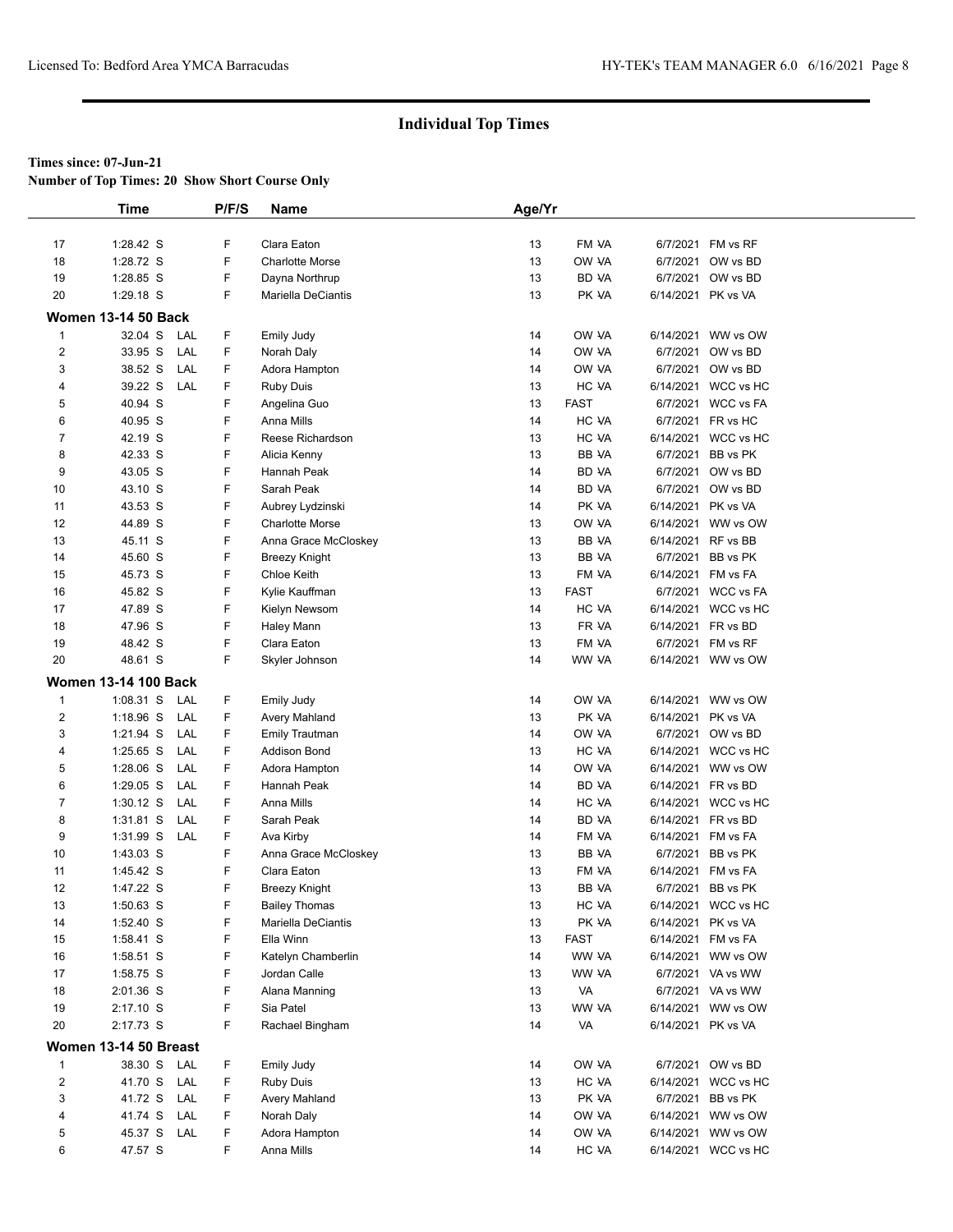**Number of Top Times: 20 Show Short Course Only**

|                | <b>Time</b>                   | P/F/S | Name                   | Age/Yr |              |                    |                     |  |
|----------------|-------------------------------|-------|------------------------|--------|--------------|--------------------|---------------------|--|
|                |                               |       |                        |        |              |                    |                     |  |
| $\overline{7}$ | 48.25 S                       | F     | Althea Albert          | 14     | PK VA        | 6/14/2021 PK vs VA |                     |  |
| 8              | 49.06 S                       | F     | <b>Hadley Pafford</b>  | 14     | HC VA        |                    | 6/7/2021 FR vs HC   |  |
| 9              | 49.73 S                       | F     | <b>Charlotte Morse</b> | 13     | OW VA        |                    | 6/7/2021 OW vs BD   |  |
| 10             | 50.31 S                       | F     | Sarah Peak             | 14     | BD VA        | 6/14/2021 FR vs BD |                     |  |
| 11             | 50.82 S                       | F     | <b>Chloe Keith</b>     | 13     | FM VA        | 6/14/2021 FM vs FA |                     |  |
| 12             | 50.88 S                       | F     | Abby Newcomb           | 14     | FR VA        | 6/14/2021 FR vs BD |                     |  |
| 13             | 51.94 S                       | F     | Anna Grace McCloskey   | 13     | BB VA        | 6/14/2021 RF vs BB |                     |  |
| 14             | 52.67 S                       | F     | Hannah Baker           | 14     | PK VA        |                    | 6/7/2021 BB vs PK   |  |
| 15             | 52.69 S                       | F     | <b>Emma Towles</b>     | 14     | WW VA        |                    | 6/7/2021 VA vs WW   |  |
| 16             | 54.16 S                       | F     | Reaghan Quinn          | 14     | <b>RF</b>    | 6/14/2021 RF vs BB |                     |  |
| 17             | 55.71 S                       | F     | Rachael Bingham        | 14     | VA           | 6/14/2021 PK vs VA |                     |  |
| 18             | 56.05 S                       | F     | Ella Schmutz           | 14     | FR VA        | 6/14/2021 FR vs BD |                     |  |
| 19             | 56.90 S                       | F     | Anna Oquendo           | 14     | WW VA        |                    | 6/7/2021 VA vs WW   |  |
| 20             | 57.73 S                       | F     | Angelina Guo           | 13     | <b>FAST</b>  |                    | 6/7/2021 WCC vs FA  |  |
|                | <b>Women 13-14 100 Breast</b> |       |                        |        |              |                    |                     |  |
| $\mathbf{1}$   | $1:22.85$ S<br>LAL            | F     | <b>Emily Judy</b>      | 14     | OW VA        |                    | 6/14/2021 WW vs OW  |  |
| $\overline{2}$ | $1:24.44$ S<br>LAL            | F     | Frances Fenton         | 14     | PK VA        | 6/14/2021 PK vs VA |                     |  |
| 3              | 1:31.49 S<br>LAL              | F     | Norah Daly             | 14     | OW VA        |                    | 6/7/2021 OW vs BD   |  |
| 4              | $1:35.81$ S<br>LAL            | F     | <b>Ruby Duis</b>       | 13     | HC VA        |                    | 6/14/2021 WCC vs HC |  |
| 5              | 1:43.66 S<br>LAL              | F     | Morgan Flamm           | 14     | FR VA        | 6/14/2021 FR vs BD |                     |  |
| 6              | 1:45.78 S                     | F     | Kielyn Newsom          | 14     | HC VA        |                    | 6/14/2021 WCC vs HC |  |
| 7              | 1:47.31 S                     | F     | <b>Beatrice Blair</b>  | 13     | <b>FAST</b>  | 6/14/2021 FM vs FA |                     |  |
| 8              | 1:47.84 S                     | F     | Hannah Peak            | 14     | <b>BD VA</b> | 6/14/2021 FR vs BD |                     |  |
| 9              | 1:47.93 S                     | F     | Sarah Peak             | 14     | BD VA        | 6/14/2021 FR vs BD |                     |  |
| 10             | 1:48.36 S                     | F     | Dayna Northrup         | 13     | BD VA        |                    | 6/7/2021 OW vs BD   |  |
| 11             | $1:50.60$ S                   | F     | <b>Hadley Pafford</b>  | 14     | HC VA        |                    | 6/7/2021 FR vs HC   |  |
| 12             | 1:52.30 S                     | F     | Althea Albert          | 14     | PK VA        |                    | 6/7/2021 BB vs PK   |  |
| 13             | 1:52.90 S                     | F     | <b>Emma Towles</b>     | 14     | WW VA        |                    | 6/14/2021 WW vs OW  |  |
| 14             | 1:59.32 S                     | F     | <b>Charlotte Morse</b> | 13     | OW VA        |                    | 6/14/2021 WW vs OW  |  |
| 15             | 2:02.99 S                     | F     | Clara Eaton            | 13     | FM VA        | 6/14/2021 FM vs FA |                     |  |
| 16             | 2:03.26 S                     | F     | Avery Stengel          | 14     | HC VA        |                    | 6/7/2021 FR vs HC   |  |
| 17             | 2:04.05 S                     | F     | <b>Bailey Thomas</b>   | 13     | HC VA        |                    | 6/7/2021 FR vs HC   |  |
| 18             | $2:16.35$ S                   | F     | Reaghan Quinn          | 14     | <b>RF</b>    | 6/14/2021 RF vs BB |                     |  |
| 19             | 2:17.44 S                     | F     | Anna Oquendo           | 14     | WW VA        |                    | 6/14/2021 WW vs OW  |  |
| 20             | 2:20.67 S                     | F     | Reese Korby            | 14     | VA           | 6/14/2021 PK vs VA |                     |  |
|                | <b>Women 13-14 50 Fly</b>     |       |                        |        |              |                    |                     |  |
| $\mathbf{1}$   | 31.25 S<br>LAL                | F     | <b>Emory Hill</b>      | 13     | PK VA        |                    | 6/7/2021 BB vs PK   |  |
| $\overline{2}$ | 33.69 S LAL                   | F     | Norah Daly             | 14     | OW VA        |                    | 6/14/2021 WW vs OW  |  |
| 3              | LAL<br>36.93 S                | F     | Reese Richardson       | 13     | HC VA        |                    | 6/14/2021 WCC vs HC |  |
| 4              | 36.97 S<br>LAL                | F     | Addison Bond           | 13     | HC VA        |                    | 6/7/2021 FR vs HC   |  |
| 5              | 37.37 S<br>LAL                | F     | Adora Hampton          | 14     | OW VA        |                    | 6/14/2021 WW vs OW  |  |
| 6              | 39.12 S<br>LAL                | F     | Alicia Kenny           | 13     | BB VA        |                    | 6/7/2021 BB vs PK   |  |
| $\overline{7}$ | 40.04 S                       | F     | <b>Emily Trautman</b>  | 14     | OW VA        |                    | 6/7/2021 OW vs BD   |  |
| 8              | 40.09 S                       | F     | Sarah Peak             | 14     | BD VA        |                    | 6/7/2021 OW vs BD   |  |
| 9              | 41.38 S                       | F     | Aubrey Lydzinski       | 14     | PK VA        | 6/14/2021 PK vs VA |                     |  |
| 10             | 41.50 S                       | F     | Amelia Goodman         | 14     | FR VA        |                    | 6/7/2021 FR vs HC   |  |
| 11             | 44.08 S                       | F     | Johanna Jurgovan       | 13     | PK VA        | 6/14/2021 PK vs VA |                     |  |
| 12             | 46.60 S                       | F     | Anna Grace McCloskey   | 13     | BB VA        |                    | 6/7/2021 BB vs PK   |  |
| 13             | 48.57 S                       | F     | <b>Charlotte Morse</b> | 13     | OW VA        |                    | 6/7/2021 OW vs BD   |  |
| 14             | 51.40 S                       | F     | <b>Emma Towles</b>     | 14     | WW VA        |                    | 6/14/2021 WW vs OW  |  |
| 15             | 51.68 S                       | F     | <b>Skylar Forbes</b>   | 14     | <b>RF</b>    | 6/14/2021 RF vs BB |                     |  |
| 16             | 53.96 S                       | F     | Skyler Johnson         | 14     | WW VA        |                    | 6/14/2021 WW vs OW  |  |
| 17             | 1:40.85 S                     | F     | Anna Oquendo           | 14     | WW VA        |                    | 6/14/2021 WW vs OW  |  |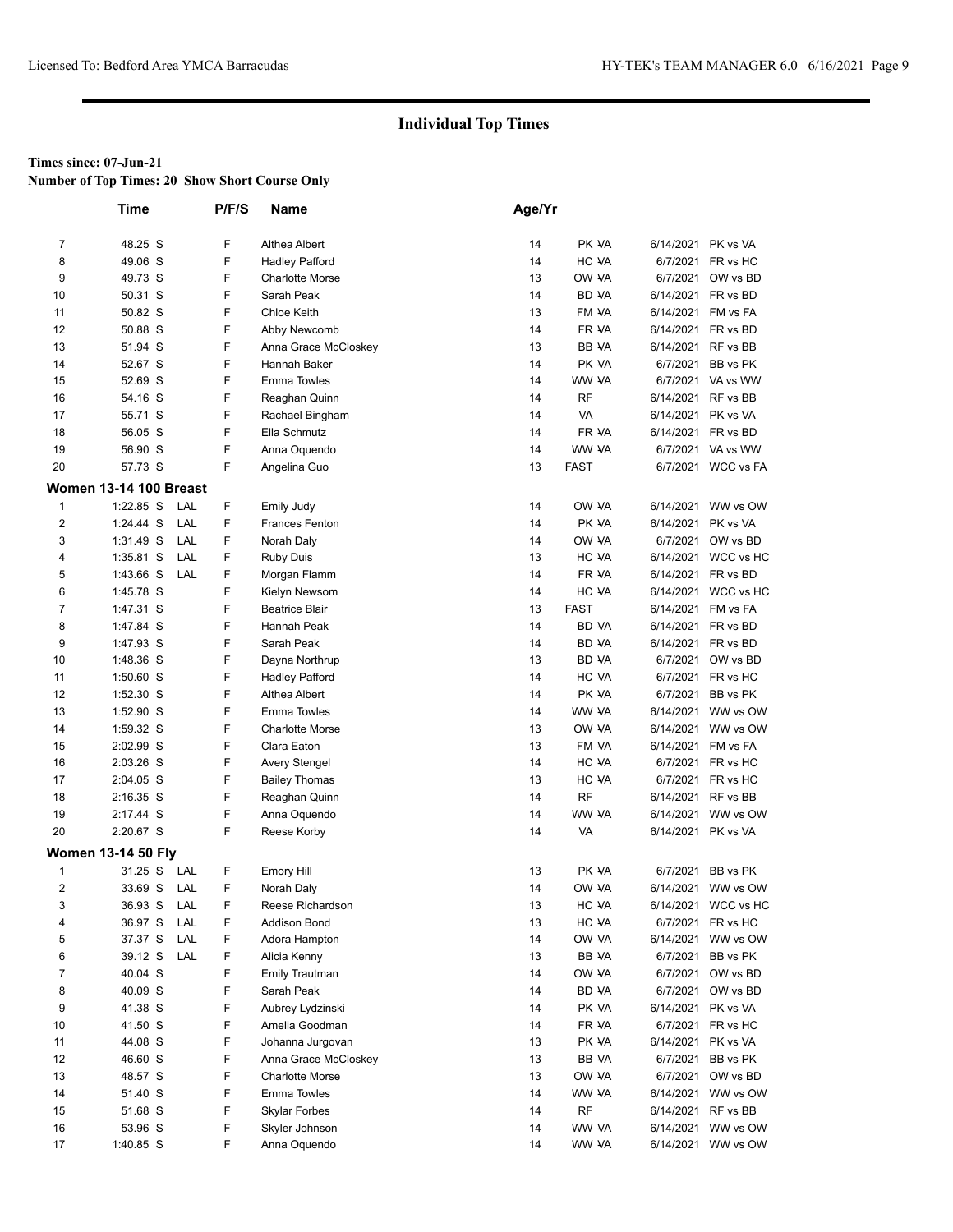#### **Times since: 07-Jun-21**

**Number of Top Times: 20 Show Short Course Only**

|                         | <b>Time</b>                |     | P/F/S | <b>Name</b>             | Age/Yr |              |                    |                     |  |
|-------------------------|----------------------------|-----|-------|-------------------------|--------|--------------|--------------------|---------------------|--|
|                         |                            |     |       |                         |        |              |                    |                     |  |
|                         | <b>Women 13-14 100 Fly</b> |     |       |                         |        |              |                    |                     |  |
| 1                       | 1:11.74 S LAL              |     | F     | Emily Judy              | 14     | OW VA        |                    | 6/7/2021 OW vs BD   |  |
| $\overline{\mathbf{c}}$ | $1:17.54$ S                | LAL | F.    | <b>Frances Fenton</b>   | 14     | PK VA        |                    | 6/7/2021 BB vs PK   |  |
| 3                       | 1:21.00 S                  | LAL | F     | Norah Daly              | 14     | OW VA        |                    | 6/14/2021 WW vs OW  |  |
| 4                       | $1:27.06$ S                | LAL | F     | Addison Bond            | 13     | HC VA        |                    | 6/7/2021 FR vs HC   |  |
| 5                       | 1:33.58 S                  | LAL | F     | <b>Emily Trautman</b>   | 14     | OW VA        |                    | 6/14/2021 WW vs OW  |  |
| 6                       | 1:33.92 S                  | LAL | F     | Sarah Peak              | 14     | <b>BD VA</b> |                    | 6/7/2021 OW vs BD   |  |
| $\overline{7}$          | 1:38.74 S                  | LAL | F     | Hannah Peak             | 14     | <b>BD VA</b> |                    | 6/14/2021 FR vs BD  |  |
| 8                       | $1:39.80$ S                | LAL | F     | Ava Kirby               | 14     | FM VA        |                    | 6/14/2021 FM vs FA  |  |
| 9                       | 1:42.86 S                  | LAL | F     | <b>Beatrice Blair</b>   | 13     | <b>FAST</b>  |                    | 6/14/2021 FM vs FA  |  |
| 10                      | 1:46.56 S                  |     | F     | Anne Draper Fournier    | 13     | FM VA        |                    | 6/7/2021 FM vs RF   |  |
| 11                      | 2:09.61 S                  |     | F     | Layah Calloway          | 14     | WW VA        |                    | 6/14/2021 WW vs OW  |  |
| 12                      | 2:10.68 S                  |     | F     | Jordan Calle            | 13     | WW VA        |                    | 6/7/2021 VA vs WW   |  |
|                         | <b>Women 13-14 100 IM</b>  |     |       |                         |        |              |                    |                     |  |
| $\mathbf{1}$            | $1:15.34$ S                | LAL | F     | Norah Daly              | 14     | OW VA        |                    | 6/7/2021 OW vs BD   |  |
| $\overline{\mathbf{c}}$ | $1:16.80$ S                | LAL | F     | <b>Frances Fenton</b>   | 14     | PK VA        | 6/7/2021           | BB vs PK            |  |
| 3                       | $1:20.35$ S                | LAL | F     | Avery Mahland           | 13     | PK VA        |                    | 6/14/2021 PK vs VA  |  |
| 4                       | $1:27.17$ S                | LAL | F     | Adora Hampton           | 14     | OW VA        |                    | 6/7/2021 OW vs BD   |  |
| 5                       | 1:27.44 S                  | LAL | F     | <b>Addison Bond</b>     | 13     | HC VA        |                    | 6/7/2021 FR vs HC   |  |
| 6                       | 1:27.49 S                  | LAL | F     | Reese Richardson        | 13     | HC VA        |                    | 6/14/2021 WCC vs HC |  |
| $\overline{7}$          | $1:30.03$ S                | LAL | F     | Ava Kirby               | 14     | FM VA        |                    | 6/7/2021 FM vs RF   |  |
| 8                       | $1:30.15$ S                | LAL | F     | Emily Trautman          | 14     | OW VA        |                    | 6/14/2021 WW vs OW  |  |
| 9                       | 1:31.95 S                  |     | F     | <b>Beatrice Blair</b>   | 13     | <b>FAST</b>  |                    | 6/14/2021 FM vs FA  |  |
| 10                      | 1:32.35 S                  |     | F     | Alicia Kenny            | 13     | BB VA        |                    | 6/7/2021 BB vs PK   |  |
| 11                      | 1:35.14 S                  |     | F     | Morgan Flamm            | 14     | FR VA        |                    | 6/7/2021 FR vs HC   |  |
| 12                      | 1:39.44 S                  |     | F     | Althea Albert           | 14     | PK VA        |                    | 6/14/2021 PK vs VA  |  |
| 13                      | 1:39.76 S                  |     | F     | <b>Charlotte Morse</b>  | 13     | OW VA        |                    | 6/14/2021 WW vs OW  |  |
| 14                      | 1:42.15 S                  |     | F     | <b>Emma Towles</b>      | 14     | WW VA        |                    | 6/14/2021 WW vs OW  |  |
| 15                      | 1:44.95 S                  |     | F     | Chloe Keith             | 13     | FM VA        |                    | 6/14/2021 FM vs FA  |  |
| 16                      | 1:46.81 S                  |     | F     | Katelyn Chamberlin      | 14     | WW VA        |                    | 6/7/2021 VA vs WW   |  |
| 17                      | 1:46.83 S                  |     | F     | Clara Eaton             | 13     | FM VA        |                    | 6/7/2021 FM vs RF   |  |
| 18                      | 1:47.81 S                  |     | F     | Reaghan Quinn           | 14     | RF           |                    | 6/7/2021 FM vs RF   |  |
| 19                      | 1:50.30 S                  |     | F     | Eva Francis             | 14     | FM VA        |                    | 6/14/2021 FM vs FA  |  |
| 20                      | 1:51.69 S                  |     | F     | Layah Calloway          | 14     | WW VA        |                    | 6/7/2021 VA vs WW   |  |
|                         | Women 50 Free              |     |       |                         |        |              |                    |                     |  |
| $\mathbf{1}$            | 29.58 S                    | LAL | F     | Grace Warren            | 17     | FM VA        |                    | 6/14/2021 FM vs FA  |  |
| 2                       | 29.59 S                    | LAL | F     | Ellie Eckert            | 18     | OW VA        |                    | 6/14/2021 WW vs OW  |  |
| 3                       | 29.91 S LAL                |     | F     | Kaitlyn Bauer           | 16     | PK VA        | 6/14/2021 PK vs VA |                     |  |
| 4                       | 31.79 S                    |     | F     | Helen Sommardahl        | 18     | ow ya        |                    | 6/14/2021 WW vs OW  |  |
| 5                       | 32.50 S                    |     | F     | Lacey Miller            | 15     | ACT VA       |                    | 6/7/2021 WCC vs FA  |  |
| 6                       | 32.52 S                    |     | F     | <b>Taryn Harvey</b>     | 16     | HC VA        |                    | 6/14/2021 WCC vs HC |  |
| 7                       | 33.09 S                    |     | F     | Kendra Aukland          | 15     | VA           |                    | 6/7/2021 VA vs WW   |  |
| 8                       | 33.22 S                    |     | F     | Rachel Searwar          | 15     | WW VA        |                    | 6/14/2021 WW vs OW  |  |
| 9                       | 33.33 S                    |     | F     | <b>Hadley Hunt</b>      | 15     | WW VA        |                    | 6/7/2021 VA vs WW   |  |
| 10                      | 33.35 S                    |     | F     | Holly Koudelka          | 18     | PK VA        |                    | 6/7/2021 BB vs PK   |  |
| 11                      | 33.74 S                    |     | F     | <b>Berkley Jamerson</b> | 16     | FR VA        |                    | 6/14/2021 FR vs BD  |  |
| 12                      | 33.83 S                    |     | F     | <b>Rylee Champney</b>   | 15     | HC VA        |                    | 6/14/2021 WCC vs HC |  |
| 13                      | 33.94 S                    |     | F     | Sophie Dodge            | 17     | HC VA        |                    | 6/14/2021 WCC vs HC |  |
| 14                      | 34.46 S                    |     | F     | Avery Pafford           | 15     | HC VA        |                    | 6/7/2021 FR vs HC   |  |
| 15                      | 34.67 S                    |     | F     | Elizabeth Eskridge      | 16     | PK VA        | 6/14/2021 PK vs VA |                     |  |
| 16                      | 34.88 S                    |     | F     | Anna Kate Dodge         | 15     | HC VA        |                    | 6/7/2021 FR vs HC   |  |
| 17                      | 35.11 S                    |     | F     | <b>Tatum Harris</b>     | 17     | FR VA        |                    | 6/14/2021 FR vs BD  |  |
| 18                      | 35.16 S                    |     | F.    | Hannah Pettyjohn        | 17     | HC VA        |                    | 6/14/2021 WCC vs HC |  |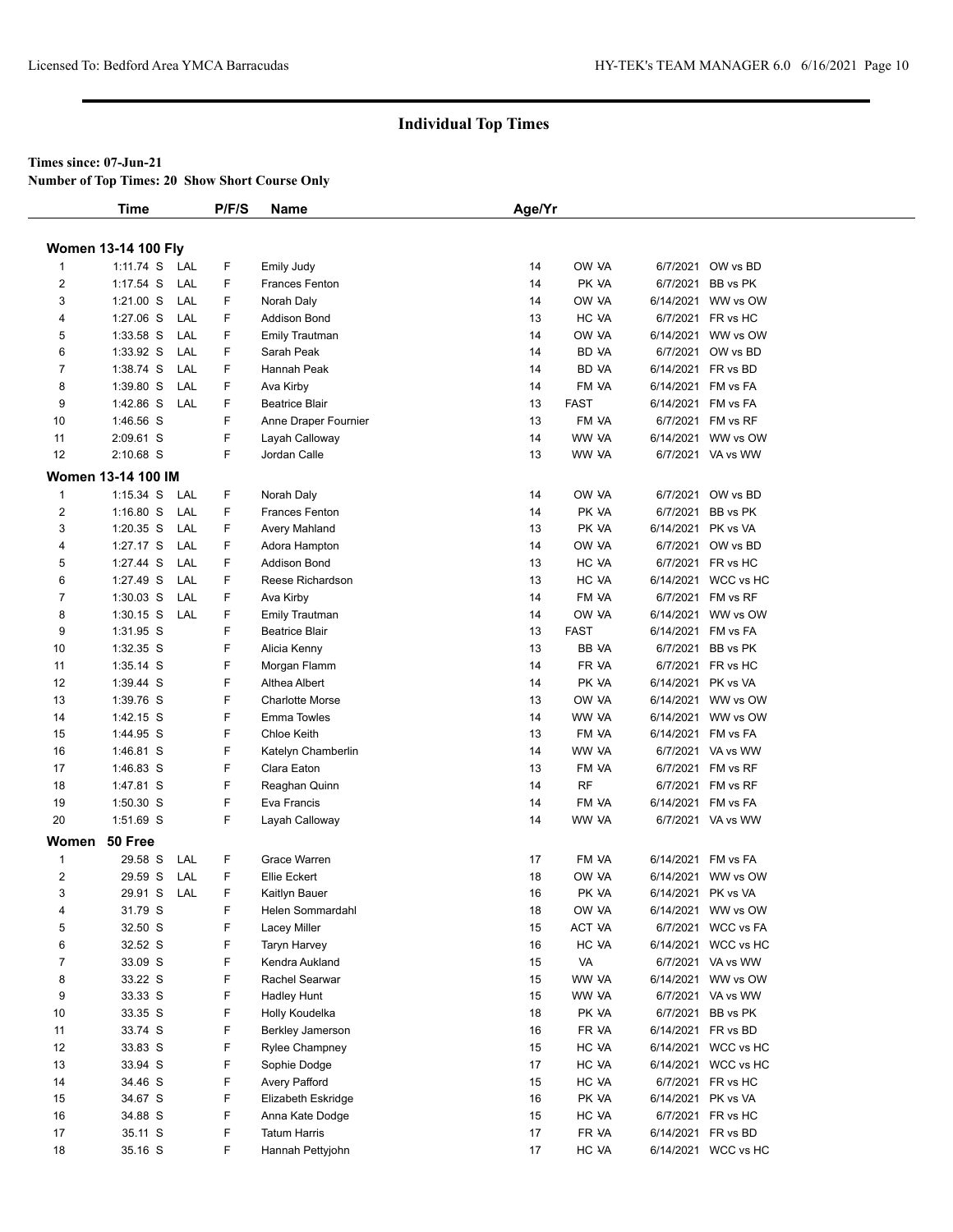**Number of Top Times: 20 Show Short Course Only**

|                         | <b>Time</b> |            | P/F/S | Name                    | Age/Yr |        |                    |                     |  |
|-------------------------|-------------|------------|-------|-------------------------|--------|--------|--------------------|---------------------|--|
|                         |             |            |       |                         |        |        |                    |                     |  |
| 19                      | 35.30 S     |            | F     | Sydney Glass            | 16     | WW VA  |                    | 6/7/2021 VA vs WW   |  |
| 20                      | 35.58 S     |            | F.    | Karsen Maddox           | 17     | HC VA  |                    | 6/7/2021 FR vs HC   |  |
| Women                   | 100 Free    |            |       |                         |        |        |                    |                     |  |
| $\mathbf{1}$            | 1:02.07 S   | LAL        | F     | <b>Ellie Eckert</b>     | 18     | OW VA  |                    | 6/7/2021 OW vs BD   |  |
| $\overline{c}$          | $1:03.42$ S | LAL        | F     | Grace Warren            | 17     | FM VA  | 6/7/2021           | FM vs RF            |  |
| 3                       | 1:05.98 S   | <b>LAL</b> | F     | Caroline Russell        | 17     | PK VA  | 6/14/2021 PK vs VA |                     |  |
| 4                       | 1:10.88 S   |            | F     | Arleigh Wagoner         | 16     | HC VA  |                    | 6/14/2021 WCC vs HC |  |
| 5                       | $1:11.01$ S |            | F     | <b>Emily Hansen</b>     | 17     | WW VA  |                    | 6/7/2021 VA vs WW   |  |
| 6                       | $1:13.24$ S |            | F     | <b>Skylar McCurley</b>  | 17     | OW VA  |                    | 6/14/2021 WW vs OW  |  |
| $\overline{7}$          | $1:13.61$ S |            | F     | Lacey Miller            | 15     | ACT VA |                    | 6/14/2021 WCC vs HC |  |
| 8                       | 1:13.98 S   |            | F     | <b>Rachel Searwar</b>   | 15     | WW VA  |                    | 6/7/2021 VA vs WW   |  |
| 9                       | $1:14.86$ S |            | F     | Aidan Delahunt          | 17     | FM VA  | 6/14/2021          | FM vs FA            |  |
| 10                      | $1:15.17$ S |            | F     | Lauren Eby              | 17     | ACT VA |                    | 6/14/2021 WCC vs HC |  |
| 11                      | $1:15.54$ S |            | F     | Anna Kate Dodge         | 15     | HC VA  |                    | 6/14/2021 WCC vs HC |  |
| 12                      | $1:15.65$ S |            | F     | Rylee Champney          | 15     | HC VA  |                    | 6/7/2021 FR vs HC   |  |
| 13                      | $1:16.19$ S |            | F     | <b>Helen Sommardahl</b> | 18     | OW VA  |                    | 6/7/2021 OW vs BD   |  |
| 14                      | $1:16.29$ S |            | F     | <b>Madison Bivens</b>   | 16     | HC VA  |                    | 6/14/2021 WCC vs HC |  |
| 15                      | $1:16.61$ S |            | F     | Hadley Hunt             | 15     | WW VA  |                    | 6/14/2021 WW vs OW  |  |
| $16*$                   | 1:17.09 S   |            | F     | Rebekah Weisenstein     | 15     | WW VA  |                    | 6/14/2021 WW vs OW  |  |
| $16*$                   | $1:17.09$ S |            | F     | <b>Berkley Jamerson</b> | 16     | FR VA  | 6/14/2021 FR vs BD |                     |  |
| 18                      | 1:17.14 S   |            | F     | <b>Marisol Helms</b>    | 16     | BB VA  |                    | 6/7/2021 BB vs PK   |  |
| 19                      | 1:17.37 S   |            | F     | Avery Pafford           | 15     | HC VA  |                    | 6/14/2021 WCC vs HC |  |
| 20                      | 1:18.08 S   |            | F     | Elizabeth Eskridge      | 16     | PK VA  |                    | 6/7/2021 BB vs PK   |  |
| Women                   | 50 Back     |            |       |                         |        |        |                    |                     |  |
| $\mathbf{1}$            | 35.39 S     | LAL        | F     | Katie Salmon            | 18     | PK VA  | 6/14/2021 PK vs VA |                     |  |
| $\overline{\mathbf{c}}$ | 36.30 S     | LAL        | F     | Sophie Dodge            | 17     | HC VA  |                    | 6/14/2021 WCC vs HC |  |
| 3                       | 36.82 S     |            | F     | Lily Jablonski          | 15     | OW VA  |                    | 6/7/2021 OW vs BD   |  |
| $\overline{4}$          | 37.03 S     |            | F     | Rebekah Weisenstein     | 15     | WW VA  |                    | 6/7/2021 VA vs WW   |  |
| 5                       | 37.34 S     |            | F     | Catherine Thomas        | 16     | FR VA  | 6/14/2021 FR vs BD |                     |  |
| 6                       | 37.70 S     |            | F     | Taryn Harvey            | 16     | HC VA  |                    | 6/14/2021 WCC vs HC |  |
| $\overline{7}$          | 37.77 S     |            | F     | Ella Tinsley            | 16     | HC VA  |                    | 6/7/2021 FR vs HC   |  |
| 8                       | 38.61 S     |            | F     | Helen Sommardahl        | 18     | OW VA  |                    | 6/14/2021 WW vs OW  |  |
| 9                       | 39.02 S     |            | F     | Holly Koudelka          | 18     | PK VA  | 6/7/2021           | BB vs PK            |  |
| 10                      | 39.20 S     |            | F     | <b>Rylee Champney</b>   | 15     | HC VA  |                    | 6/14/2021 WCC vs HC |  |
| 11                      | 40.52 S     |            | F     | Anna Kate Dodge         | 15     | HC VA  |                    | 6/7/2021 FR vs HC   |  |
| 12                      | 41.36 S     |            | F     | <b>Brie Olson</b>       | 16     | FM VA  |                    | 6/7/2021 FM vs RF   |  |
| 13                      | 41.88 S     |            | F     | Elizabeth Eskridge      | 16     | PK VA  | 6/14/2021 PK vs VA |                     |  |
| 14                      | 42.02 S     |            | F     | Erica Payne             | 17     | HC VA  |                    | 6/14/2021 WCC vs HC |  |
| 15                      | 42.21 S     |            | F     | <b>Sydney Glass</b>     | 16     | WW VA  |                    | 6/7/2021 VA vs WW   |  |
| 16                      | 42.48 S     |            | F     | <b>Hadley Hunt</b>      | 15     | WW VA  |                    | 6/14/2021 WW vs OW  |  |
| 17                      | 42.66 S     |            | F     | <b>Kylie Torres</b>     | 16     | WW VA  |                    | 6/14/2021 WW vs OW  |  |
| 18                      | 42.80 S     |            | F     | Savannah Bauserman      | 17     | HC VA  |                    | 6/14/2021 WCC vs HC |  |
| 19                      | 42.90 S     |            | F     | Aidan Delahunt          | 17     | FM VA  | 6/14/2021 FM vs FA |                     |  |
| 20                      | 43.30 S     |            | F     | Caroline Cockerham      | 15     | ACT VA |                    | 6/14/2021 WCC vs HC |  |
| Women                   | 100 Back    |            |       |                         |        |        |                    |                     |  |
| $\mathbf{1}$            | 1:11.94 S   | LAL        | F     | Caroline Russell        | 17     | PK VA  | 6/14/2021 PK vs VA |                     |  |
| $\overline{\mathbf{c}}$ | $1:15.88$ S | LAL        | F     | Ellie Eckert            | 18     | OW VA  |                    | 6/14/2021 WW vs OW  |  |
| 3                       | $1:19.41$ S | LAL        | F     | Katie Salmon            | 18     | PK VA  | 6/14/2021 PK vs VA |                     |  |
| 4                       | 1:19.91 S   | LAL        | F     | <b>Emily Hansen</b>     | 17     | WW VA  |                    | 6/14/2021 WW vs OW  |  |
| 5                       | 1:20.71 S   |            | F     | Lily Jablonski          | 15     | OW VA  |                    | 6/7/2021 OW vs BD   |  |
| 6                       | 1:24.34 S   |            | F     | Ella Tinsley            | 16     | HC VA  |                    | 6/7/2021 FR vs HC   |  |
| 7                       | 1:24.92 S   |            | F     | Rebekah Weisenstein     | 15     | WW VA  |                    | 6/14/2021 WW vs OW  |  |
| 8                       | 1:28.43 S   |            | F     | <b>Rylee Champney</b>   | 15     | HC VA  |                    | 6/14/2021 WCC vs HC |  |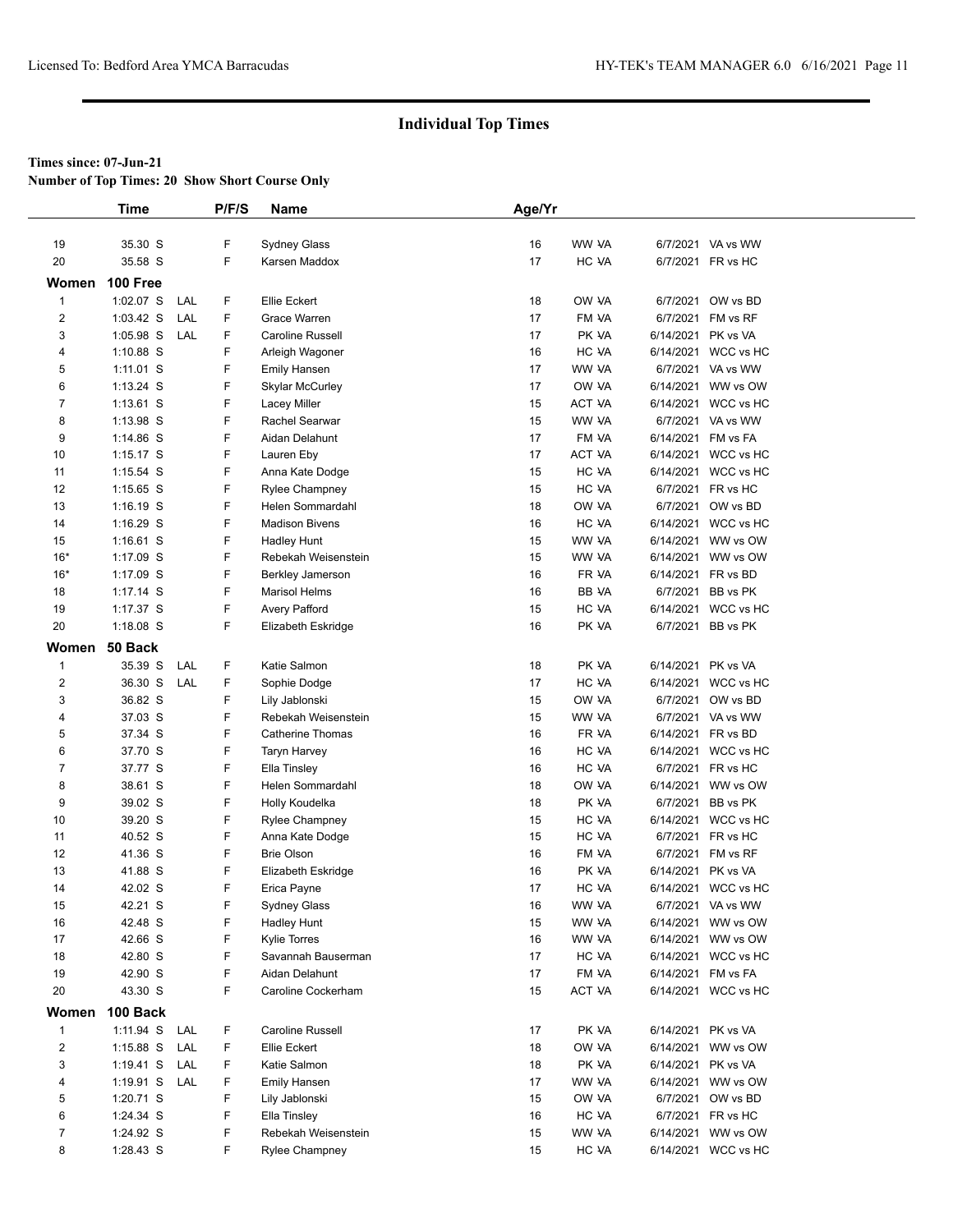**Number of Top Times: 20 Show Short Course Only**

|                | <b>Time</b>        | P/F/S    | Name                                      | Age/Yr   |                |                    |                                          |
|----------------|--------------------|----------|-------------------------------------------|----------|----------------|--------------------|------------------------------------------|
|                |                    |          |                                           |          |                |                    |                                          |
| 9              | 1:28.55 S          | F        | Helen Sommardahl                          | 18       | OW VA          |                    | 6/7/2021 OW vs BD                        |
| 10             | 1:29.87 S          | F        | Elizabeth Eskridge                        | 16       | PK VA          | 6/14/2021 PK vs VA |                                          |
| 11             | 1:33.35 S          | F        | Savannah Bauserman                        | 17       | HC VA          |                    | 6/7/2021 FR vs HC                        |
| 12             | 1:35.80 S          | F        | Sydney Glass                              | 16       | WW VA          |                    | 6/14/2021 WW vs OW                       |
| 13             | 1:37.09 S          | F        | Anna Kate Dodge                           | 15       | HC VA          |                    | 6/7/2021 FR vs HC                        |
| 14             | 1:37.46 S          | F        | Olivia Cartwright                         | 17       | FM VA          | 6/14/2021 FM vs FA |                                          |
| 15             | 1:38.42 S          | F        | <b>Kylie Torres</b>                       | 16       | WW VA          |                    | 6/14/2021 WW vs OW                       |
| 16             | 1:41.34 S          | F        | Emma Hooks                                | 15       | WW VA          |                    | 6/14/2021 WW vs OW                       |
| 17             | 1:41.73 S          | F        | Anna Sloan                                | 17       | RF             | 6/14/2021 RF vs BB |                                          |
| 18             | 1:42.70 S          | F        | Sara Lynn Loucks                          | 15       | <b>FAST</b>    | 6/14/2021 FM vs FA |                                          |
| 19             | 1:43.75 S          | F        | Caroline Cockerham                        | 15       | ACT VA         |                    | 6/14/2021 WCC vs HC                      |
| 20             | 1:44.78 S          | F        | Stella Cook                               | 16       | BB VA          | 6/14/2021 RF vs BB |                                          |
| Women          | 50 Breast          |          |                                           |          |                |                    |                                          |
| $\mathbf{1}$   | 38.04 S            | F<br>LAL | <b>Caroline Falwell</b>                   | 16       | WW VA          |                    | 6/14/2021 WW vs OW                       |
|                | 39.71 S            | LAL<br>F |                                           | 15       | OW VA          |                    | 6/7/2021 OW vs BD                        |
| $\mathbf 2$    | 39.80 S            | F<br>LAL | Lily Jablonski                            | 16       | HC VA          |                    | 6/7/2021 FR vs HC                        |
| 3              |                    | F<br>LAL | Arleigh Wagoner                           | 17       | WW VA          |                    | 6/7/2021 VA vs WW                        |
| 4              | 40.91 S            |          | <b>Emily Hansen</b>                       |          |                |                    |                                          |
| 5              | 41.72 S            | F<br>LAL | Hannah Pettyjohn                          | 17       | HC VA          |                    | 6/7/2021 FR vs HC                        |
| 6              | 42.48 S            | F        | <b>Marisol Helms</b>                      | 16       | BB VA          |                    | 6/7/2021 BB vs PK                        |
| 7              | 42.93 S            | F        | Payton Heimbach                           | 15       | FAST           | 6/14/2021 FM vs FA |                                          |
| 8              | 44.04 S            | F        | <b>Skylar McCurley</b>                    | 17       | OW VA          |                    | 6/14/2021 WW vs OW                       |
| 9              | 44.10 S            | F<br>F   | Aidan Delahunt                            | 17       | FM VA          |                    | 6/7/2021 FM vs RF<br>6/7/2021 VA vs WW   |
| 10             | 44.88 S            |          | Rachel Searwar                            | 15       | WW VA          |                    |                                          |
| 11             | 45.58 S            | F        | Kendra Aukland                            | 15       | VA             |                    | 6/7/2021 VA vs WW                        |
| 12             | 45.80 S            | F<br>F   | Mya Martin                                | 16       | WW VA          |                    | 6/7/2021 VA vs WW                        |
| 13             | 46.14 S            |          | <b>Emily Phillips</b>                     | 16       | ACT VA         |                    | 6/7/2021 WCC vs FA                       |
| 14             | 46.56 S            | F        | Erica Payne                               | 17       | HC VA          |                    | 6/7/2021 FR vs HC                        |
| 15<br>16       | 47.52 S<br>47.76 S | F<br>F   | <b>Rylee Champney</b>                     | 15<br>15 | HC VA<br>HC VA |                    | 6/7/2021 FR vs HC<br>6/14/2021 WCC vs HC |
|                | 47.99 S            | F        | <b>Avery Pafford</b><br>Jordan Chamberlin | 16       | WW VA          |                    | 6/14/2021 WW vs OW                       |
| 17<br>18       | 48.04 S            | F        | Kate Hix                                  | 17       | FR VA          |                    | 6/7/2021 FR vs HC                        |
| 19             | 48.45 S            | F        | Clara Carter                              | 15       | ACT VA         |                    | 6/7/2021 WCC vs FA                       |
| 20             | 49.59 S            | F        | Sara Lynn Loucks                          | 15       | <b>FAST</b>    |                    | 6/7/2021 WCC vs FA                       |
|                |                    |          |                                           |          |                |                    |                                          |
| Women          | 100 Breast         |          |                                           |          |                |                    |                                          |
| 1              | $1:21.17$ S        | F<br>LAL | <b>Caroline Falwell</b>                   | 16       | WW VA          |                    | 6/14/2021 WW vs OW                       |
| $\overline{c}$ | 1:21.89 S          | F<br>LAL | Ellie Eckert                              | 18       | OW VA          |                    | 6/7/2021 OW vs BD                        |
| 3              | $1:27.14$ S        | F<br>LAL | Arleigh Wagoner                           | 16       | HC VA          |                    | 6/7/2021 FR vs HC                        |
| 4              | $1:31.07$ S        | F<br>LAL | Caroline Russell                          | 17       | PK VA          | 6/14/2021 PK vs VA |                                          |
| 5              | $1:31.52$ S        | LAL<br>F | Lily Jablonski                            | 15       | OW VA          |                    | 6/14/2021 WW vs OW                       |
| 6              | 1:33.70 S          | LAL<br>F | <b>Brie Olson</b>                         | 16       | FM VA          | 6/14/2021 FM vs FA |                                          |
| 7              | 1:33.75 S          | LAL<br>F | <b>Madison Bivens</b>                     | 16       | HC VA          |                    | 6/14/2021 WCC vs HC                      |
| 8              | 1:33.82 S          | F        | Payton Heimbach                           | 15       | FAST           | 6/14/2021 FM vs FA |                                          |
| 9              | $1:35.11$ S        | F        | <b>Skylar McCurley</b>                    | 17       | OW VA          |                    | 6/14/2021 WW vs OW                       |
| 10             | $1:36.15$ S        | F        | <b>Marisol Helms</b>                      | 16       | BB VA          |                    | 6/7/2021 BB vs PK                        |
| 11             | 1:36.81 S          | F        | Hannah Pettyjohn                          | 17       | HC VA          |                    | 6/7/2021 FR vs HC                        |
| 12             | 1:46.00 S          | F        | Erica Payne                               | 17       | HC VA          |                    | 6/14/2021 WCC vs HC                      |
| 13             | 1:46.54 S          | F        | Karsen Maddox                             | 17       | HC VA          |                    | 6/7/2021 FR vs HC                        |
| 14             | 1:46.62 S          | F        | <b>Rylee Champney</b>                     | 15       | HC VA          |                    | 6/7/2021 FR vs HC                        |
| 15             | $1:50.50$ S        | F        | Kate Hix                                  | 17       | FR VA          |                    | 6/7/2021 FR vs HC                        |
| 16             | $2:00.30$ S        | F        | Olivia Pafford                            | 17       | HC VA          |                    | 6/14/2021 WCC vs HC                      |
| 17             | 2:00.99 S          | F        | Olivia Price                              | 16       | ACT VA         |                    | 6/14/2021 WCC vs HC                      |
| 18             | 2:05.79 S          | F        | Kaitlyn Lewis                             | 16       | HC VA          |                    | 6/7/2021 FR vs HC                        |
| 19             | 2:10.86 S          | F        | Rebecca Bingham                           | 16       | VA             | 6/14/2021 PK vs VA |                                          |
| 20             | 2:14.26 S          | F        | DeLyne Younger                            | 16       | RF             |                    | 6/14/2021 RF vs BB                       |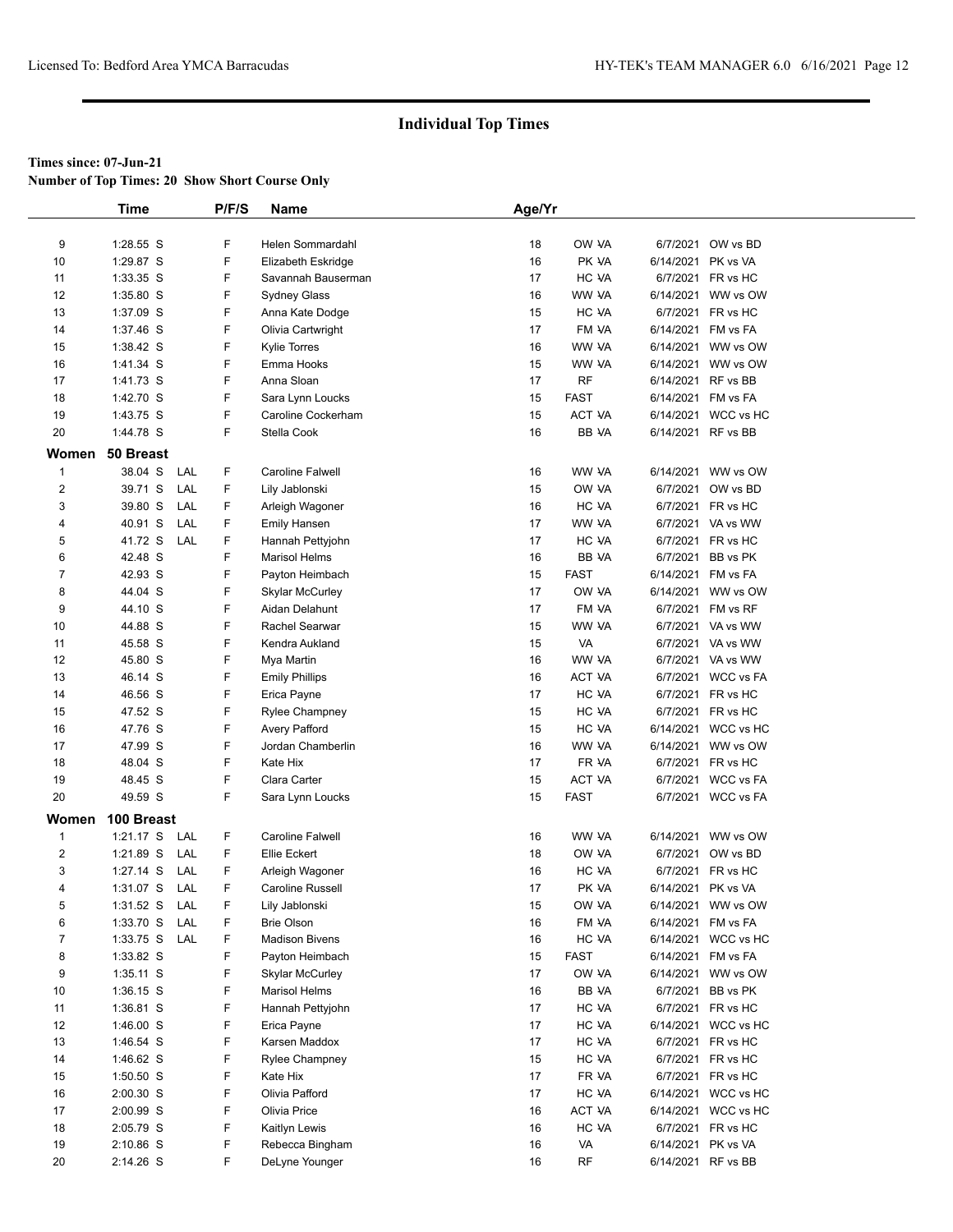#### **Times since: 07-Jun-21**

**Number of Top Times: 20 Show Short Course Only**

|                | <b>Time</b>    |     | P/F/S | Name                    | Age/Yr |               |                    |                     |
|----------------|----------------|-----|-------|-------------------------|--------|---------------|--------------------|---------------------|
|                |                |     |       |                         |        |               |                    |                     |
| Women 50 Fly   |                |     |       |                         |        |               |                    |                     |
| 1              | 30.73 S        | LAL | F     | Kaitlyn Bauer           | 16     | PK VA         | 6/14/2021 PK vs VA |                     |
| 2              | 33.59 S        | LAL | F     | <b>Emily Hansen</b>     | 17     | WW VA         |                    | 6/14/2021 WW vs OW  |
| 3              | 34.79 S        |     | F     | <b>Catherine Thomas</b> | 16     | FR VA         | 6/14/2021 FR vs BD |                     |
| 4              | 35.91 S        |     | F.    | Helen Sommardahl        | 18     | OW VA         |                    | 6/14/2021 WW vs OW  |
| 5              | 36.15 S        |     | F     | Taryn Harvey            | 16     | HC VA         |                    | 6/14/2021 WCC vs HC |
| 6              | 38.16 S        |     | F     | Rachel Searwar          | 15     | WW VA         |                    | 6/14/2021 WW vs OW  |
| $\overline{7}$ | 38.30 S        |     | F     | Arleigh Wagoner         | 16     | HC VA         |                    | 6/14/2021 WCC vs HC |
| 8              | 38.48 S        |     | F     | Anna Kate Dodge         | 15     | HC VA         |                    | 6/14/2021 WCC vs HC |
| 9              | 38.78 S        |     | F     | Ella Tinsley            | 16     | HC VA         |                    | 6/7/2021 FR vs HC   |
| 10             | 39.32 S        |     | F     | <b>Ellen Phillips</b>   | 16     | HC VA         |                    | 6/14/2021 WCC vs HC |
| 11             | 39.52 S        |     | F     | <b>Marisol Helms</b>    | 16     | BB VA         |                    | 6/7/2021 BB vs PK   |
| 12             | 39.57 S        |     | F     | Kirsten Steffens        | 15     | RF            | 6/14/2021 RF vs BB |                     |
| 13             | 39.81 S        |     | F     | <b>Tatum Harris</b>     | 17     | FR VA         |                    | 6/7/2021 FR vs HC   |
| 14             | 40.27 S        |     | F     | Rebekah Weisenstein     | 15     | WW VA         |                    | 6/14/2021 WW vs OW  |
| 15             | 42.14 S        |     | F.    | <b>Madison Bivens</b>   | 16     | HC VA         |                    | 6/7/2021 FR vs HC   |
| 16             | 42.71 S        |     | F     | Mya Martin              | 16     | WW VA         |                    | 6/14/2021 WW vs OW  |
| 17             | 42.73 S        |     | F     | Larken Harris           | 15     | FR VA         | 6/14/2021 FR vs BD |                     |
| 18             | 43.77 S        |     | F     | Jordan Chamberlin       | 16     | WW VA         |                    | 6/14/2021 WW vs OW  |
| 19             | 43.92 S        |     | F     | Caroline Cockerham      | 15     | ACT VA        |                    | 6/14/2021 WCC vs HC |
| 20             | 44.68 S        |     | F     | Stella Cook             | 16     | BB VA         | 6/14/2021 RF vs BB |                     |
| Women          | <b>100 Fly</b> |     |       |                         |        |               |                    |                     |
| $\mathbf{1}$   | $1:08.01$ S    | LAL | F     | Kaitlyn Bauer           | 16     | PK VA         | 6/14/2021 PK vs VA |                     |
| $\overline{2}$ | $1:10.32$ S    | LAL | F     | Grace Warren            | 17     | FM VA         |                    | 6/7/2021 FM vs RF   |
| 3              | $1:12.82$ S    | LAL | F.    | Caroline Russell        | 17     | PK VA         | 6/14/2021 PK vs VA |                     |
| 4              | $1:16.32$ S    | LAL | F     | Caroline Falwell        | 16     | WW VA         |                    | 6/14/2021 WW vs OW  |
| 5              | 1:24.53 S      |     | F     | Lily Jablonski          | 15     | OW VA         |                    | 6/7/2021 OW vs BD   |
| 6              | 1:29.48 S      |     | F     | <b>Marisol Helms</b>    | 16     | BB VA         | 6/14/2021 RF vs BB |                     |
| 7              | 1:29.85 S      |     | F     | Lauren Eby              | 17     | ACT VA        |                    | 6/14/2021 WCC vs HC |
| 8              | 1:31.05 S      |     | F     | Lacey Miller            | 15     | ACT VA        |                    | 6/14/2021 WCC vs HC |
| 9              | 1:31.20 S      |     | F.    | <b>Madison Bivens</b>   | 16     | HC VA         |                    | 6/7/2021 FR vs HC   |
| 10             | 1:32.87 S      |     | F     | Rachel Searwar          | 15     | WW VA         |                    | 6/14/2021 WW vs OW  |
| 11             | 1:32.89 S      |     | F     | <b>Ellen Phillips</b>   | 16     | HC VA         |                    | 6/14/2021 WCC vs HC |
| 12             | 1:37.64 S      |     | F     | Kirsten Steffens        | 15     | <b>RF</b>     | 6/14/2021 RF vs BB |                     |
| 13             | 1:38.72 S      |     | F     | Isabella Davis          | 15     | WW VA         |                    | 6/7/2021 VA vs WW   |
| 14             | 1:47.85 S      |     | F     | Anna Sloan              | 17     | RF            |                    | 6/7/2021 FM vs RF   |
| 15             | $1:50.04$ S    |     | F     | Abigail Blair           | 17     | <b>ACT VA</b> |                    | 6/7/2021 WCC vs FA  |
| 16             | 2:04.13 S      |     | F     | Olivia Price            | 16     | ACT VA        |                    | 6/7/2021 WCC vs FA  |
| Women          | 100 IM         |     |       |                         |        |               |                    |                     |
| $\mathbf{1}$   | $1:13.64$ S    | LAL | F     | Kaitlyn Bauer           | 16     | PK VA         |                    | 6/7/2021 BB vs PK   |
| $\overline{2}$ | $1:13.91$ S    | LAL | F     | Ellie Eckert            | 18     | OW VA         |                    | 6/14/2021 WW vs OW  |
| 3              | 1:16.07 $S$    | LAL | F     | Grace Warren            | 17     | FM VA         | 6/14/2021 FM vs FA |                     |
| 4              | $1:16.08$ S    | LAL | F     | <b>Emily Hansen</b>     | 17     | WW VA         |                    | 6/14/2021 WW vs OW  |
| 5              | $1:17.26$ S    | LAL | F     | Caroline Falwell        | 16     | WW VA         |                    | 6/7/2021 VA vs WW   |
| 6              | $1:20.20$ S    | LAL | F     | Arleigh Wagoner         | 16     | HC VA         |                    | 6/14/2021 WCC vs HC |
| $\overline{7}$ | 1:22.61 S      |     | F     | Lily Jablonski          | 15     | OW VA         |                    | 6/14/2021 WW vs OW  |
| 8              | 1:23.79 S      |     | F     | Rachel Searwar          | 15     | WW VA         |                    | 6/14/2021 WW vs OW  |
| 9              | 1:24.31 S      |     | F     | <b>Lacey Miller</b>     | 15     | ACT VA        |                    | 6/14/2021 WCC vs HC |
|                |                |     | F     |                         |        |               |                    |                     |
| 10             | 1:27.36 S      |     |       | Lauren Eby              | 17     | ACT VA        |                    | 6/14/2021 WCC vs HC |
| 11             | 1:28.76 S      |     | F     | <b>Madison Bivens</b>   | 16     | HC VA         |                    | 6/7/2021 FR vs HC   |
| 12             | 1:29.67 S      |     | F     | Anna Kate Dodge         | 15     | HC VA         |                    | 6/14/2021 WCC vs HC |
| 13             | 1:30.04 S      |     | F     | <b>Marisol Helms</b>    | 16     | BB VA         | 6/14/2021 RF vs BB |                     |
| 14             | 1:30.36 S      |     | F.    | Isabella Davis          | 15     | WW VA         |                    | 6/14/2021 WW vs OW  |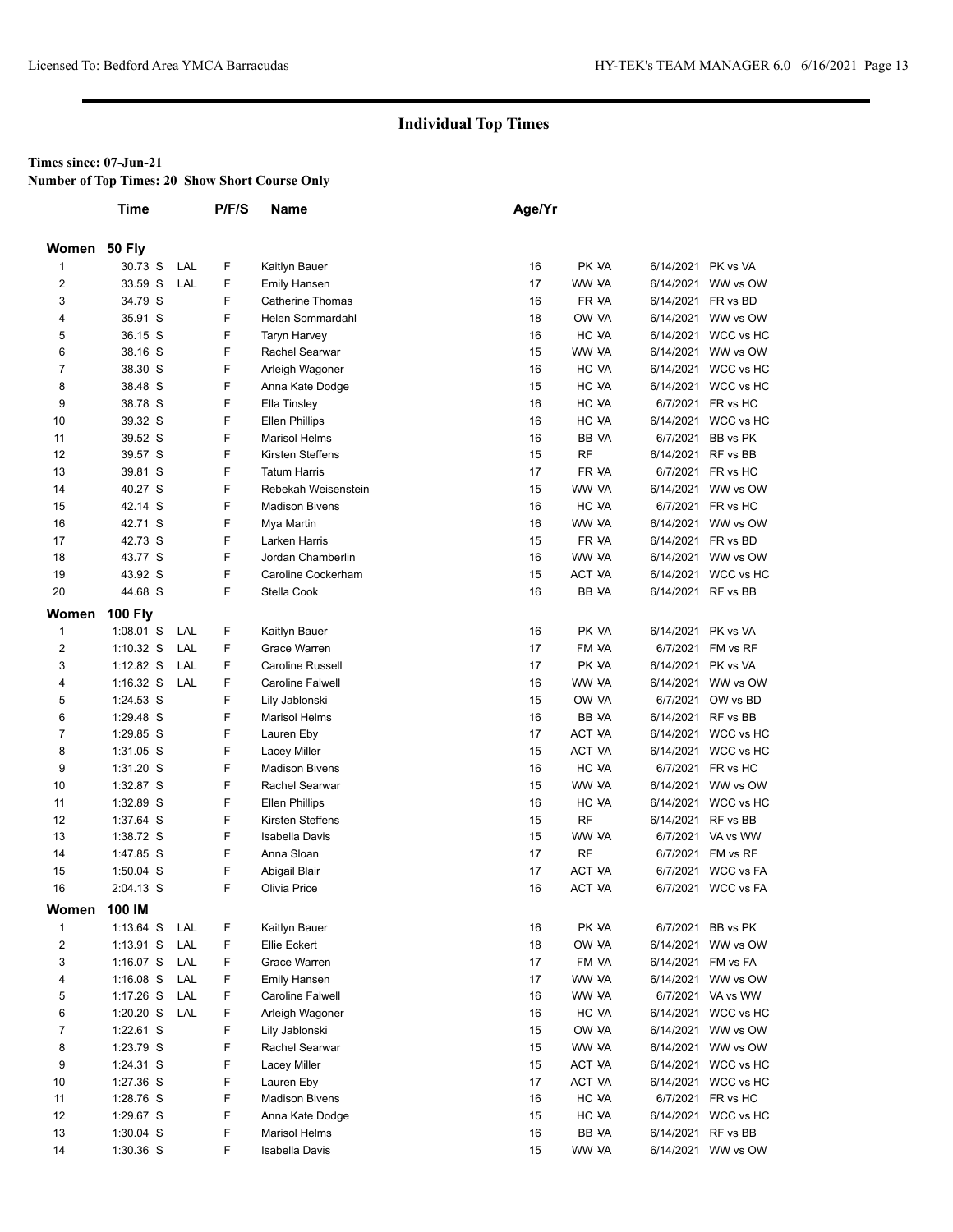**Number of Top Times: 20 Show Short Course Only**

|                | <b>Time</b>           |            | P/F/S  | Name                                | Age/Yr                           |                |                    |                                         |
|----------------|-----------------------|------------|--------|-------------------------------------|----------------------------------|----------------|--------------------|-----------------------------------------|
|                |                       |            |        |                                     |                                  |                |                    |                                         |
| 15             | 1:31.30 S             |            | F      | Payton Heimbach                     | 15                               | <b>FAST</b>    |                    | 6/14/2021 FM vs FA                      |
| 16             | 1:33.98 S             |            | F      | Kirsten Steffens                    | 15                               | <b>RF</b>      |                    | 6/14/2021 RF vs BB                      |
| 17             | $1:35.15$ S           |            | F      | Mya Martin                          | 16                               | WW VA          |                    | 6/14/2021 WW vs OW                      |
| 18             | 1:37.56 S             |            | F      | <b>Ellen Phillips</b>               | 16                               | HC VA          |                    | 6/14/2021 WCC vs HC                     |
| 19             | 1:47.12 S             |            | F      | <b>Kylie Torres</b>                 | 16                               | WW VA          |                    | 6/7/2021 VA vs WW                       |
| 20             | 1:49.35 S             |            | F      | Abigail Blair                       | 17                               | ACT VA         |                    | 6/14/2021 WCC vs HC                     |
|                | Men 8 & Under 25 Free |            |        |                                     |                                  |                |                    |                                         |
| 1              | 17.66 S               | LAL        | F      | <b>Owen Marks</b>                   | 8                                | BB VA          |                    | 6/7/2021 BB vs PK                       |
| 2              | 18.42 S               | LAL        | F      | Austin Woodruff                     | 8                                | OW VA          |                    | 6/14/2021 WW vs OW                      |
| 3              | 19.43 S               | LAL        | F      | <b>Drew Carpenter</b>               | $\overline{7}$                   | PK VA          |                    | 6/7/2021 BB vs PK                       |
| 4              | 19.53 S               | LAL        | F      | <b>Walker Williams</b>              | $\overline{7}$                   | PK VA          |                    | 6/14/2021 PK vs VA                      |
| 5              | 21.49 S               | LAL        | F      | Clayton Cox                         | 8                                | OW VA          |                    | 6/14/2021 WW vs OW                      |
| 6              | 21.55 S               | LAL        | F      | Mac Morrison                        | 8                                | OW VA          |                    | 6/14/2021 WW vs OW                      |
| $\overline{7}$ | 22.44 S               |            | F      | Khole Smith                         | 8                                | <b>RF</b>      |                    | 6/14/2021 RF vs BB                      |
| 8              | 22.84 S               |            | F      | Wes Fischer                         | 8                                | PK VA          |                    | 6/14/2021 PK vs VA                      |
| 9              | 23.56 S               |            | F      | Covi Sinclair                       | 8                                | PK VA          |                    | 6/14/2021 PK vs VA                      |
| 10             | 24.26 S               |            | F      | Kj Davis                            | 8                                | <b>BD VA</b>   |                    | 6/14/2021 FR vs BD                      |
| 11             | 25.16 S               |            | F      | Grayson Steinweg                    | 8                                | PK VA          |                    | 6/7/2021 BB vs PK                       |
| 12             | 25.20 S               |            | F      | Cash Annas                          | 8                                | BD VA          |                    | 6/7/2021 OW vs BD                       |
| 13             | 25.29 S               |            | F      | Friedrich Jurgovan                  | 8                                | PK VA          |                    | 6/14/2021 PK vs VA                      |
| 14             | 25.99 S               |            | F      | <b>Tobin Smith</b>                  | 8                                | HC VA          |                    | 6/7/2021 FR vs HC                       |
| 15             | 26.06 S               |            | F      | Carter Kappler                      | 8                                | HC VA          |                    | 6/14/2021 WCC vs HC                     |
| 16             | 26.45 S               |            | F      | Mason DiBrango                      | $\overline{7}$                   | HC VA          |                    | 6/7/2021 FR vs HC                       |
| 17             | 26.46 S               |            | F      | Anderson Holt                       | $\overline{7}$                   | OW VA          |                    | 6/7/2021 OW vs BD                       |
| 18             | 26.61 S               |            | F      | Gavin Shinkle                       | $\overline{7}$                   | WW VA          |                    | 6/14/2021 WW vs OW                      |
| 19             | 26.69 S               |            | F      | Luke Albert                         | $\overline{7}$                   | PK VA          |                    | 6/7/2021 BB vs PK                       |
| 20             | 26.80 S               |            | F      | Lawson McSwain                      | $\overline{7}$                   | PK VA          |                    | 6/7/2021 BB vs PK                       |
|                | Men 8 & Under 50 Free |            |        |                                     |                                  |                |                    |                                         |
|                |                       |            |        |                                     |                                  |                |                    |                                         |
| 1              | 40.74 S               | LAL        | F<br>F | Santiago Mejia-Ibarra               | 8                                | <b>FAST</b>    |                    | 6/7/2021 WCC vs FA                      |
| 2<br>3         | 40.84 S<br>43.79 S    | LAL<br>LAL | F      | Austin Woodruff                     | 8                                | OW VA<br>OW VA |                    | 6/14/2021 WW vs OW                      |
|                |                       |            |        | Mac Morrison                        | 8                                |                |                    | 6/7/2021 OW vs BD                       |
| 4              | 44.01 S<br>44.71 S    | LAL        | F<br>F | Noah Leger                          | 8<br>$\overline{7}$              | OW VA<br>PK VA |                    | 6/7/2021 OW vs BD                       |
| 5<br>6         | 44.97 S               | LAL<br>LAL | F      | Drew Carpenter<br><b>Owen Marks</b> | 8                                | <b>BB VA</b>   |                    | 6/7/2021 BB vs PK<br>6/14/2021 RF vs BB |
|                |                       |            |        |                                     |                                  |                |                    |                                         |
| 7              | 45.72 S<br>46.44 S    | LAL        | F<br>F | Drew Bowman                         | 8                                | FM VA          |                    | 6/14/2021 FM vs FA                      |
| 8              | 50.63 S               | LAL        | F      | <b>Walker Williams</b>              | $\overline{7}$<br>$\overline{7}$ | PK VA          |                    | 6/14/2021 PK vs VA                      |
| 9              |                       |            | F      | Lawson McSwain                      | 8                                | PK VA          |                    | 6/14/2021 PK vs VA                      |
| 10             | 53.85 S<br>53.96 S    |            | F      | <b>Mason Patterson</b>              |                                  | HC VA          |                    | 6/7/2021 FR vs HC                       |
| 11             |                       |            | F      | Covi Sinclair                       | 8<br>8                           | PK VA          | 6/14/2021 PK vs VA | 6/7/2021 OW vs BD                       |
| 12             | 54.76 S               |            |        | Cash Annas                          |                                  | BD VA          |                    |                                         |
| 13             | 56.37 S               |            | F      | Jonluca Parker                      | 8                                | HC VA          |                    | 6/14/2021 WCC vs HC                     |
| 14             | 58.80 S               |            | F      | Jameson Curl                        | 8                                | OW VA          |                    | 6/7/2021 OW vs BD                       |
| 15             | 59.15 S               |            | F      | Anderson Holt                       | $\overline{7}$                   | OW VA          |                    | 6/7/2021 OW vs BD                       |
| 16             | 59.56 S               |            | F      | Gavin Shinkle                       | $\overline{7}$                   | WW VA          |                    | 6/14/2021 WW vs OW                      |
| 17             | 59.75 S               |            | F      | Mason DiBrango                      | $\overline{7}$                   | HC VA          |                    | 6/7/2021 FR vs HC                       |
| 18             | 1:00.31 S             |            | F      | Carter Kappler                      | 8                                | HC VA          |                    | 6/7/2021 FR vs HC                       |
| 19             | $1:00.46$ S           |            | F      | Kj Davis                            | 8                                | BD VA          |                    | 6/14/2021 FR vs BD                      |
| 20             | $1:00.75$ S           |            | F      | Henry Blair                         | 8                                | FAST           |                    | 6/14/2021 FM vs FA                      |
|                | Men 8 & Under 25 Back |            |        |                                     |                                  |                |                    |                                         |
| 1              | 21.39 S LAL           |            | F      | Austin Woodruff                     | 8                                | OW VA          |                    | 6/7/2021 OW vs BD                       |
| 2              | 24.02 S               | LAL        | F      | Noah Leger                          | 8                                | OW VA          |                    | 6/14/2021 WW vs OW                      |
| 3              | 24.58 S               | LAL        | F      | Owen Marks                          | 8                                | BB VA          |                    | 6/7/2021 BB vs PK                       |
| 4              | 25.74 S LAL           |            | F.     | <b>Drew Carpenter</b>               | $\overline{7}$                   | PK VA          |                    | 6/14/2021 PK vs VA                      |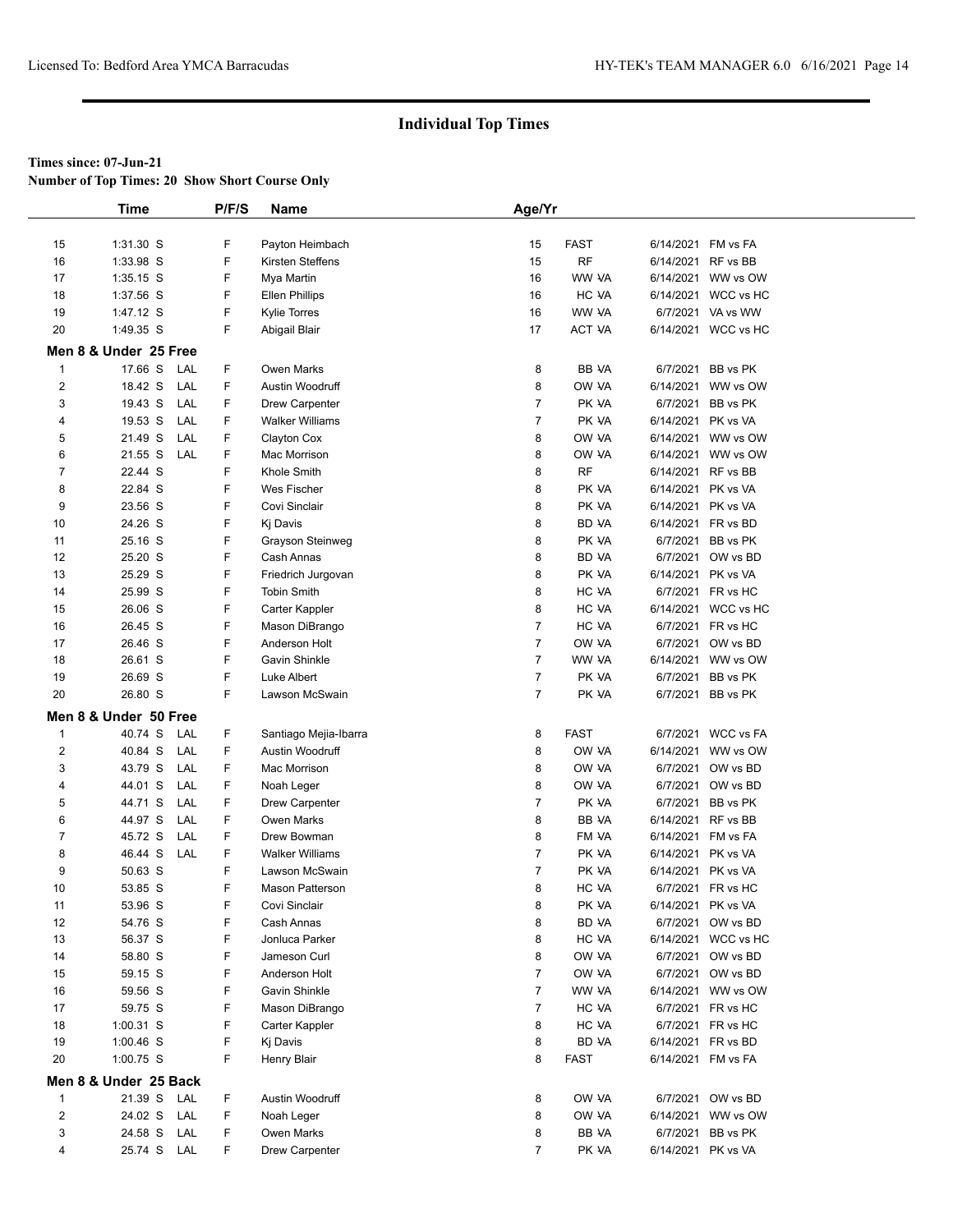**Number of Top Times: 20 Show Short Course Only**

|                         | <b>Time</b>             |     | P/F/S | <b>Name</b>            | Age/Yr         |              |                    |                     |
|-------------------------|-------------------------|-----|-------|------------------------|----------------|--------------|--------------------|---------------------|
|                         |                         |     |       |                        |                |              |                    |                     |
| 5                       | 26.12 S                 | LAL | F     | <b>Walker Williams</b> | 7              | PK VA        | 6/14/2021 PK vs VA |                     |
| 6                       | 27.57 S                 | LAL | F     | Noah Todd              | 8              | <b>FAST</b>  | 6/14/2021 FM vs FA |                     |
| 7                       | 27.68 S                 | LAL | F     | Mac Morrison           | 8              | OW VA        |                    | 6/14/2021 WW vs OW  |
| 8                       | 28.18 S                 |     | F     | Clayton Cox            | 8              | OW VA        |                    | 6/7/2021 OW vs BD   |
| 9                       | 28.85 S                 |     | F     | Cash Annas             | 8              | BD VA        |                    | 6/7/2021 OW vs BD   |
| 10                      | 29.19 S                 |     | F     | <b>Tobin Smith</b>     | 8              | HC VA        |                    | 6/14/2021 WCC vs HC |
| 11                      | 31.29 S                 |     | F     | <b>Mason Patterson</b> | 8              | HC VA        |                    | 6/14/2021 WCC vs HC |
| 12                      | 31.94 S                 |     | F     | Carter Kappler         | 8              | HC VA        |                    | 6/14/2021 WCC vs HC |
| 13                      | 32.09 S                 |     | F     | Lawson McSwain         | $\overline{7}$ | PK VA        | 6/14/2021 PK vs VA |                     |
| 14                      | 32.35 S                 |     | F     | Henry Blair            | 8              | <b>FAST</b>  | 6/14/2021 FM vs FA |                     |
| 15                      | 32.88 S                 |     | F     | Jackson Brown          | 8              | VA           | 6/14/2021 PK vs VA |                     |
| 16                      | 33.19 S                 |     | F     | Mason DiBrango         | $\overline{7}$ | HC VA        |                    | 6/7/2021 FR vs HC   |
| 17                      | 33.81 S                 |     | F     | Anderson Holt          | $\overline{7}$ | OW VA        |                    | 6/14/2021 WW vs OW  |
| 18                      | 33.93 S                 |     | F     | Jonluca Parker         | 8              | HC VA        |                    | 6/14/2021 WCC vs HC |
| 19                      | 34.18 S                 |     | F     | Grayson Steinweg       | 8              | PK VA        |                    | 6/7/2021 BB vs PK   |
| 20                      | 34.54 S                 |     | F     | Covi Sinclair          | 8              | PK VA        | 6/14/2021 PK vs VA |                     |
|                         |                         |     |       |                        |                |              |                    |                     |
|                         | Men 8 & Under 25 Breast |     |       |                        |                |              |                    |                     |
| $\mathbf{1}$            | 24.59 S                 | LAL | F     | Owen Marks             | 8              | BB VA        |                    | 6/7/2021 BB vs PK   |
| 2                       | 25.29 S                 | LAL | F     | Austin Woodruff        | 8              | OW VA        |                    | 6/7/2021 OW vs BD   |
| 3                       | 27.11 S                 | LAL | F     | Noah Leger             | 8              | OW VA        |                    | 6/14/2021 WW vs OW  |
| 4                       | 27.30 S                 | LAL | F     | Drew Bowman            | 8              | FM VA        | 6/14/2021 FM vs FA |                     |
| 5                       | 29.04 S                 | LAL | F     | Grayson Steinweg       | 8              | PK VA        |                    | 6/7/2021 BB vs PK   |
| 6                       | 32.25 S                 |     | F     | Jameson Curl           | 8              | OW VA        |                    | 6/7/2021 OW vs BD   |
| 7                       | 33.20 S                 |     | F     | Lawson McSwain         | 7              | PK VA        | 6/14/2021 PK vs VA |                     |
| 8                       | 34.77 S                 |     | F     | <b>Mason Patterson</b> | 8              | HC VA        |                    | 6/14/2021 WCC vs HC |
| 9                       | 34.91 S                 |     | F     | Anderson Holt          | $\overline{7}$ | OW VA        |                    | 6/7/2021 OW vs BD   |
| 10                      | 39.22 S                 |     | F     | <b>Henry Blair</b>     | 8              | <b>FAST</b>  | 6/14/2021 FM vs FA |                     |
| 11                      | 42.57 S                 |     | F     | William Marotta        | 8              | PK VA        |                    | 6/7/2021 BB vs PK   |
| 12                      | $1:04.14$ S             |     | F     | <b>Will Simmons</b>    | $\overline{7}$ | FM VA        | 6/14/2021 FM vs FA |                     |
|                         | Men 8 & Under 25 Fly    |     |       |                        |                |              |                    |                     |
| $\mathbf{1}$            | 20.19 S                 | LAL | F     | Owen Marks             | 8              | BB VA        |                    | 6/7/2021 BB vs PK   |
| 2                       | 21.48 S                 | LAL | F     | Santiago Mejia-Ibarra  | 8              | <b>FAST</b>  |                    | 6/7/2021 WCC vs FA  |
| 3                       | 21.73 S                 | LAL | F     | Noah Leger             | 8              | OW VA        |                    | 6/7/2021 OW vs BD   |
| 4                       | 21.99 S                 | LAL | F     | Mac Morrison           | 8              | OW VA        |                    | 6/7/2021 OW vs BD   |
| 5                       | 24.73 S                 | LAL | F     | <b>Drew Carpenter</b>  | 7              | PK VA        |                    | 6/7/2021 BB vs PK   |
| 6                       | 25.88 S                 | LAL | F     | Clayton Cox            | 8              | OW VA        |                    | 6/7/2021 OW vs BD   |
| 7                       | 26.96 S                 | LAL | F     | Jameson Curl           | 8              | OW VA        |                    | 6/14/2021 WW vs OW  |
| 8                       | 27.91 S                 | LAL | F     | Cash Annas             | 8              | <b>BD VA</b> |                    | 6/7/2021 OW vs BD   |
| 9                       | 29.10 S                 |     | F     | <b>Mason Patterson</b> | 8              | HC VA        |                    | 6/7/2021 FR vs HC   |
| 10                      | 44.61 S                 |     | F     | <b>Wesley Milam</b>    | $\overline{7}$ | OW VA        |                    | 6/7/2021 OW vs BD   |
| 11                      | 45.95 S                 |     | F     | Max McQuillan          | 8              | FM VA        |                    | 6/7/2021 FM vs RF   |
| 12                      | 53.07 S                 |     | F     | Lawson McSwain         | 7              | PK VA        |                    | 6/7/2021 BB vs PK   |
|                         |                         |     |       |                        |                |              |                    |                     |
|                         | Men 8 & Under 100 IM    |     |       |                        |                |              |                    |                     |
| $\mathbf{1}$            | 1:44.14 S               | LAL | F     | Austin Woodruff        | 8              | OW VA        |                    | 6/7/2021 OW vs BD   |
| $\overline{2}$          | $1:46.85$ S             | LAL | F     | Noah Leger             | 8              | OW VA        |                    | 6/7/2021 OW vs BD   |
| 3                       | 2:00.02 S LAL           |     | F     | Owen Marks             | 8              | BB VA        | 6/14/2021 RF vs BB |                     |
|                         | <b>Men 9-10 25 Free</b> |     |       |                        |                |              |                    |                     |
| 1                       | 15.08 S                 | LAL | F     | David Roberts          | 10             | PK VA        | 6/14/2021 PK vs VA |                     |
| $\overline{\mathbf{c}}$ | 15.72 S                 | LAL | F     | <b>Mitchell Rogers</b> | 10             | OW VA        |                    | 6/14/2021 WW vs OW  |
| 3                       | 15.92 S                 | LAL | F     | Bowen Hunt             | 10             | WW VA        |                    | 6/7/2021 VA vs WW   |
| 4                       | 17.07 S                 | LAL | F     | Sam Edwards            | 10             | OW VA        |                    | 6/7/2021 OW vs BD   |
| 5                       | 17.29 S LAL             |     | F     | Julian Adams           | 10             | PK VA        | 6/14/2021 PK vs VA |                     |
| 6                       | 18.36 S                 |     | F     | Colin Mandell          | 9              | PK VA        |                    | 6/7/2021 BB vs PK   |
|                         |                         |     |       |                        |                |              |                    |                     |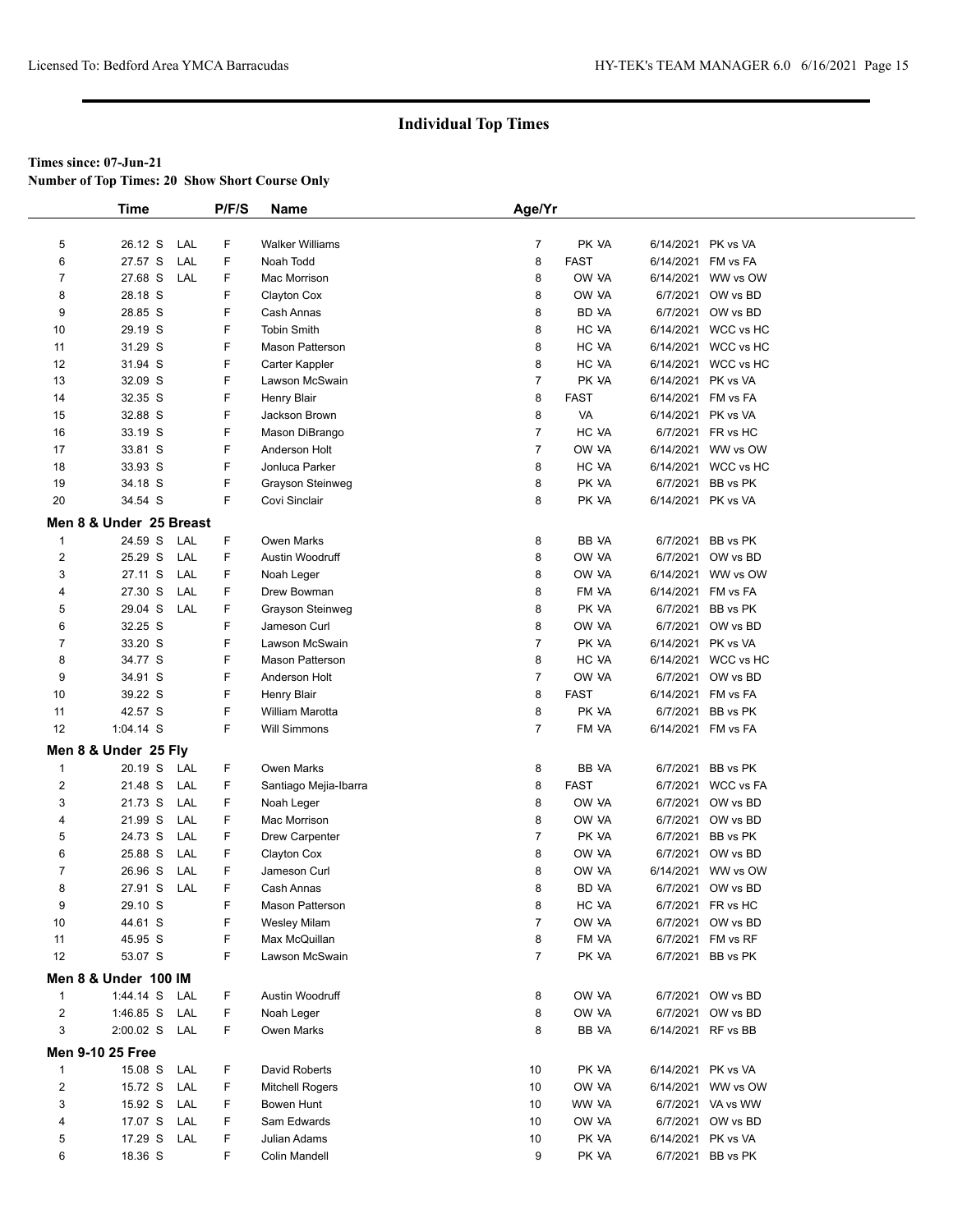**Number of Top Times: 20 Show Short Course Only**

|                         | <b>Time</b>             |     | P/F/S | Name                     | Age/Yr |        |                    |                     |
|-------------------------|-------------------------|-----|-------|--------------------------|--------|--------|--------------------|---------------------|
|                         |                         |     |       |                          |        |        |                    |                     |
| $\overline{7}$          | 18.74 S                 |     | F     | Nate Smith               | 10     | FM VA  | 6/14/2021 FM vs FA |                     |
| 8                       | 19.01 S                 |     | F     | <b>Bryce Hampton</b>     | 10     | OW VA  | 6/14/2021          | WW vs OW            |
| 9                       | 19.19 S                 |     | F     | Jackson Barksdale        | 9      | FM VA  |                    | 6/7/2021 FM vs RF   |
| 10                      | 19.20 S                 |     | F     | Aidan Moss               | 9      | BB VA  | 6/7/2021           | BB vs PK            |
| 11                      | 19.43 S                 |     | F     | John Eaton               | 10     | FM VA  |                    | 6/7/2021 FM vs RF   |
| 12                      | 19.54 S                 |     | F     | Jonathan Korby           | 10     | VA     |                    | 6/7/2021 VA vs WW   |
| 13                      | 20.02 S                 |     | F     | <b>Brody Wall</b>        | 10     | HC VA  | 6/14/2021          | WCC vs HC           |
| 14                      | 20.33 S                 |     | F     | Jonah Bruce              | 10     | HC VA  | 6/14/2021          | WCC vs HC           |
| 15                      | 20.35 S                 |     | F     | Daniel Gustafson         | 9      | HC VA  |                    | 6/14/2021 WCC vs HC |
| 16                      | 20.76 S                 |     | F     | Liam Loper               | 10     | PK VA  | 6/7/2021           | BB vs PK            |
| 17                      | 20.77 S                 |     | F     | Mason Cole Davis         | 10     | BB VA  | 6/7/2021           | BB vs PK            |
| 18                      | 20.80 S                 |     | F     | <b>Wyatt Matthews</b>    | 10     | ACT VA |                    | 6/14/2021 WCC vs HC |
| 19                      | 21.05 S                 |     | F     | Bax Wolanski             | 9      | BB VA  | 6/14/2021          | RF vs BB            |
| 20                      | 21.13 S                 |     | F     | Peter Houck              | 9      | PK VA  |                    | 6/7/2021 BB vs PK   |
|                         |                         |     |       |                          |        |        |                    |                     |
| <b>Men 9-10 50 Free</b> |                         |     |       |                          |        |        |                    |                     |
| $\mathbf{1}$            | 33.45 S                 | LAL | F     | <b>Mitchell Rogers</b>   | 10     | OW VA  | 6/14/2021          | WW vs OW            |
| $\overline{2}$          | 33.67 S                 | LAL | F     | David Roberts            | 10     | PK VA  | 6/7/2021           | BB vs PK            |
| 3                       | 34.15 S                 | LAL | F     | Owen Williams            | 10     | PK VA  | 6/14/2021 PK vs VA |                     |
| 4                       | 36.23 S                 | LAL | F     | Caleb Wu                 | 10     | FM VA  | 6/14/2021 FM vs FA |                     |
| 5                       | 37.97 S                 | LAL | F     | Sam Edwards              | 10     | OW VA  |                    | 6/7/2021 OW vs BD   |
| 6                       | 39.60 S                 |     | F     | Aidan Moss               | 9      | BB VA  | 6/7/2021           | BB vs PK            |
| $\overline{7}$          | 40.69 S                 |     | F     | Zachary Bauer            | 9      | PK VA  | 6/7/2021           | BB vs PK            |
| 8                       | 42.70 S                 |     | F     | Colin Mandell            | 9      | PK VA  | 6/7/2021           | BB vs PK            |
| 9                       | 42.77 S                 |     | F     | <b>Braedon Carpenter</b> | 10     | PK VA  |                    | 6/7/2021 BB vs PK   |
| 10                      | 43.58 S                 |     | F     | <b>Bryce Hampton</b>     | 10     | OW VA  |                    | 6/14/2021 WW vs OW  |
| 11                      | 44.49 S                 |     | F     | William Largen           | 9      | ACT VA |                    | 6/14/2021 WCC vs HC |
| 12                      | 44.80 S                 |     | F     | <b>Thomas Sigler</b>     | 9      | BB VA  | 6/7/2021           | BB vs PK            |
| 13                      | 45.13 S                 |     | F     | Daniel Gustafson         | 9      | HC VA  |                    | 6/7/2021 FR vs HC   |
| 14                      | 45.44 S                 |     | F     | Jonathan Korby           | 10     | VA     |                    | 6/7/2021 VA vs WW   |
| 15                      | 46.65 S                 |     | F     | Clay Newcomb             | 9      | FR VA  | 6/14/2021 FR vs BD |                     |
| 16                      | 47.14 S                 |     | F     | Jonah Bruce              | 10     | HC VA  |                    | 6/14/2021 WCC vs HC |
| 17                      | 47.26 S                 |     | F     | Nate Smith               | 10     | FM VA  |                    | 6/7/2021 FM vs RF   |
| 18                      | 47.49 S                 |     | F     | Julian Adams             | 10     | PK VA  | 6/14/2021 PK vs VA |                     |
| 19                      | 47.54 S                 |     | F     | Jackson Barksdale        | 9      | FM VA  |                    | 6/7/2021 FM vs RF   |
| $20*$                   | 48.49 S                 |     | F     | John Eaton               | 10     | FM VA  |                    | 6/7/2021 FM vs RF   |
| $20*$                   | 48.49 S                 |     | F     | Peter Houck              | 9      | PK VA  |                    | 6/7/2021 BB vs PK   |
|                         | <b>Men 9-10 25 Back</b> |     |       |                          |        |        |                    |                     |
| $\mathbf{1}$            | 19.21 S                 | LAL | F     | David Roberts            | 10     | PK VA  | 6/14/2021 PK vs VA |                     |
| 2                       | 19.65 S                 | LAL | F     | Owen Williams            | 10     | PK VA  | 6/14/2021 PK vs VA |                     |
| 3                       | 20.17 S                 | LAL | F     | Sam Edwards              | 10     | OW VA  |                    | 6/14/2021 WW vs OW  |
| 4                       | 20.26 S                 | LAL | F     | Bowen Hunt               | 10     | WW VA  |                    | 6/7/2021 VA vs WW   |
| 5                       | 22.18 S                 | LAL | F     | Aidan Moss               | 9      | BB VA  |                    | 6/7/2021 BB vs PK   |
| 6                       | 22.26 S                 | LAL | F     | <b>Bryce Hampton</b>     | 10     | OW VA  |                    | 6/7/2021 OW vs BD   |
| $\overline{7}$          | 23.39 S                 |     | F     | Colin Mandell            | 9      | PK VA  | 6/7/2021           | BB vs PK            |
| 8                       | 25.04 S                 |     | F     | <b>Brody Wall</b>        | 10     | HC VA  |                    | 6/14/2021 WCC vs HC |
| 9                       | 26.17 S                 |     | F     | <b>Grant Manning</b>     | 10     | VA     |                    | 6/7/2021 VA vs WW   |
| 10                      | 27.09 S                 |     | F     | Bubba Knight             | 10     | BB VA  |                    | 6/7/2021 BB vs PK   |
| 11                      | 27.83 S                 |     | F     | Peter Houck              | 9      | PK VA  | 6/14/2021 PK vs VA |                     |
| 12                      | 27.88 S                 |     | F     | Jonah Bruce              | 10     | HC VA  |                    | 6/14/2021 WCC vs HC |
| 13                      | 27.91 S                 |     | F     | Jonathan Korby           | 10     | VA     |                    | 6/7/2021 VA vs WW   |
| 14                      | 28.32 S                 |     | F     | Elijah Hamilton          | 10     | WW VA  |                    | 6/14/2021 WW vs OW  |
| 15                      | 28.41 S                 |     | F     | Bax Wolanski             | 9      | BB VA  | 6/14/2021 RF vs BB |                     |
| 16                      | 28.51 S                 |     | F     | Daniel Gustafson         | 9      | HC VA  |                    | 6/7/2021 FR vs HC   |
| 17                      | 28.72 S                 |     | F     | Landon Marks             | 10     | BB VA  |                    | 6/7/2021 BB vs PK   |
|                         |                         |     |       |                          |        |        |                    |                     |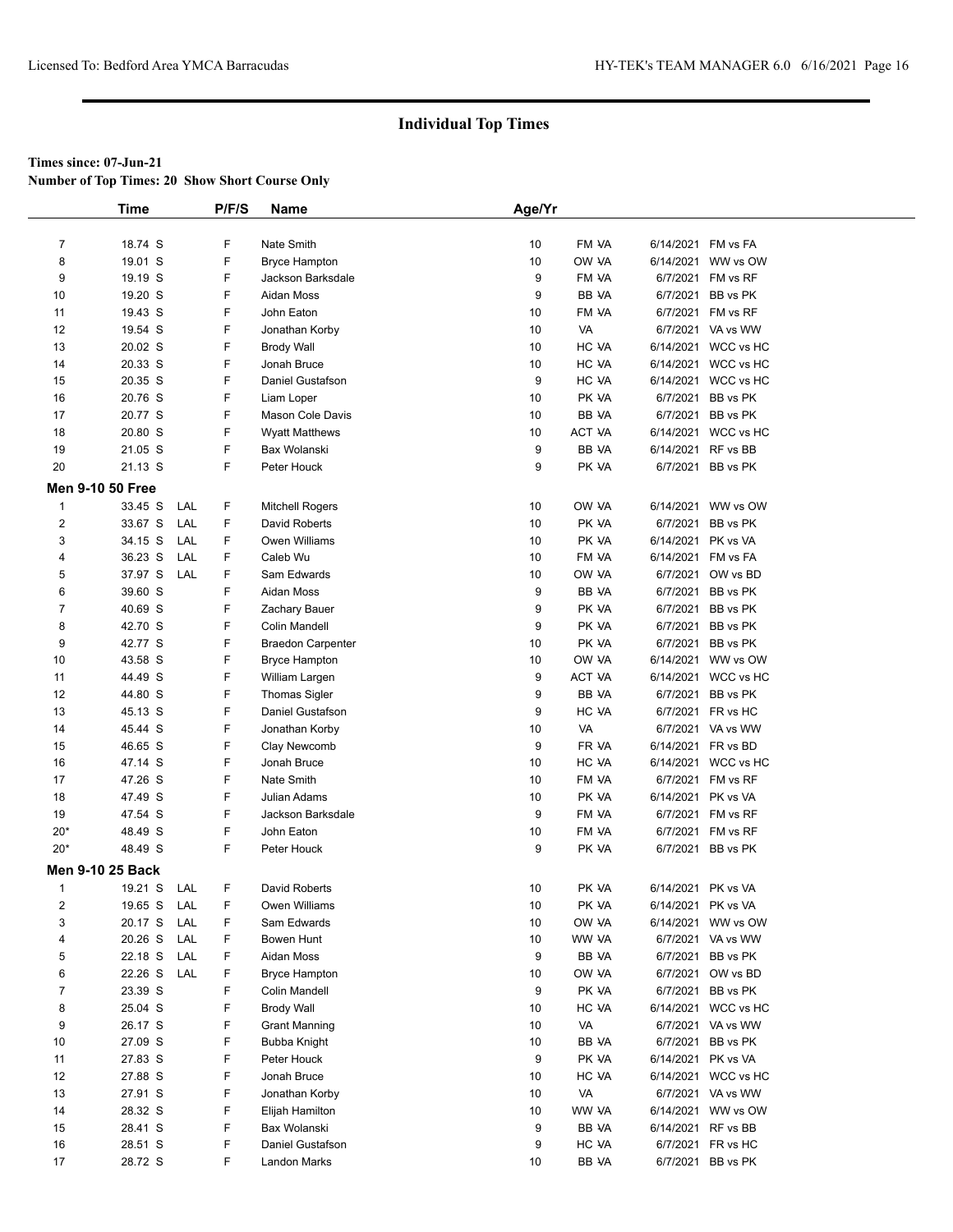**Number of Top Times: 20 Show Short Course Only**

|                         | <b>Time</b>               |     | P/F/S | <b>Name</b>              | Age/Yr |               |                    |                     |
|-------------------------|---------------------------|-----|-------|--------------------------|--------|---------------|--------------------|---------------------|
|                         |                           |     |       |                          |        |               |                    |                     |
| 18                      | 29.15 S                   |     | F     | Julius Villalta          | 9      | VA            | 6/14/2021          | PK vs VA            |
| 19                      | 29.49 S                   |     | F     | <b>Wyatt Matthews</b>    | 10     | <b>ACT VA</b> | 6/14/2021          | WCC vs HC           |
| 20                      | 29.67 S                   |     | F     | Liam Loper               | 10     | PK VA         |                    | 6/7/2021 BB vs PK   |
|                         | <b>Men 9-10 25 Breast</b> |     |       |                          |        |               |                    |                     |
| $\mathbf{1}$            | 20.51 S                   | LAL | F.    | Mitchell Rogers          | 10     | OW VA         | 6/14/2021          | WW vs OW            |
| $\overline{2}$          | 20.61 S                   | LAL | F     | Caleb Wu                 | 10     | FM VA         | 6/14/2021          | FM vs FA            |
| 3                       | 23.76 S                   | LAL | F     | Sam Edwards              | 10     | OW VA         | 6/14/2021          | WW vs OW            |
| 4                       | 23.93 S                   | LAL | F     | Nate Smith               | 10     | FM VA         | 6/14/2021          | FM vs FA            |
| 5                       | 24.90 S                   |     | F     | <b>Braedon Carpenter</b> | 10     | PK VA         | 6/14/2021          | PK vs VA            |
| 6                       | 25.03 S                   |     | F     | Daniel Gustafson         | 9      | HC VA         |                    | 6/14/2021 WCC vs HC |
| $\boldsymbol{7}$        | 26.48 S                   |     | F     | Zachary Bauer            | 9      | PK VA         | 6/14/2021          | PK vs VA            |
| 8                       | 27.15 S                   |     | F     | Thomas Sigler            | 9      | BB VA         | 6/14/2021          | RF vs BB            |
| 9                       | 28.63 S                   |     | F     | Aidan Moss               | 9      | BB VA         |                    | 6/7/2021 BB vs PK   |
| 10                      | 29.31 S                   |     | F     | Bryce Hampton            | 10     | OW VA         |                    | 6/7/2021 OW vs BD   |
| 11                      | 29.52 S                   |     | F     | William Largen           | 9      | ACT VA        |                    | 6/14/2021 WCC vs HC |
| 12                      | 30.67 S                   |     | F     | Luke Ancona              | 10     | HC VA         |                    | 6/14/2021 WCC vs HC |
| 13                      | 32.91 S                   |     | F     | Mason Cole Davis         | 10     | BB VA         | 6/7/2021           | BB vs PK            |
| 14                      | 33.52 S                   |     | F     | <b>Brodie Thomas</b>     | 9      | HC VA         | 6/14/2021          | WCC vs HC           |
| 15                      | 34.88 S                   |     | F     | Jefferson Koscielny      | 9      | PK VA         | 6/14/2021 PK vs VA |                     |
| 16                      | 35.03 S                   |     | F     | Sam Welsh                | 9      | WW VA         | 6/14/2021          | WW vs OW            |
| 17                      | 35.10 S                   |     | F     | Ewan Spaulding           | 10     | HC VA         |                    | 6/14/2021 WCC vs HC |
| 18                      | 35.43 S                   |     | F     | Cal Walker               | 9      | WW VA         |                    | 6/14/2021 WW vs OW  |
| 19                      | 35.84 S                   |     | F     | <b>Brandon Thomas</b>    | 9      | HC VA         | 6/14/2021          | WCC vs HC           |
| 20                      | 36.37 S                   |     | F     | Zac Matthews             | 9      | <b>ACT VA</b> |                    | 6/14/2021 WCC vs HC |
|                         | Men 9-10 25 Fly           |     |       |                          |        |               |                    |                     |
| $\mathbf{1}$            | 16.17 S                   | LAL | F     | David Roberts            | 10     | PK VA         | 6/7/2021           | BB vs PK            |
| $\overline{\mathbf{c}}$ | 16.70 S                   | LAL | F.    | <b>Mitchell Rogers</b>   | 10     | OW VA         | 6/14/2021          | WW vs OW            |
| 3                       | 17.51 S                   | LAL | F     | Owen Williams            | 10     | PK VA         | 6/14/2021          | PK vs VA            |
| 4                       | 17.98 S                   | LAL | F     | Bowen Hunt               | 10     | WW VA         |                    | 6/7/2021 VA vs WW   |
| 5                       | 18.96 S                   | LAL | F     | Caleb Wu                 | 10     | FM VA         | 6/14/2021          | FM vs FA            |
| 6                       | 19.17 S                   | LAL | F     | Sam Edwards              | 10     | OW VA         |                    | 6/14/2021 WW vs OW  |
| 7                       | 19.70 S                   | LAL | F     | Colt Kirby               | 10     | FM VA         | 6/14/2021 FM vs FA |                     |
| 8                       | 21.58 S                   |     | F     | <b>Grant Manning</b>     | 10     | VA            |                    | 6/7/2021 VA vs WW   |
| 9                       | 22.12 S                   |     | F     | <b>Bryce Hampton</b>     | 10     | OW VA         |                    | 6/7/2021 OW vs BD   |
| 10                      | 22.18 S                   |     | F     | Aidan Moss               | 9      | BB VA         |                    | 6/14/2021 RF vs BB  |
| 11                      | 23.98 S                   |     | F     | Nate Smith               | 10     | FM VA         | 6/14/2021          | FM vs FA            |
| 12                      | 24.66 S                   |     | F     | Zachary Bauer            | 9      | PK VA         | 6/14/2021          | PK vs VA            |
| 13                      | 24.76 S                   |     | F     | Jackson Barksdale        | 9      | FM VA         |                    | 6/7/2021 FM vs RF   |
| 14                      | 25.21 S                   |     | F     | <b>Braedon Carpenter</b> | 10     | PK VA         | 6/7/2021           | BB vs PK            |
| 15                      | 25.29 S                   |     | F     | Thomas Sigler            | 9      | BB VA         | 6/7/2021           | BB vs PK            |
| 16                      | 25.92 S                   |     | F     | Peter Houck              | 9      | PK VA         |                    | 6/7/2021 BB vs PK   |
| 17                      | 26.96 S                   |     | F     | Jonathan Korby           | 10     | VA            |                    | 6/14/2021 PK vs VA  |
| 18                      | 28.94 S                   |     | F     | Bax Wolanski             | 9      | BB VA         | 6/14/2021 RF vs BB |                     |
| 19                      | 31.05 S                   |     | F     | <b>Chester Cook</b>      | 10     | BB VA         | 6/14/2021 RF vs BB |                     |
| 20                      | 32.04 S                   |     | F     | Ewan Spaulding           | 10     | HC VA         |                    | 6/14/2021 WCC vs HC |
|                         | Men 9-10 100 IM           |     |       |                          |        |               |                    |                     |
| $\mathbf{1}$            | 1:21.64 S                 | LAL | F     | Mitchell Rogers          | 10     | OW VA         |                    | 6/7/2021 OW vs BD   |
| 2                       | 1:28.38 S                 | LAL | F     | David Roberts            | 10     | PK VA         | 6/14/2021          | PK vs VA            |
| 3                       | $1:31.26$ S               | LAL | F     | Caleb Wu                 | 10     | FM VA         | 6/14/2021          | FM vs FA            |
| 4                       | 1:33.86 S                 | LAL | F     | Sam Edwards              | 10     | OW VA         |                    | 6/7/2021 OW vs BD   |
| 5                       | 1:38.67 S                 | LAL | F     | Colt Kirby               | 10     | FM VA         |                    | 6/14/2021 FM vs FA  |
| 6                       | 1:44.22 S                 | LAL | F     | Bowen Hunt               | 10     | WW VA         | 6/14/2021          | WW vs OW            |
| $\overline{7}$          | 1:46.41 S LAL             |     | F.    | Zachary Bauer            | 9      | PK VA         | 6/14/2021 PK vs VA |                     |
|                         |                           |     |       |                          |        |               |                    |                     |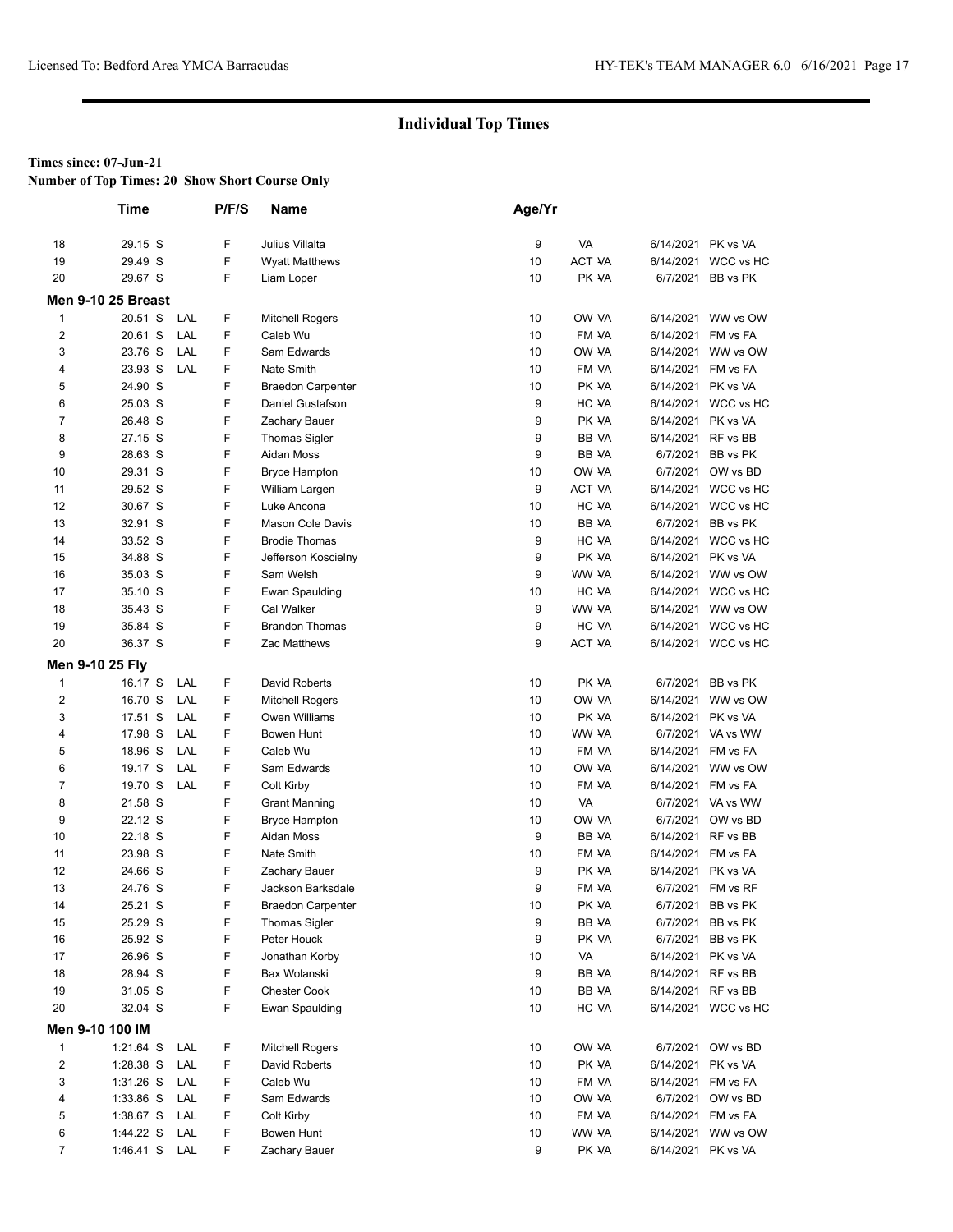**Number of Top Times: 20 Show Short Course Only**

|                | <b>Time</b>              |     | P/F/S | Name                     | Age/Yr            |             |                    |                     |  |
|----------------|--------------------------|-----|-------|--------------------------|-------------------|-------------|--------------------|---------------------|--|
|                |                          |     |       |                          |                   |             |                    |                     |  |
| 8              | 1:47.06 S                | LAL | F     | William Largen           | 9                 | ACT VA      |                    | 6/14/2021 WCC vs HC |  |
| 9              | 1:47.59 S                | LAL | F     | Aidan Moss               | 9                 | BB VA       | 6/14/2021          | RF vs BB            |  |
| 10             | 1:55.71 S                |     | F     | <b>Grant Manning</b>     | 10                | VA          |                    | 6/7/2021 VA vs WW   |  |
| 11             | $2:00.66$ S              |     | F     | <b>Bryce Hampton</b>     | 10                | OW VA       |                    | 6/14/2021 WW vs OW  |  |
| 12             | 2:02.04 S                |     | F     | <b>Braedon Carpenter</b> | 10                | PK VA       | 6/7/2021           | BB vs PK            |  |
| 13             | 2:39.82 S                |     | F     | Zac Matthews             | 9                 | ACT VA      |                    | 6/14/2021 WCC vs HC |  |
|                | <b>Men 11-12 50 Free</b> |     |       |                          |                   |             |                    |                     |  |
| 1              | 29.35 S                  | LAL | F     | Graham Woodruff          | 12                | OW VA       |                    | 6/14/2021 WW vs OW  |  |
| $\overline{2}$ | 30.60 S                  | LAL | F     | <b>Hudson Rice</b>       | 12                | HC VA       |                    | 6/14/2021 WCC vs HC |  |
| 3              | 32.79 S                  | LAL | F     | Logan Wright             | 12                | WW VA       |                    | 6/14/2021 WW vs OW  |  |
| 4              | 32.91 S                  | LAL | F     | Luke Morrison            | 11                | OW VA       |                    | 6/7/2021 OW vs BD   |  |
| 5              | 33.39 S                  | LAL | F     | Joshua Edwards           | 12                | OW VA       |                    | 6/14/2021 WW vs OW  |  |
| 6              | 33.67 S                  | LAL | F     | <b>Samuel Roberts</b>    | 12                | PK VA       | 6/14/2021 PK vs VA |                     |  |
| $\overline{7}$ | 33.75 S                  | LAL | F     | Adam Wells               | 11                | HC VA       |                    | 6/7/2021 FR vs HC   |  |
| 8              | 35.46 S                  | LAL | F     | Cole Campbell            | 12                | ACT VA      |                    | 6/7/2021 WCC vs FA  |  |
| 9              | 36.25 S                  |     | F     | Tee Thornton             | 12                | HC VA       |                    | 6/14/2021 WCC vs HC |  |
| 10             | 36.75 S                  |     | F     | Jeb Milam                | 11                | PK VA       | 6/14/2021 PK vs VA |                     |  |
| 11             | 36.81 S                  |     | F     | Hill Gooch               | 12                | FM VA       |                    | 6/7/2021 FM vs RF   |  |
| 12             | 36.95 S                  |     | F     | Dean Albert              | 12                | PK VA       | 6/7/2021           | BB vs PK            |  |
| 13             | 37.12 S                  |     | F     | Owen Porter              | 11                | OW VA       |                    | 6/7/2021 OW vs BD   |  |
| 14             | 37.67 S                  |     | F     | <b>Tanner Malone</b>     | 11                | VA          |                    | 6/7/2021 VA vs WW   |  |
| 15             | 37.70 S                  |     | F     | <b>Cooper Napior</b>     | 12                | PK VA       | 6/7/2021           | BB vs PK            |  |
| 16             | 37.75 S                  |     | F     | <b>Grady Tryall</b>      | 12                | <b>FAST</b> |                    | 6/7/2021 WCC vs FA  |  |
| 17             | 37.82 S                  |     | F     | David Matthews           | 12                | PK VA       | 6/14/2021 PK vs VA |                     |  |
| 18             | 38.46 S                  |     | F     | Jet Benson               | 11                | HC VA       |                    | 6/14/2021 WCC vs HC |  |
| 19             | 38.60 S                  |     | F     | Jacob Leger              | 12                | OW VA       |                    | 6/14/2021 WW vs OW  |  |
| 20             | 38.70 S                  |     | F     | Jeremiah Milhorn         | 12                | <b>FAST</b> |                    | 6/7/2021 WCC vs FA  |  |
|                |                          |     |       |                          |                   |             |                    |                     |  |
|                | Men 11-12 100 Free       |     |       |                          |                   |             |                    |                     |  |
| 1              | 1:05.54 S                | LAL | F     | Graham Woodruff          | 12                | OW VA       |                    | 6/14/2021 WW vs OW  |  |
| 2              | 1:07.47 S                | LAL | F     | <b>Hudson Rice</b>       | 12                | HC VA       |                    | 6/14/2021 WCC vs HC |  |
| 3              | $1:10.34$ S              | LAL | F     | <b>Broderick Nelson</b>  | 11                | FM VA       |                    | 6/14/2021 FM vs FA  |  |
| 4              | $1:10.89$ S              | LAL | F     | Jackson Carpenter        | 11                | PK VA       | 6/7/2021           | BB vs PK            |  |
| 5              | $1:14.33$ S              | LAL | F     | Luke Morrison            | 11                | OW VA       |                    | 6/14/2021 WW vs OW  |  |
| 6              | $1:16.53$ S              | LAL | F     | Joshua Edwards           | $12 \overline{ }$ | OW VA       |                    | 6/7/2021 OW vs BD   |  |
| $\overline{7}$ | $1:16.90$ S              | LAL | F     | Adam Wells               | 11                | HC VA       |                    | 6/7/2021 FR vs HC   |  |
| 8              | 1:18.19 S                | LAL | F     | <b>Samuel Roberts</b>    | 12                | PK VA       | 6/14/2021 PK vs VA |                     |  |
| 9              | 1:20.89 S                | LAL | F     | Cole Campbell            | 12                | ACT VA      |                    | 6/14/2021 WCC vs HC |  |
| 10             | 1:22.98 S                |     | F     | Logan Wright             | 12                | WW VA       |                    | 6/7/2021 VA vs WW   |  |
| 11             | 1:23.92 S                |     | F     | Jacob Leger              | 12                | OW VA       |                    | 6/7/2021 OW vs BD   |  |
| 12             | 1:24.26 S                |     | F     | Cooper Napior            | 12                | PK VA       | 6/7/2021           | BB vs PK            |  |
| 13             | 1:25.17 S                |     | F     | Owen Porter              | 11                | OW VA       |                    | 6/7/2021 OW vs BD   |  |
| 14             | 1:25.22 S                |     | F     | John Smith               | 12                | <b>FAST</b> |                    | 6/14/2021 FM vs FA  |  |
| 15             | 1:27.28 S                |     | F     | David Matthews           | 12                | PK VA       | 6/14/2021 PK vs VA |                     |  |
| 16             | 1:27.49 S                |     | F     | Miles DelBene            | 11                | HC VA       |                    | 6/14/2021 WCC vs HC |  |
| 17             | 1:27.51 S                |     | F     | Dean Albert              | 12                | PK VA       |                    | 6/7/2021 BB vs PK   |  |
| 18             | 1:30.63 S                |     | F     | Landon Harrington        | 11                | FM VA       |                    | 6/14/2021 FM vs FA  |  |
| 19             | 1:31.81 S                |     | F     | Jeremiah Milhorn         | 12                | <b>FAST</b> |                    | 6/7/2021 WCC vs FA  |  |
| 20             | 1:34.44 S                |     | F     | <b>Grady Tryall</b>      | 12                | <b>FAST</b> |                    | 6/7/2021 WCC vs FA  |  |
|                | Men 11-12 50 Back        |     |       |                          |                   |             |                    |                     |  |
| 1              | 37.28 S                  | LAL | F     | Luke Hottle              | 12                | OW VA       |                    | 6/14/2021 WW vs OW  |  |
| 2              | 37.99 S                  | LAL | F     | Benjamin Kobek           | 12                | FAST        |                    | 6/14/2021 FM vs FA  |  |
| 3              | 38.35 S                  | LAL | F     | Hudson Rice              | 12                | HC VA       |                    | 6/7/2021 FR vs HC   |  |
| 4              | 38.51 S LAL              |     | F     | Luke Morrison            | 11                | OW VA       |                    | 6/7/2021 OW vs BD   |  |
|                |                          |     |       |                          |                   |             |                    |                     |  |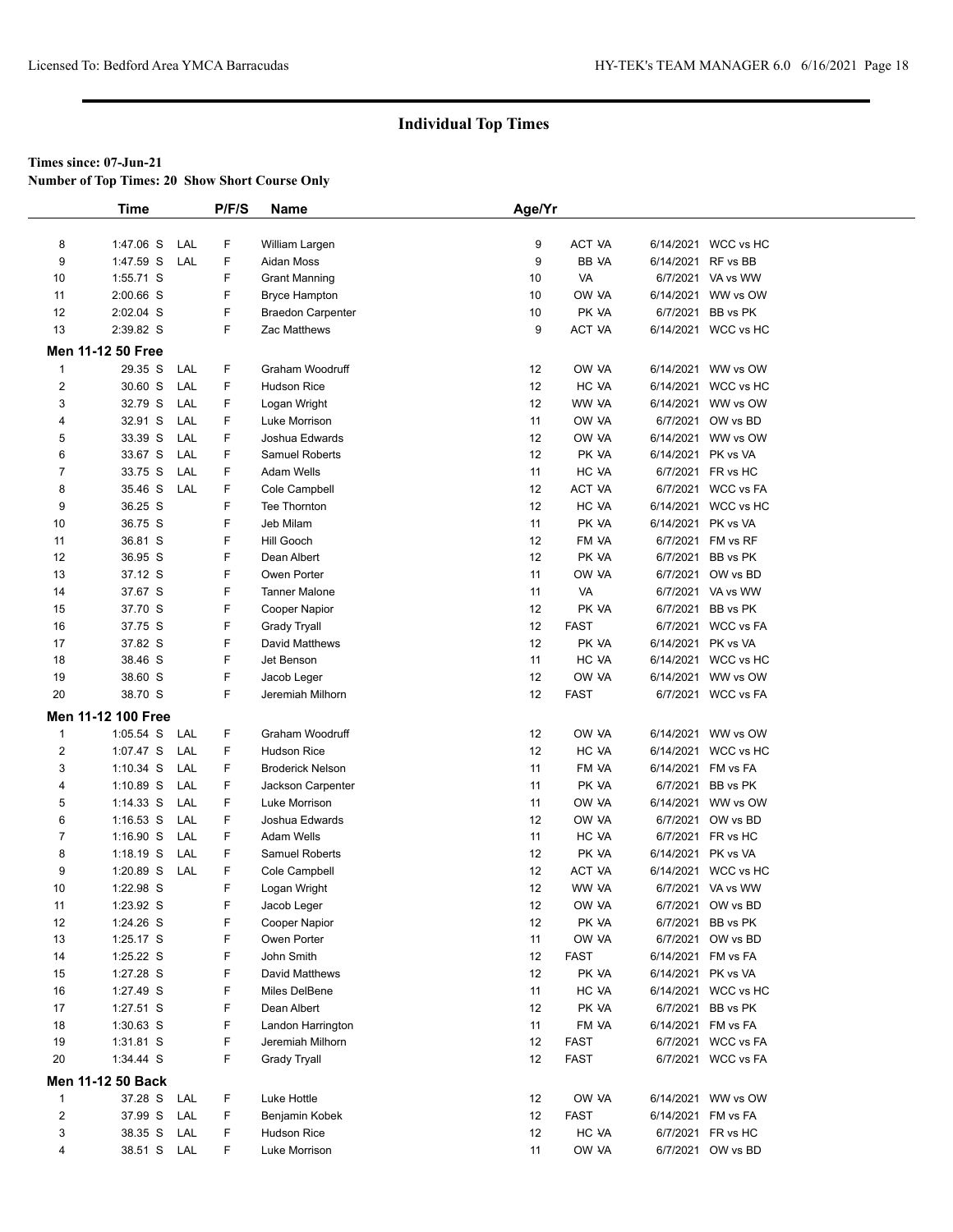**Number of Top Times: 20 Show Short Course Only**

|                  | <b>Time</b>                |     | P/F/S | <b>Name</b>             | Age/Yr            |             |                    |                     |
|------------------|----------------------------|-----|-------|-------------------------|-------------------|-------------|--------------------|---------------------|
|                  |                            |     |       |                         |                   |             |                    |                     |
| 5                | 41.01 S                    | LAL | F     | Hill Gooch              | 12                | FM VA       |                    | 6/14/2021 FM vs FA  |
| 6                | 41.55 S                    | LAL | F     | Samuel Roberts          | 12                | PK VA       |                    | 6/7/2021 BB vs PK   |
| 7                | 41.75 S                    | LAL | F.    | Joshua Edwards          | 12                | OW VA       |                    | 6/7/2021 OW vs BD   |
| 8                | 42.20 S                    | LAL | F     | Jacob Leger             | $12 \overline{ }$ | OW VA       |                    | 6/7/2021 OW vs BD   |
| 9                | 42.28 S                    | LAL | F     | Haven Manning           | 12                | VA          |                    | 6/7/2021 VA vs WW   |
| 10               | 44.59 S                    | LAL | F     | Jeb Milam               | 11                | PK VA       |                    | 6/7/2021 BB vs PK   |
| 11               | 49.45 S                    |     | F     | <b>Andrew Novalis</b>   | 11                | BD VA       |                    | 6/7/2021 OW vs BD   |
| 12               | 49.59 S                    |     | F     | Miles DelBene           | 11                | HC VA       |                    | 6/14/2021 WCC vs HC |
| 13               | 50.26 S                    |     | F     | Owen Porter             | 11                | OW VA       |                    | 6/14/2021 WW vs OW  |
| 14               | 51.21 S                    |     | F     | Adam Wells              | 11                | HC VA       |                    | 6/14/2021 WCC vs HC |
| 15               | 52.63 S                    |     | F     | <b>Tyler Stickle</b>    | 12                | VA          |                    | 6/7/2021 VA vs WW   |
| 16               | 52.71 S                    |     | F     | Nikko Guanzon           | $12 \overline{ }$ | BB VA       |                    | 6/7/2021 BB vs PK   |
| 17               | 52.86 S                    |     | F     | Xavier Bannister        | 12                | PK VA       | 6/14/2021 PK vs VA |                     |
| 18               | 53.22 S                    |     | F     | Kai Calloway            | 11                | PK VA       |                    | 6/7/2021 BB vs PK   |
| 19               | 53.27 S                    |     | F     | Brennan Ranson          | 12                | FR VA       |                    | 6/7/2021 FR vs HC   |
| 20               | 53.97 S                    |     | F.    | Tee Thornton            | $12 \overline{ }$ | HC VA       |                    | 6/14/2021 WCC vs HC |
|                  | <b>Men 11-12 50 Breast</b> |     |       |                         |                   |             |                    |                     |
| $\mathbf{1}$     | 41.99 S                    | LAL | F     | <b>Hudson Rice</b>      | $12 \overline{ }$ | HC VA       |                    | 6/7/2021 FR vs HC   |
| $\overline{2}$   | 42.22 S                    | LAL | F     | <b>Broderick Nelson</b> | 11                | FM VA       |                    | 6/14/2021 FM vs FA  |
| 3                | 42.69 S                    | LAL | F     | Graham Woodruff         | 12                | OW VA       |                    | 6/7/2021 OW vs BD   |
| 4                | 44.44 S                    | LAL | F.    | Luke Hottle             | 12                | OW VA       |                    | 6/14/2021 WW vs OW  |
| 5                | 46.21 S                    | LAL | F     | Adam Wells              | 11                | HC VA       |                    | 6/7/2021 FR vs HC   |
| 6                | 47.11 S                    | LAL | F     | Owen Porter             | 11                | OW VA       |                    | 6/7/2021 OW vs BD   |
| 7                | 47.67 S                    | LAL | F     | Joshua Edwards          | 12                | OW VA       |                    | 6/14/2021 WW vs OW  |
| 8                | 47.91 S                    | LAL | F     | Cole Campbell           | 12                | ACT VA      |                    | 6/14/2021 WCC vs HC |
| 9                | 48.22 S                    | LAL | F.    | Jeb Milam               | 11                | PK VA       |                    | 6/7/2021 BB vs PK   |
| 10               | 48.42 S                    | LAL | F.    | Luke Morrison           | 11                | OW VA       |                    | 6/14/2021 WW vs OW  |
| 11               | 48.91 S                    | LAL | F     | Dean Albert             | $12 \overline{ }$ | PK VA       |                    | 6/7/2021 BB vs PK   |
| 12               | 49.87 S                    | LAL | F.    | Jet Benson              | 11                | HC VA       |                    | 6/14/2021 WCC vs HC |
| 13               | 50.67 S                    |     | F     | David Matthews          | 12                | PK VA       | 6/14/2021 PK vs VA |                     |
| 14               | 51.64 S                    |     | F     | Jeremiah Milhorn        | 12                | <b>FAST</b> |                    | 6/14/2021 FM vs FA  |
| 15               | 52.36 S                    |     | F     | Cooper Napior           | 12                | PK VA       |                    | 6/7/2021 BB vs PK   |
| 16               | 54.61 S                    |     | F     | Seth Fischer            | 11                | PK VA       | 6/14/2021 PK vs VA |                     |
| 17               | 55.10 S                    |     | F     | Miles DelBene           | 11                | HC VA       |                    | 6/7/2021 FR vs HC   |
| 18               | 55.73 S                    |     | F     | Nikko Guanzon           | 12                | BB VA       |                    | 6/7/2021 BB vs PK   |
| 19               | 56.05 S                    |     | F     | Tee Thornton            | 12                | HC VA       |                    | 6/14/2021 WCC vs HC |
| 20               | 56.88 S                    |     | F     | <b>Tyler Stickle</b>    | $12 \overline{ }$ | VA          | 6/14/2021 PK vs VA |                     |
| Men 11-12 50 Fly |                            |     |       |                         |                   |             |                    |                     |
| 1                | 34.24 S                    | LAL | F     | Graham Woodruff         | 12                | OW VA       |                    | 6/7/2021 OW vs BD   |
| 2                | 35.04 S                    | LAL | F     | <b>Broderick Nelson</b> | 11                | FM VA       |                    | 6/7/2021 FM vs RF   |
| 3                | 35.06 S                    | LAL | F     | <b>Hudson Rice</b>      | 12                | HC VA       |                    | 6/7/2021 FR vs HC   |
| 4                | 37.22 S                    | LAL | F     | Luke Morrison           | 11                | OW VA       |                    | 6/14/2021 WW vs OW  |
| 5                | 38.35 S                    | LAL | F     | Haven Manning           | 12                | VA          |                    | 6/7/2021 VA vs WW   |
| 6                | 39.23 S                    | LAL | F     | Joshua Edwards          | 12                | OW VA       |                    | 6/7/2021 OW vs BD   |
| 7                | 39.71 S                    | LAL | F     | Benjamin Kobek          | 12                | FAST        |                    | 6/14/2021 FM vs FA  |
| 8                | 43.43 S                    |     | F     | Adam Wells              | 11                | HC VA       |                    | 6/14/2021 WCC vs HC |
| 9                | 44.36 S                    |     | F     | Jacob Leger             | 12                | OW VA       |                    | 6/7/2021 OW vs BD   |
| 10               | 45.54 S                    |     | F     | <b>Tanner Malone</b>    | 11                | VA          |                    | 6/14/2021 PK vs VA  |
| 11               | 46.71 S                    |     | F     | Miles DelBene           | 11                | HC VA       |                    | 6/7/2021 FR vs HC   |
| 12               | 51.07 S                    |     | F     | Landon Harrington       | 11                | FM VA       |                    | 6/14/2021 FM vs FA  |
| 13               | 51.15 S                    |     | F     | John Smith              | 12                | <b>FAST</b> |                    | 6/14/2021 FM vs FA  |
| 14               | 51.64 S                    |     | F     | Nikko Guanzon           | 12                | BB VA       | 6/14/2021 RF vs BB |                     |
| 15               | 51.73 S                    |     | F     | Owen Porter             | 11                | OW VA       |                    | 6/14/2021 WW vs OW  |
| 16               | 54.01 S                    |     | F     | Josiah Pillai           | 12                | FM VA       |                    | 6/7/2021 FM vs RF   |
|                  |                            |     |       |                         |                   |             |                    |                     |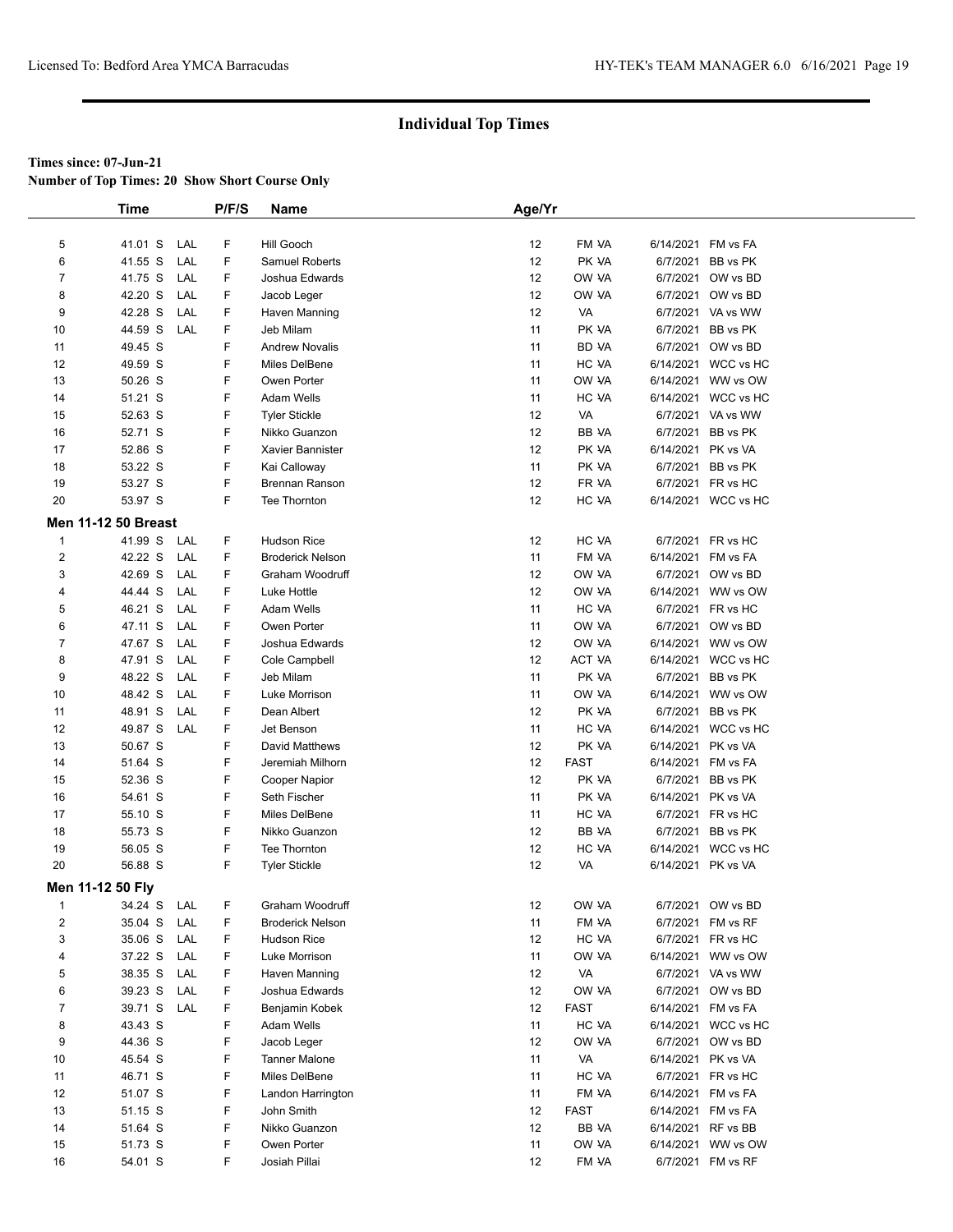**Number of Top Times: 20 Show Short Course Only**

|                | <b>Time</b>              |     | P/F/S | <b>Name</b>              | Age/Yr |             |                    |                     |
|----------------|--------------------------|-----|-------|--------------------------|--------|-------------|--------------------|---------------------|
|                |                          |     |       |                          |        |             |                    |                     |
| 17             | 56.03 S                  |     | F     | Aiden Smith              | 11     | WW VA       |                    | 6/14/2021 WW vs OW  |
| 18             | 1:01.86 S                |     | F     | <b>Berkley Craig</b>     | 11     | FM VA       |                    | 6/7/2021 FM vs RF   |
| 19             | 1:02.79 S                |     | F     | Eli Fleenor              | 11     | FR VA       |                    | 6/7/2021 FR vs HC   |
| 20             | 1:25.64 S                |     | F     | Elijah Korby             | 12     | VA          |                    | 6/14/2021 PK vs VA  |
|                | Men 11-12 100 IM         |     |       |                          |        |             |                    |                     |
| $\mathbf{1}$   | $1:18.33$ S              | LAL | F     | <b>Hudson Rice</b>       | 12     | HC VA       |                    | 6/14/2021 WCC vs HC |
| $\overline{2}$ | 1:18.57 $S$              | LAL | F     | Graham Woodruff          | 12     | OW VA       |                    | 6/7/2021 OW vs BD   |
| 3              | 1:21.84 S                | LAL | F     | <b>Broderick Nelson</b>  | 11     | FM VA       |                    | 6/7/2021 FM vs RF   |
| 4              | 1:22.73 S                | LAL | F     | Jackson Carpenter        | 11     | PK VA       |                    | 6/7/2021 BB vs PK   |
| 5              | $1:26.16$ S              | LAL | F     | Samuel Roberts           | 12     | PK VA       |                    | 6/14/2021 PK vs VA  |
| 6              | 1:26.64 S                | LAL | F     | Luke Morrison            | 11     | OW VA       |                    | 6/7/2021 OW vs BD   |
| $\overline{7}$ | 1:30.72 S                | LAL | F     | Joshua Edwards           | 12     | OW VA       |                    | 6/14/2021 WW vs OW  |
| 8              | $1:31.42$ S              | LAL | F     | Jeb Milam                | 11     | PK VA       |                    | 6/7/2021 BB vs PK   |
| 9              | $1:31.56$ S              | LAL | F     | Haven Manning            | 12     | VA          |                    | 6/7/2021 VA vs WW   |
| 10             | 1:33.87 S                | LAL | F     | Hill Gooch               | 12     | FM VA       |                    | 6/14/2021 FM vs FA  |
| 11             | 1:38.14 S                |     | F     | Miles DelBene            | 11     | HC VA       |                    | 6/7/2021 FR vs HC   |
| 12             | 1:38.28 S                |     | F     | Logan Wright             | 12     | WW VA       |                    | 6/14/2021 WW vs OW  |
| 13             | 1:38.82 S                |     | F     | Dean Albert              | 12     | PK VA       |                    | 6/14/2021 PK vs VA  |
| 14             | 1:39.49 S                |     | F     | <b>Tanner Malone</b>     | 11     | VA          |                    | 6/14/2021 PK vs VA  |
| 15             | 1:40.74 S                |     | F     | Jeremiah Milhorn         | 12     | <b>FAST</b> |                    | 6/14/2021 FM vs FA  |
| 16             | $1:41.51$ S              |     | F     | Owen Porter              | 11     | OW VA       |                    | 6/14/2021 WW vs OW  |
| 17             | 1:46.52 S                |     | F     | John Smith               | 12     | <b>FAST</b> |                    | 6/14/2021 FM vs FA  |
| 18             | 1:46.78 S                |     | F     | Landon Harrington        | 11     | FM VA       |                    | 6/14/2021 FM vs FA  |
| 19             | 2:01.96 S                |     | F     | Nikko Guanzon            | 12     | BB VA       |                    | 6/14/2021 RF vs BB  |
| 20             | 2:03.20 S                |     | F     | Aiden Smith              | 11     | WW VA       |                    | 6/14/2021 WW vs OW  |
|                | <b>Men 13-14 50 Free</b> |     |       |                          |        |             |                    |                     |
| $\mathbf{1}$   | 27.79 S                  | LAL | F     | Max Schonfelder          | 14     | HC VA       |                    | 6/14/2021 WCC vs HC |
| $\overline{2}$ | 29.09 S                  | LAL | F     | Davis Hottle             | 14     | OW VA       |                    | 6/14/2021 WW vs OW  |
| 3              | 29.48 S                  | LAL | F     | Jaedyn Clark             | 13     | PK VA       | 6/14/2021 PK vs VA |                     |
| 4              | 29.79 S                  | LAL | F     | Landon Bivens            | 14     | HC VA       |                    | 6/14/2021 WCC vs HC |
| 5              | 29.98 S                  | LAL | F     | Charlie Webb             | 14     | OW VA       |                    | 6/7/2021 OW vs BD   |
| 6              | 30.68 S                  | LAL | F     | William Kobek            | 14     | <b>FAST</b> |                    | 6/14/2021 FM vs FA  |
| $\overline{7}$ | 31.78 S                  |     | F     | lan Pontius              | 13     | PK VA       |                    | 6/14/2021 PK vs VA  |
| 8              | 32.24 S                  |     | F     | Mason Cooper             | 14     | PK VA       |                    | 6/14/2021 PK vs VA  |
| 9              | 32.93 S                  |     | F     | <b>Will Pacot</b>        | 13     | OW VA       |                    | 6/14/2021 WW vs OW  |
| 10             | 33.04 S                  |     | F     | Jackson Gonzin           | 14     | FR VA       |                    | 6/7/2021 FR vs HC   |
| 11             | 33.42 S                  |     | F     | Josh Searwar             | 14     | WW VA       |                    | 6/7/2021 VA vs WW   |
| 12             | 33.52 S                  |     | F     | Sam Wagoner              | 14     | HC VA       |                    | 6/7/2021 FR vs HC   |
| 13             | 33.74 S                  |     | F     | Sullivan Drinkard        | 14     | FR VA       |                    | 6/14/2021 FR vs BD  |
| 14             | 34.25 S                  |     | F     | Conner Burton            | 13     | FR VA       |                    | 6/7/2021 FR vs HC   |
| 15             | 34.56 S                  |     | F     | Apollo Guanzon           | 13     | BB VA       |                    | 6/7/2021 BB vs PK   |
| 16             | 34.74 S                  |     | F     | Ethan Malone             | 14     | VA          |                    | 6/14/2021 PK vs VA  |
| 17             | 34.88 S                  |     | F     | Jake Watson              | 14     | RF          |                    | 6/14/2021 RF vs BB  |
| 18             | 35.24 S                  |     | F     | <b>Andrew Mayfield</b>   | 13     | <b>RF</b>   |                    | 6/7/2021 FM vs RF   |
| 19             | 35.28 S                  |     | F     | Liam King                | 13     | HC VA       |                    | 6/14/2021 WCC vs HC |
| 20             | 36.01 S                  |     | F     | Logan Houlihan           | 13     | <b>FAST</b> |                    | 6/7/2021 WCC vs FA  |
|                | Men 13-14 100 Free       |     |       |                          |        |             |                    |                     |
| $\mathbf{1}$   | 1:01.17 S LAL            |     | F     | Davis Hottle             | 14     | OW VA       |                    | 6/7/2021 OW vs BD   |
| $\overline{2}$ | 1:02.53 S LAL            |     | F     | Max Schonfelder          | 14     | HC VA       |                    | 6/14/2021 WCC vs HC |
| 3              | 1:06.13 S LAL            |     | F     | Charlie Webb             | 14     | OW VA       |                    | 6/14/2021 WW vs OW  |
| 4              | 1:06.50 S LAL            |     | F     | <b>Matthew Palzewicz</b> | 14     | WW VA       |                    | 6/14/2021 WW vs OW  |
| 5              | 1:06.59 S LAL            |     | F     | Landon Bivens            | 14     | HC VA       |                    | 6/7/2021 FR vs HC   |
| 6              | 1:06.70 S LAL            |     | F.    | Noah Wells               | 13     | HC VA       |                    | 6/14/2021 WCC vs HC |
|                |                          |     |       |                          |        |             |                    |                     |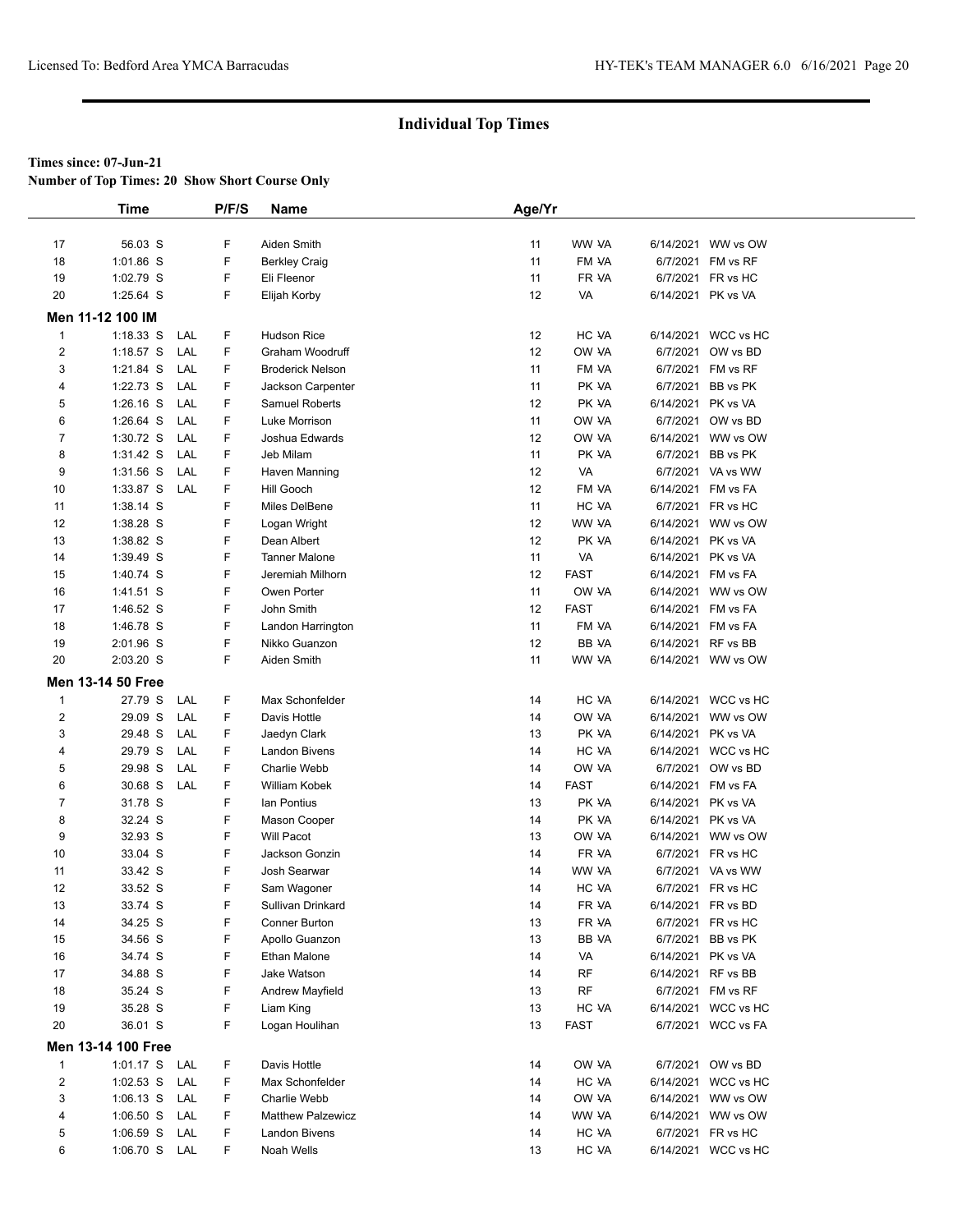**Number of Top Times: 20 Show Short Course Only**

|                | <b>Time</b>              |     | P/F/S | Name                     | Age/Yr   |             |                    |                     |
|----------------|--------------------------|-----|-------|--------------------------|----------|-------------|--------------------|---------------------|
|                |                          |     |       |                          |          |             |                    |                     |
| $\overline{7}$ | 1:08.26 S                | LAL | F     | Shaun Clark              | 13       | PK VA       | 6/14/2021 PK vs VA |                     |
| 8              | $1:12.47$ S              |     | F     | <b>Wyatt Sutphin</b>     | 13       | HC VA       |                    | 6/14/2021 WCC vs HC |
| 9              | $1:14.38$ S              |     | F     | William Kobek            | 14       | FAST        | 6/14/2021 FM vs FA |                     |
| 10             | 1:15.56 S                |     | F     | Ethan Malone             | 14       | VA          |                    | 6/7/2021 VA vs WW   |
| 11             | 1:15.64 S                |     | F     | lan Pontius              | 13       | PK VA       | 6/14/2021 PK vs VA |                     |
| 12             | 1:15.74 S                |     | F     | Sam Wagoner              | 14       | HC VA       |                    | 6/7/2021 FR vs HC   |
| 13             | 1:17.94 S                |     | F     | <b>Will Pacot</b>        | 13       | OW VA       |                    | 6/14/2021 WW vs OW  |
| 14             | $1:18.11$ S              |     | F     | Conner Burton            | 13       | FR VA       |                    | 6/7/2021 FR vs HC   |
| 15             | 1:18.44 S                |     | F     | <b>Ashton Hunt</b>       | 13       | WW VA       |                    | 6/7/2021 VA vs WW   |
| 16             | 1:18.96 S                |     | F     | Jake Watson              | 14       | <b>RF</b>   |                    | 6/7/2021 FM vs RF   |
| 17             | 1:19.70 S                |     | F     | Lantz Burton             | 14       | PK VA       |                    | 6/7/2021 BB vs PK   |
| 18             | 1:20.10 S                |     | F     | Gavin Harrington         | 13       | FM VA       | 6/14/2021 FM vs FA |                     |
| 19             | 1:20.54 S                |     | F     | Apollo Guanzon           | 13       | BB VA       | 6/14/2021 RF vs BB |                     |
| 20             | 1:22.39 S                |     | F     | Liam King                | 13       | HC VA       |                    | 6/14/2021 WCC vs HC |
|                |                          |     |       |                          |          |             |                    |                     |
|                | <b>Men 13-14 50 Back</b> |     |       |                          |          |             |                    |                     |
| $\mathbf{1}$   | 31.76 S                  | LAL | F     | Davis Hottle             | 14       | OW VA       | 6/14/2021          | WW vs OW            |
| $\overline{2}$ | 34.13 S                  | LAL | F     | <b>Matthew Palzewicz</b> | 14       | WW VA       |                    | 6/7/2021 VA vs WW   |
| 3              | 35.18 S                  | LAL | F     | <b>Landon Bivens</b>     | 14       | HC VA       |                    | 6/14/2021 WCC vs HC |
| 4              | 35.72 S                  | LAL | F     | Mason Cooper             | 14       | PK VA       | 6/14/2021 PK vs VA |                     |
| 5              | 37.59 S                  | LAL | F     | Noah Wells               | 13       | HC VA       |                    | 6/7/2021 FR vs HC   |
| 6              | 38.03 S                  | LAL | F     | Sam Wagoner              | 14       | HC VA       |                    | 6/14/2021 WCC vs HC |
| $\overline{7}$ | 40.20 S                  |     | F     | lan Pontius              | 13       | PK VA       | 6/14/2021 PK vs VA |                     |
| 8              | 40.57 S                  |     | F     | Jackson Gonzin           | 14       | FR VA       |                    | 6/7/2021 FR vs HC   |
| 9              | 41.22 S                  |     | F     | <b>Rusty Hooks</b>       | 14       | WW VA       |                    | 6/14/2021 WW vs OW  |
| 10             | 41.70 S                  |     | F     | Andrew Mayfield          | 13       | <b>RF</b>   | 6/14/2021 RF vs BB |                     |
| 11             | 42.06 S                  |     | F     | Logan Houlihan           | 13       | <b>FAST</b> |                    | 6/7/2021 WCC vs FA  |
| 12             | 42.71 S                  |     | F     | Alexander Beeson         | 13       | PK VA       |                    | 6/7/2021 BB vs PK   |
| 13             | 43.31 S                  |     | F     | Noah Ford                | 13       | WW VA       |                    | 6/7/2021 VA vs WW   |
| 14             | 44.49 S                  |     | F     | Parker Sittason          | 14       | BB VA       |                    | 6/7/2021 BB vs PK   |
| 15             | 45.74 S                  |     | F     | John Scruggs             | 14       | BB VA       | 6/14/2021 RF vs BB |                     |
| 16             | 46.41 S                  |     | F     | Alec Stickle             | 14       | VA          |                    | 6/7/2021 VA vs WW   |
| 17             | 47.09 S                  |     | F     | Jesse Crosswhite         | 14       | <b>FAST</b> | 6/14/2021 FM vs FA |                     |
| 18             | 47.46 S                  |     | F     | Orion Myers-Ramirez      | 13       | OW VA       |                    | 6/14/2021 WW vs OW  |
| 19             | 47.96 S                  |     | F     | <b>Cashion Holt</b>      | 14       | OW VA       |                    | 6/7/2021 OW vs BD   |
| 20             | 49.29 S                  |     | F     | Jeremiah Bruce           | 13       | HC VA       |                    | 6/7/2021 FR vs HC   |
|                | Men 13-14 100 Back       |     |       |                          |          |             |                    |                     |
| $\mathbf{1}$   | $1:09.80$ S              | LAL | F     | Davis Hottle             | 14       | OW VA       |                    | 6/7/2021 OW vs BD   |
| $\overline{2}$ | $1:15.61$ S              | LAL | F     | <b>Matthew Palzewicz</b> | 14       | WW VA       |                    | 6/14/2021 WW vs OW  |
| 3              |                          | LAL | F     | Noah Kasper              |          | FM VA       |                    |                     |
| 4              | 1:18.88 S                | LAL | F     | Simon Emery              | 13<br>14 | VA          | 6/14/2021 FM vs FA |                     |
|                | 1:19.75 $S$              |     |       |                          |          | HC VA       |                    | 6/7/2021 VA vs WW   |
| 5              | $1:20.53$ S              | LAL | F     | <b>Landon Bivens</b>     | 14       |             |                    | 6/14/2021 WCC vs HC |
| 6              | 1:21.88 S LAL            |     | F     | Charlie Webb             | 14       | OW VA       |                    | 6/14/2021 WW vs OW  |
| $\overline{7}$ | 1:24.01 S LAL            |     | F     | Noah Wells               | 13       | HC VA       |                    | 6/7/2021 FR vs HC   |
| 8              | 1:25.08 S                |     | F     | Sam Wagoner              | 14       | HC VA       |                    | 6/14/2021 WCC vs HC |
| 9              | 1:25.96 S                |     | F     | David Hiss               | 13       | FM VA       | 6/14/2021 FM vs FA |                     |
| 10             | 1:32.89 S                |     | F     | <b>Rusty Hooks</b>       | 14       | WW VA       |                    | 6/14/2021 WW vs OW  |
| 11             | 1:34.81 S                |     | F     | Everett Heimbach         | 13       | FAST        | 6/14/2021 FM vs FA |                     |
| 12             | 1:38.44 S                |     | F     | Alexander Beeson         | 13       | PK VA       |                    | 6/7/2021 BB vs PK   |
| 13             | 1:39.23 S                |     | F     | Orion Myers-Ramirez      | 13       | OW VA       |                    | 6/7/2021 OW vs BD   |
| 14             | 1:39.78 S                |     | F     | Andrew Mayfield          | 13       | <b>RF</b>   | 6/14/2021 RF vs BB |                     |
| 15             | $1:40.33$ S              |     | F     | Noah Ford                | 13       | WW VA       |                    | 6/14/2021 WW vs OW  |
| 16             | 1:40.64 S                |     | F     | Parker Sittason          | 14       | BB VA       |                    | 6/7/2021 BB vs PK   |
| 17             | 1:52.18 S                |     | F     | Jesse Crosswhite         | 14       | FAST        | 6/14/2021 FM vs FA |                     |
| 18             | 1:52.32 S                |     | F     | Jeremiah Bruce           | 13       | HC VA       |                    | 6/14/2021 WCC vs HC |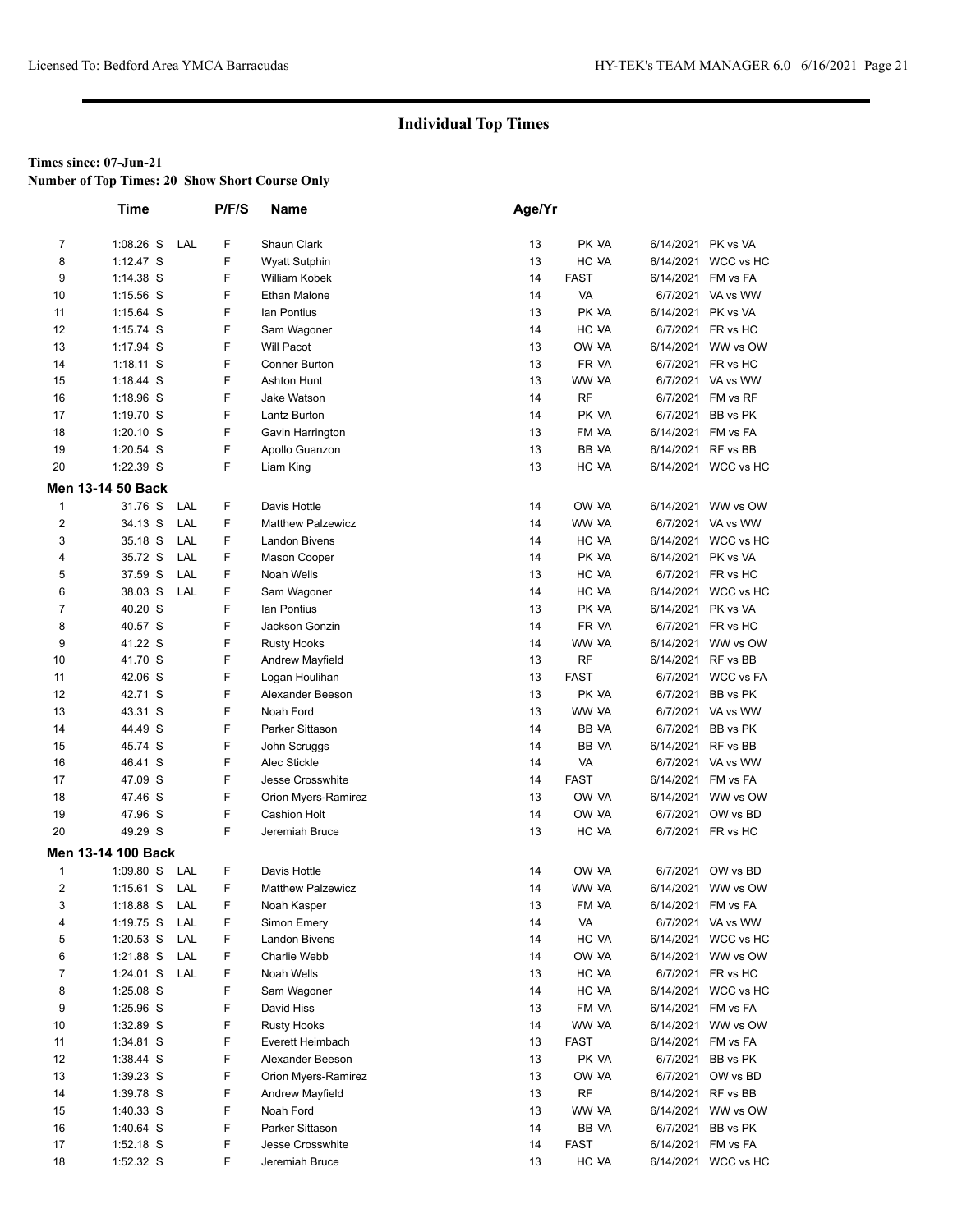**Number of Top Times: 20 Show Short Course Only**

|                         | <b>Time</b>                 | P/F/S | <b>Name</b>          | Age/Yr |              |                    |                     |
|-------------------------|-----------------------------|-------|----------------------|--------|--------------|--------------------|---------------------|
|                         |                             |       |                      |        |              |                    |                     |
| 19                      | 2:02.88 S                   | F     | Rowan Harrington     | 13     | FM VA        | 6/14/2021 FM vs FA |                     |
| 20                      | 2:25.46 S                   | F     | Ashton Bryant        | 13     | ACT VA       |                    | 6/14/2021 WCC vs HC |
|                         | <b>Men 13-14 50 Breast</b>  |       |                      |        |              |                    |                     |
| $\mathbf{1}$            | 35.79 S<br>LAL              | F     | Davis Hottle         | 14     | OW VA        |                    | 6/7/2021 OW vs BD   |
| $\overline{\mathbf{c}}$ | 36.08 S<br>LAL              | F     | Simon Emery          | 14     | VA           |                    | 6/7/2021 VA vs WW   |
| 3                       | 36.28 S<br>LAL              | F     | Asher Barron         | 14     | WW VA        |                    | 6/14/2021 WW vs OW  |
| 4                       | 36.99 S<br>LAL              | F     | Samuel Mejia-Ibarra  | 14     | <b>FAST</b>  |                    | 6/7/2021 WCC vs FA  |
| 5                       | 38.34 S<br>LAL              | F     | Charlie Webb         | 14     | OW VA        |                    | 6/14/2021 WW vs OW  |
| 6                       | 42.30 S<br>LAL              | F     | Noah Wells           | 13     | HC VA        |                    | 6/7/2021 FR vs HC   |
| $\overline{7}$          | 42.34 S<br>LAL              | F     | Noah Kasper          | 13     | FM VA        |                    | 6/7/2021 FM vs RF   |
| 8                       | 42.36 S<br>LAL              | F     | Tj Younger           | 14     | <b>RF</b>    |                    | 6/7/2021 FM vs RF   |
| 9                       | 43.55 S                     | F     | Lantz Burton         | 14     | PK VA        |                    | 6/7/2021 BB vs PK   |
| 10                      | 43.68 S                     | F     | John Scruggs         | 14     | BB VA        | 6/14/2021 RF vs BB |                     |
| 11                      | 45.42 S                     | F     | Everett Heimbach     | 13     | <b>FAST</b>  |                    | 6/7/2021 WCC vs FA  |
| 12                      | 45.48 S                     | F     | Parker Sittason      | 14     | BB VA        |                    | 6/7/2021 BB vs PK   |
| 13                      | 46.73 S                     | F     | Jake Watson          | 14     | <b>RF</b>    |                    | 6/7/2021 FM vs RF   |
| 14                      | 47.45 S                     | F     | Alec Stickle         | 14     | VA           |                    | 6/7/2021 VA vs WW   |
| 15                      | 47.70 S                     | F     | Liam King            | 13     | HC VA        |                    | 6/14/2021 WCC vs HC |
| 16                      | 48.59 S                     | F     | Finn Tiller          | 13     | PK VA        | 6/14/2021 PK vs VA |                     |
| 17                      | 48.61 S                     | F     | Noah Ford            | 13     | WW VA        |                    | 6/7/2021 VA vs WW   |
| 18                      | 49.62 S                     | F     | Gavin Harrington     | 13     | FM VA        |                    | 6/14/2021 FM vs FA  |
| 19                      | 49.81 S                     | F     | Sullivan Drinkard    | 14     | FR VA        | 6/14/2021 FR vs BD |                     |
| 20                      | 50.04 S                     | F     | <b>Kyle Bliss</b>    | 13     | <b>FAST</b>  |                    | 6/7/2021 WCC vs FA  |
|                         | <b>Men 13-14 100 Breast</b> |       |                      |        |              |                    |                     |
| $\mathbf{1}$            | $1:15.39$ S<br>LAL          | F     | Davis Hottle         | 14     | OW VA        |                    | 6/14/2021 WW vs OW  |
| $\overline{\mathbf{c}}$ | 1:23.97 S<br>LAL            | F     | Asher Barron         | 14     | WW VA        |                    | 6/14/2021 WW vs OW  |
| 3                       | 1:24.09 S<br>LAL            | F     | Simon Emery          | 14     | VA           | 6/14/2021 PK vs VA |                     |
| 4                       | 1:24.78 S<br>LAL            | F     | Samuel Mejia-Ibarra  | 14     | <b>FAST</b>  | 6/14/2021 FM vs FA |                     |
| 5                       | 1:27.52 S<br>LAL            | F     | Joshua Warren        | 14     | FM VA        |                    | 6/14/2021 FM vs FA  |
| 6                       | $1:28.15$ S<br>LAL          | F     | Charlie Webb         | 14     | OW VA        |                    | 6/7/2021 OW vs BD   |
| 7                       | 1:33.69 S<br>LAL            | F     | Jaedyn Clark         | 13     | PK VA        | 6/14/2021 PK vs VA |                     |
| 8                       | $1:35.31$ S<br>LAL          | F     | Josh Searwar         | 14     | WW VA        |                    | 6/14/2021 WW vs OW  |
| 9                       | 1:36.79 S<br>LAL            | F     | Tj Younger           | 14     | <b>RF</b>    | 6/14/2021 RF vs BB |                     |
| 10                      | 1:38.14 S                   | F     | Lantz Burton         | 14     | PK VA        |                    | 6/7/2021 BB vs PK   |
| 11                      | 1:38.24 S                   | F     | John Scruggs         | 14     | <b>BB VA</b> | 6/14/2021 RF vs BB |                     |
| 12                      | 1:40.22 S                   | F     | Hagen Locklin        | 13     | PK VA        | 6/14/2021 PK vs VA |                     |
| 13                      | 1:41.19 S                   | F     | <b>Wyatt Sutphin</b> | 13     | HC VA        |                    | 6/14/2021 WCC vs HC |
| 14                      | 1:44.38 S                   | F     | Alec Stickle         | 14     | VA           | 6/14/2021 PK vs VA |                     |
| 15                      | 1:48.82 S                   | F     | Liam King            | 13     | HC VA        |                    | 6/7/2021 FR vs HC   |
| 16                      | 1:49.55 S                   | F     | Finn Tiller          | 13     | PK VA        | 6/14/2021 PK vs VA |                     |
| 17                      | 1:50.77 S                   | F     | Parker Sittason      | 14     | BB VA        |                    | 6/7/2021 BB vs PK   |
| 18                      | 1:56.72 S                   | F     | Jackson Price        | 13     | ACT VA       |                    | 6/14/2021 WCC vs HC |
| 19                      | 2:01.73 S                   | F     | Sullivan Drinkard    | 14     | FR VA        | 6/14/2021 FR vs BD |                     |
| 20                      | 2:02.71 S                   | F     | Andrew Camarda       | 13     | PK VA        | 6/14/2021 PK vs VA |                     |
|                         | Men 13-14 50 Fly            |       |                      |        |              |                    |                     |
| $\mathbf{1}$            | 31.97 S LAL                 | F     | Shaun Clark          | 13     | PK VA        | 6/14/2021 PK vs VA |                     |
| $\overline{2}$          | LAL<br>35.43 S              | F     | Noah Wells           | 13     | HC VA        |                    | 6/14/2021 WCC vs HC |
| 3                       | 35.79 S<br>LAL              | F     | Landon Bivens        | 14     | HC VA        |                    | 6/7/2021 FR vs HC   |
| 4                       | 36.36 S<br>LAL              | F     | Sam Wagoner          | 14     | HC VA        |                    | 6/14/2021 WCC vs HC |
| 5                       | 37.36 S                     | F     | Ethan Malone         | 14     | VA           | 6/14/2021 PK vs VA |                     |
| 6                       | 38.20 S                     | F     | Everett Heimbach     | 13     | <b>FAST</b>  |                    | 6/14/2021 FM vs FA  |
| $7^*$                   | 39.37 S                     | F     | Apollo Guanzon       | 13     | BB VA        |                    | 6/7/2021 BB vs PK   |
| $7^*$                   | 39.37 S                     | F     | Will Pacot           | 13     | OW VA        |                    | 6/14/2021 WW vs OW  |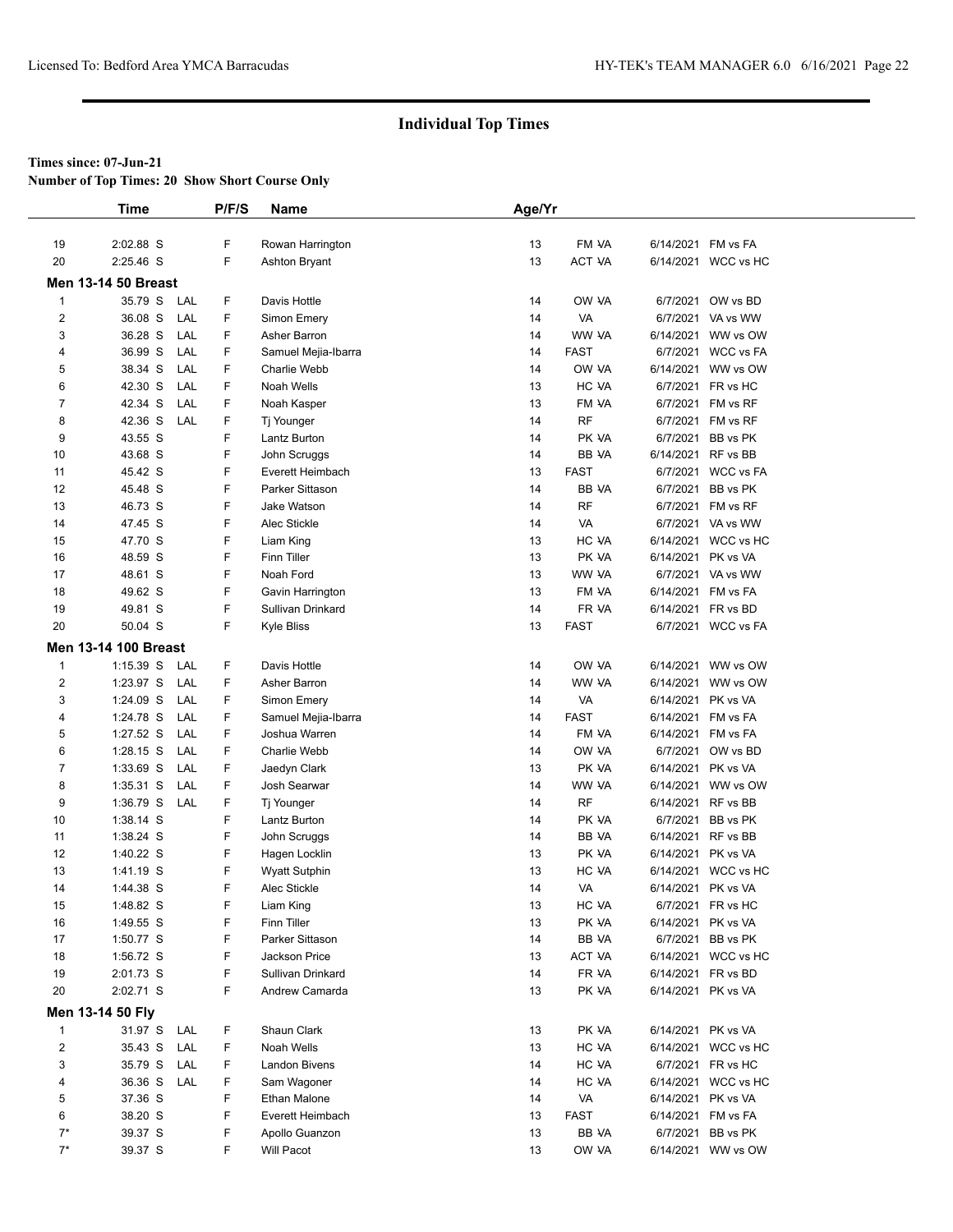**Number of Top Times: 20 Show Short Course Only**

|                         | <b>Time</b>       |     | P/F/S | <b>Name</b>              | Age/Yr |             |                    |                     |
|-------------------------|-------------------|-----|-------|--------------------------|--------|-------------|--------------------|---------------------|
|                         |                   |     |       |                          |        |             |                    |                     |
| 9                       | 39.95 S           |     | F     | Josh Searwar             | 14     | WW VA       |                    | 6/14/2021 WW vs OW  |
| 10                      | 40.64 S           |     | F     | David Hiss               | 13     | FM VA       | 6/14/2021 FM vs FA |                     |
| 11                      | 42.02 S           |     | F     | Jackson Gonzin           | 14     | FR VA       | 6/14/2021 FR vs BD |                     |
| 12                      | 44.87 S           |     | F     | Andrew Mayfield          | 13     | RF          | 6/14/2021 RF vs BB |                     |
| 13                      | 46.06 S           |     | F     | Seth Cook                | 14     | BB VA       | 6/14/2021 RF vs BB |                     |
| 14                      | 48.92 S           |     | F     | Ashton Hunt              | 13     | WW VA       |                    | 6/14/2021 WW vs OW  |
| 15                      | 49.57 S           |     | F     | Orion Myers-Ramirez      | 13     | OW VA       |                    | 6/7/2021 OW vs BD   |
|                         | Men 13-14 100 Fly |     |       |                          |        |             |                    |                     |
| $\mathbf{1}$            | $1:07.35$ S       | LAL | F     | Davis Hottle             | 14     | OW VA       |                    | 6/14/2021 WW vs OW  |
| $\boldsymbol{2}$        | $1:11.96$ S       | LAL | F     | Joshua Warren            | 14     | FM VA       | 6/14/2021 FM vs FA |                     |
| 3                       | $1:26.46$ S       | LAL | F     | Charlie Webb             | 14     | OW VA       |                    | 6/7/2021 OW vs BD   |
| 4                       | 1:34.79 S         | LAL | F     | Ethan Malone             | 14     | VA          |                    | 6/7/2021 VA vs WW   |
| 5                       | $1:36.01$ S       | LAL | F     | Gavin Harrington         | 13     | FM VA       |                    | 6/7/2021 FM vs RF   |
| 6                       | 1:48.37 S         |     | F     | Josh Searwar             | 14     | WW VA       |                    | 6/14/2021 WW vs OW  |
| 7                       | 1:52.67 S         |     | F     | Ashton Hunt              | 13     | WW VA       |                    | 6/7/2021 VA vs WW   |
|                         |                   |     |       |                          |        |             |                    |                     |
|                         | Men 13-14 100 IM  |     |       |                          |        |             |                    |                     |
| $\mathbf{1}$            | $1:15.03$ S       | LAL | F     | Joshua Warren            | 14     | FM VA       | 6/14/2021 FM vs FA |                     |
| $\overline{\mathbf{c}}$ | $1:15.05$ S       | LAL | F.    | Asher Barron             | 14     | WW VA       |                    | 6/14/2021 WW vs OW  |
| 3                       | $1:16.37$ S       | LAL | F     | Shaun Clark              | 13     | PK VA       | 6/14/2021 PK vs VA |                     |
| 4                       | $1:17.17$ S       | LAL | F     | Simon Emery              | 14     | VA          |                    | 6/7/2021 VA vs WW   |
| 5                       | $1:17.38$ S       | LAL | F     | Charlie Webb             | 14     | OW VA       |                    | 6/14/2021 WW vs OW  |
| 6                       | $1:18.49$ S       | LAL | F     | Noah Kasper              | 13     | FM VA       |                    | 6/7/2021 FM vs RF   |
| 7                       | $1:19.54$ S       | LAL | F     | <b>Landon Bivens</b>     | 14     | HC VA       |                    | 6/7/2021 FR vs HC   |
| 8                       | 1:22.07 S         |     | F     | <b>Matthew Palzewicz</b> | 14     | WW VA       |                    | 6/7/2021 VA vs WW   |
| 9                       | 1:23.77 S         |     | F     | <b>Mason Cooper</b>      | 14     | PK VA       | 6/14/2021 PK vs VA |                     |
| 10                      | $1:26.12$ S       |     | F     | Everett Heimbach         | 13     | <b>FAST</b> | 6/14/2021 FM vs FA |                     |
| 11                      | 1:26.16 S         |     | F     | Sam Wagoner              | 14     | HC VA       |                    | 6/7/2021 FR vs HC   |
| 12                      | $1:26.29$ S       |     | F     | <b>Wyatt Sutphin</b>     | 13     | HC VA       |                    | 6/14/2021 WCC vs HC |
| 13                      | 1:30.79 S         |     | F     | Andrew Mayfield          | 13     | <b>RF</b>   |                    | 6/7/2021 FM vs RF   |
| 14                      | $1:31.42$ S       |     | F     | Ethan Malone             | 14     | VA          |                    | 6/7/2021 VA vs WW   |
| 15                      | $1:32.13$ S       |     | F     | Gavin Harrington         | 13     | FM VA       | 6/14/2021 FM vs FA |                     |
| 16                      | 1:33.69 S         |     | F     | Tj Younger               | 14     | <b>RF</b>   |                    | 6/7/2021 FM vs RF   |
| 17                      | 1:34.28 S         |     | F     | Hagen Locklin            | 13     | PK VA       | 6/14/2021 PK vs VA |                     |
| 18                      | 1:36.17 S         |     | F     | Apollo Guanzon           | 13     | BB VA       |                    | 6/7/2021 BB vs PK   |
| 19                      | 1:41.32 S         |     | F     | Seth Cook                | 14     | BB VA       | 6/14/2021 RF vs BB |                     |
| 20                      | 1:43.54 S         |     | F     | Jake Watson              | 14     | RF          | 6/14/2021 RF vs BB |                     |
|                         | Men 50 Free       |     |       |                          |        |             |                    |                     |
| $\mathbf{1}$            | 25.13 S LAL       |     | F.    | Jack Mills               | 15     | HC VA       |                    | 6/14/2021 WCC vs HC |
| 2                       | 26.16 S           | LAL | F     | Owen Widzisz             | 15     | OW VA       |                    | 6/14/2021 WW vs OW  |
| 3                       | 27.11 S           | LAL | F     | Ryan Frasier             | 15     | WW VA       |                    | 6/14/2021 WW vs OW  |
| 4                       | 27.31 S           | LAL | F     | Jackson Bauer            | 16     | PK VA       |                    | 6/7/2021 BB vs PK   |
| 5                       | 27.48 S           |     | F     | Ryan Learn               | 18     | <b>FAST</b> |                    | 6/7/2021 WCC vs FA  |
| 6                       | 27.64 S           |     | F     | Sean Kim                 | 15     | VA          |                    | 6/7/2021 VA vs WW   |
| 7                       | 27.68 S           |     | F     | Samuel Quintana          | 18     | <b>FAST</b> |                    | 6/7/2021 WCC vs FA  |
| 8                       | 27.92 S           |     | F     | <b>Andrew Rogers</b>     | 15     | OW VA       |                    | 6/7/2021 OW vs BD   |
| 9                       | 28.18 S           |     | F     | Josh Smith               | 16     | HC VA       |                    | 6/14/2021 WCC vs HC |
| 10                      | 28.82 S           |     | F     | Evan Schonfelder         | 17     | HC VA       |                    | 6/7/2021 FR vs HC   |
| $11*$                   | 29.10 S           |     | F     | Hunter Smith             | 16     | <b>FAST</b> |                    | 6/14/2021 FM vs FA  |
| $11*$                   | 29.10 S           |     | F     | <b>Charles Drinkard</b>  | 16     | FR VA       |                    | 6/14/2021 FR vs BD  |
| 13                      | 29.19 S           |     | F     | Adam Ellett              | 17     | HC VA       |                    | 6/14/2021 WCC vs HC |
| 14                      | 29.48 S           |     | F     | Mason Drummond           | 15     | ACT VA      |                    | 6/7/2021 WCC vs FA  |
| 15                      | 29.51 S           |     | F     | Benjamin Smith           | 15     | FAST        |                    | 6/7/2021 WCC vs FA  |
| 16                      | 29.54 S           |     | F.    | Nathaniel Parish         | 15     | WW VA       |                    | 6/14/2021 WW vs OW  |
|                         |                   |     |       |                          |        |             |                    |                     |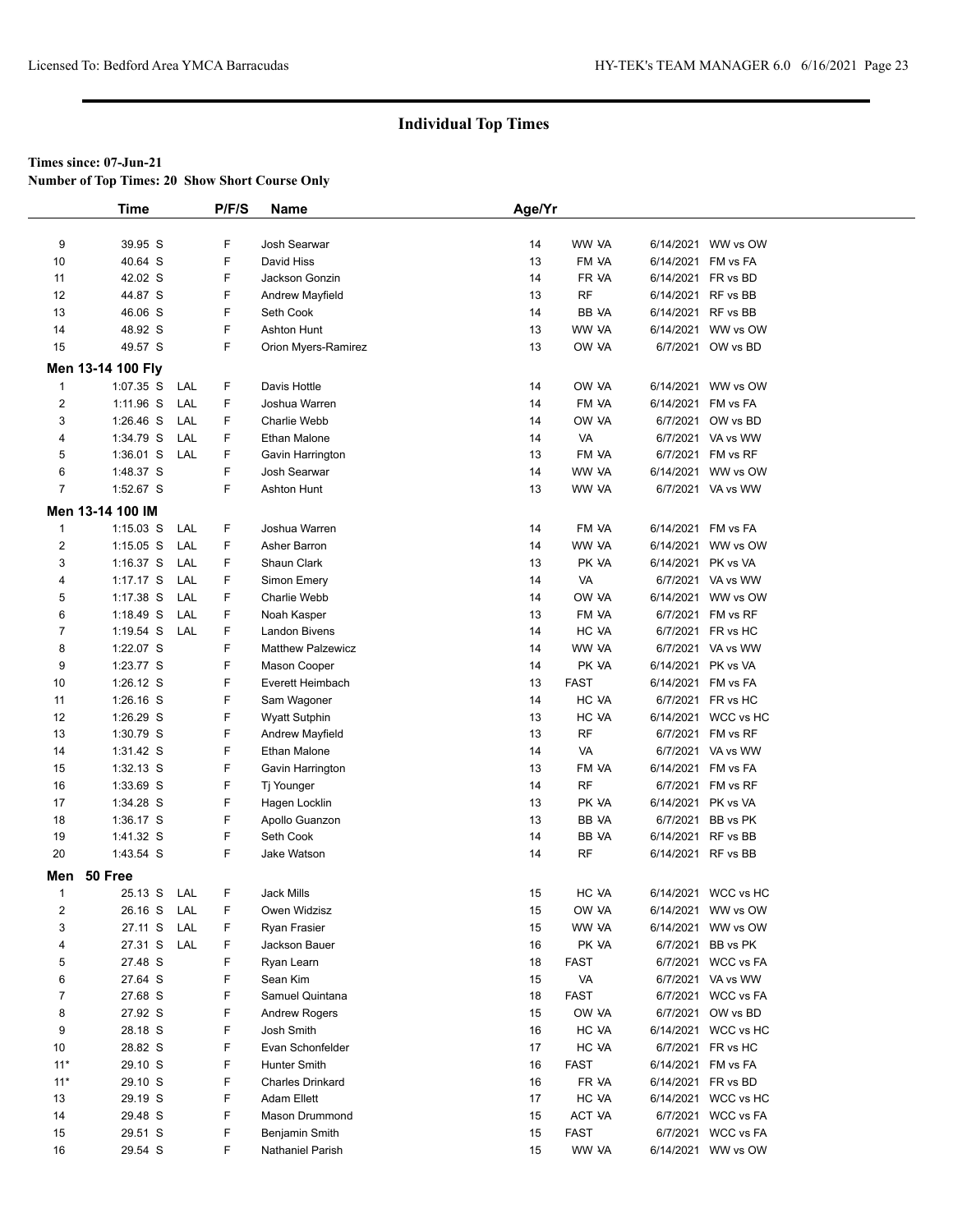**Number of Top Times: 20 Show Short Course Only**

|                | <b>Time</b>        |     | P/F/S  | <b>Name</b>                            | Age/Yr   |                |                    |                     |
|----------------|--------------------|-----|--------|----------------------------------------|----------|----------------|--------------------|---------------------|
|                |                    |     |        |                                        |          |                |                    |                     |
| 17             | 29.65 S            |     | F      | <b>Bennett Goodman</b>                 | 16       | FR VA          | 6/14/2021 FR vs BD |                     |
| 18             | 29.71 S            |     | F      | Brayden Turner                         | 16       | HC VA          |                    | 6/14/2021 WCC vs HC |
| 19             | 29.85 S            |     | F      | <b>Garrett Bowles</b>                  | 17       | WW VA          |                    | 6/7/2021 VA vs WW   |
| 20             | 29.90 S            |     | F      | Owen Rempfer                           | 15       | HC VA          |                    | 6/7/2021 FR vs HC   |
|                | Men 100 Free       |     |        |                                        |          |                |                    |                     |
| $\mathbf{1}$   | 53.93 S            | LAL | F      | <b>Brendan Whitfield</b>               | 16       | OW VA          |                    | 6/7/2021 OW vs BD   |
| 2              | 54.54 S            | LAL | F      | Jc Gordon                              | 15       | FM VA          |                    | 6/14/2021 FM vs FA  |
| 3              | 54.56 S            | LAL | F      | <b>Jack Mills</b>                      | 15       | HC VA          |                    | 6/7/2021 FR vs HC   |
| 4              | 57.07 S            | LAL | F      | Owen Widzisz                           | 15       | OW VA          |                    | 6/14/2021 WW vs OW  |
| 5              | 58.60 S            | LAL | F      | Evan Shopbell                          | 17       | WW VA          |                    | 6/14/2021 WW vs OW  |
| 6              | 58.88 S            | LAL | F      | Ryan Learn                             | 18       | FAST           | 6/14/2021 FM vs FA |                     |
| 7              | 1:01.58 S          |     | F      | Andrew Rogers                          | 15       | OW VA          |                    | 6/7/2021 OW vs BD   |
| 8              | 1:01.60 S          |     | F      | <b>Gavin Miller</b>                    | 17       | ACT VA         |                    | 6/7/2021 WCC vs FA  |
| 9              | $1:04.10$ S        |     | F      | Evan Schonfelder                       | 17       | HC VA          |                    | 6/14/2021 WCC vs HC |
| 10             | 1:04.34 S          |     | F      | Thomas Fenton                          | 15       | PK VA          | 6/14/2021 PK vs VA |                     |
| 11             | $1:05.22$ S        |     | F      | Owen Rempfer                           | 15       | HC VA          |                    | 6/7/2021 FR vs HC   |
| 12             | 1:05.54 S          |     | F      | Shane Smith                            | 17       | <b>RF</b>      |                    | 6/7/2021 FM vs RF   |
| 13             | $1:06.17$ S        |     | F      | <b>Carter Rice</b>                     | 16       | HC VA          |                    | 6/7/2021 FR vs HC   |
| 14             | 1:06.23 S          |     | F      | Cameron St Clair                       | 17       | HC VA          |                    | 6/7/2021 FR vs HC   |
| 15             | 1:06.65 S          |     | F      | <b>Bennett Goodman</b>                 | 16       | FR VA          | 6/14/2021 FR vs BD |                     |
| 16             | 1:06.71 S          |     | F      | <b>Adam Ellett</b>                     | 17       | HC VA          |                    | 6/14/2021 WCC vs HC |
| 17             | 1:07.76 S          |     | F      | Mason Gallagher                        | 15       | OW VA          |                    | 6/14/2021 WW vs OW  |
| 18             | $1:08.12$ S        |     | F      | Joshua Powell                          | 18       | <b>FAST</b>    | 6/14/2021 FM vs FA |                     |
| 19             | 1:08.82 S          |     | F      | <b>Chase Stickle</b>                   | 16       | VA             |                    | 6/7/2021 VA vs WW   |
| 20             | 1:09.86 S          |     | F      | Benjamin Smith                         | 15       | <b>FAST</b>    |                    | 6/7/2021 WCC vs FA  |
|                | Men 50 Back        |     |        |                                        |          |                |                    |                     |
| $\mathbf{1}$   | 27.60 S            | LAL | F      | <b>Brendan Whitfield</b>               | 16       | OW VA          |                    | 6/14/2021 WW vs OW  |
| $\overline{c}$ | 30.17 S            | LAL | F      | Owen Widzisz                           | 15       | OW VA          |                    | 6/7/2021 OW vs BD   |
| 3              | 32.07 S            | LAL | F      | Kyle Sennett                           | 17       | VA             |                    | 6/7/2021 VA vs WW   |
| 4              | 32.60 S            | LAL | F      | Ryan Frasier                           | 15       | WW VA          |                    | 6/7/2021 VA vs WW   |
| 5              | 33.11 S            | LAL | F      | Cameron St Clair                       | 17       | HC VA          |                    | 6/14/2021 WCC vs HC |
| 6              | 33.38 S            | LAL | F      | Benjamin Smith                         | 15       | <b>FAST</b>    | 6/14/2021 FM vs FA |                     |
| 7              | 33.61 S            | LAL | F      | Hunter Smith                           | 16       | <b>FAST</b>    | 6/14/2021 FM vs FA |                     |
| 8              | 33.82 S            |     | F      | Jackson Bauer                          | 16       | PK VA          |                    | 6/7/2021 BB vs PK   |
| 9              | 33.94 S            |     | F      | Josh Smith                             | 16       | HC VA          |                    | 6/14/2021 WCC vs HC |
| 10             | 34.76 S            |     | F      | Aiden Tuck                             | 17       | WW VA          |                    | 6/14/2021 WW vs OW  |
| 11             | 35.54 S            |     | F<br>F | <b>Nathaniel Parish</b>                | 15       | WW VA          |                    | 6/14/2021 WW vs OW  |
| $12*$<br>$12*$ | 35.65 S            |     |        | Luke Ellett                            | 15       | HC VA<br>PK VA | 6/14/2021 PK vs VA | 6/14/2021 WCC vs HC |
| 14             | 35.65 S<br>35.97 S |     | F<br>F | Thomas Fenton                          | 15       | HC VA          |                    | 6/14/2021 WCC vs HC |
|                |                    |     | F      | Brayden Turner<br>Solomon Lewis        | 16       |                | 6/14/2021 RF vs BB |                     |
| 15<br>16       | 36.01 S<br>36.15 S |     | F      |                                        | 17<br>15 | RF<br>OW VA    |                    | 6/14/2021 WW vs OW  |
| 17             | 36.53 S            |     | F      | <b>Andrew Rogers</b><br>Gavin Williams | 17       | ACT VA         |                    | 6/14/2021 WCC vs HC |
| 18             | 36.82 S            |     | F      | Samuel Quintana                        | 18       | FAST           |                    | 6/7/2021 WCC vs FA  |
| 19             | 37.39 S            |     | F      | Mason Gallagher                        | 15       | OW VA          |                    | 6/7/2021 OW vs BD   |
| 20             | 37.78 S            |     | F      | Micah Brune                            | 15       | <b>RF</b>      |                    | 6/7/2021 FM vs RF   |
|                |                    |     |        |                                        |          |                |                    |                     |
| Men            | 100 Back           |     |        |                                        |          |                |                    |                     |
| $\mathbf{1}$   | 1:00.73 S LAL      |     | F      | Brendan Whitfield                      | 16       | OW VA          |                    | 6/14/2021 WW vs OW  |
| 2              | $1:10.32$ S        | LAL | F      | Ben Hiss                               | 17       | FM VA          |                    | 6/14/2021 FM vs FA  |
| 3              | $1:11.41$ S        | LAL | F      | Jackson Bauer                          | 16       | PK VA          | 6/14/2021 PK vs VA |                     |
| 4              | 1:11.94 S          | LAL | F      | Kyle Sennett                           | 17       | VA             |                    | 6/7/2021 VA vs WW   |
| 5              | $1:12.40$ S        | LAL | F      | Josh Smith                             | 16<br>17 | HC VA          |                    | 6/14/2021 WCC vs HC |
| 6              | 1:12.73 S LAL      |     | F      | Cameron St Clair                       |          | HC VA          |                    | 6/7/2021 FR vs HC   |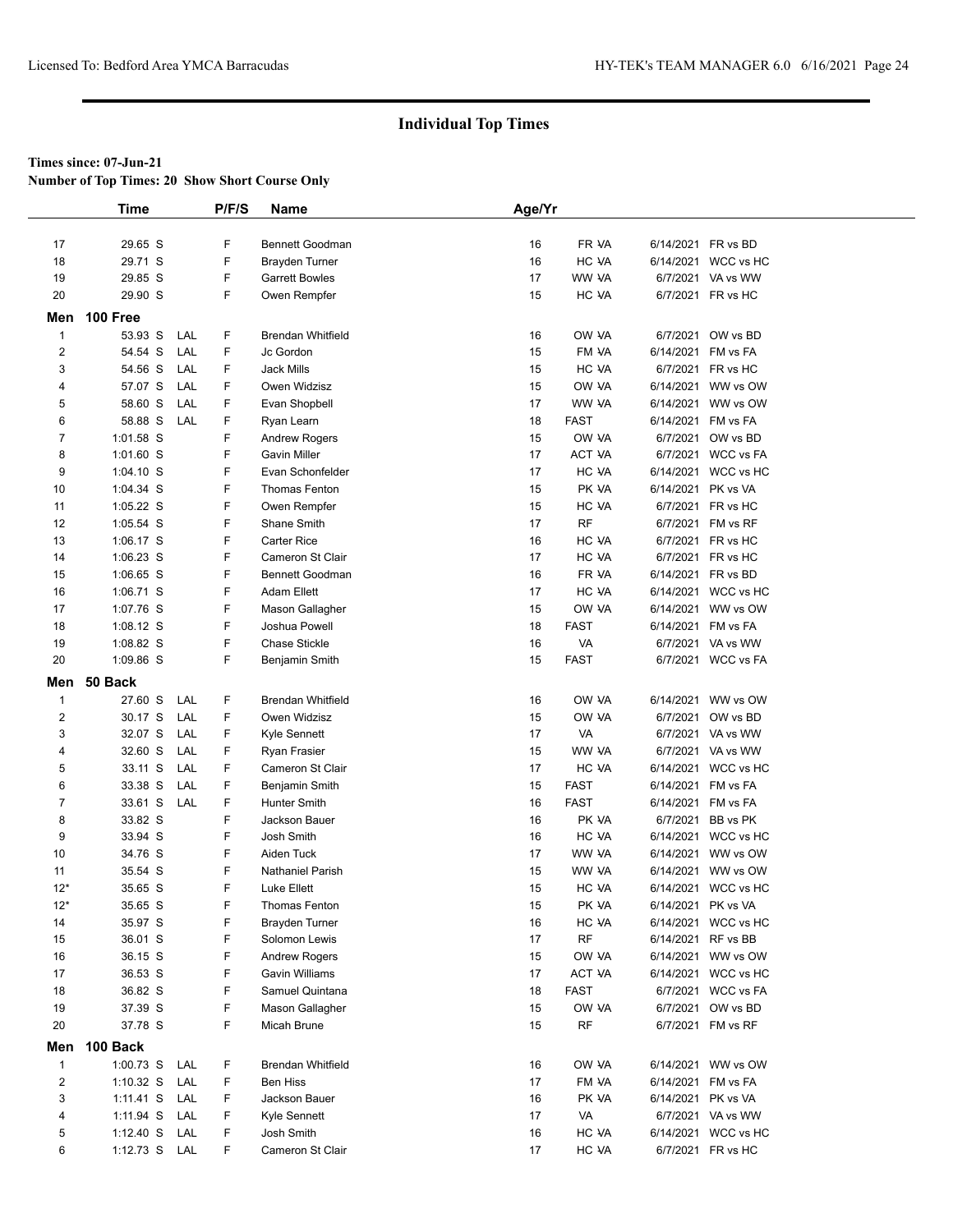**Number of Top Times: 20 Show Short Course Only**

|                | <b>Time</b> |     | P/F/S | <b>Name</b>              | Age/Yr |             |                    |                     |
|----------------|-------------|-----|-------|--------------------------|--------|-------------|--------------------|---------------------|
|                |             |     |       |                          |        |             |                    |                     |
| $\overline{7}$ | $1:13.49$ S | LAL | F     | Evan Schonfelder         | 17     | HC VA       |                    | 6/14/2021 WCC vs HC |
| 8              | $1:13.88$ S | LAL | F     | <b>Ethan Alley</b>       | 18     | <b>RF</b>   | 6/14/2021          | RF vs BB            |
| 9              | $1:15.24$ S | LAL | F     | Benjamin Smith           | 15     | <b>FAST</b> | 6/14/2021 FM vs FA |                     |
| 10             | 1:16.98 S   |     | F     | Luke King                | 16     | HC VA       |                    | 6/14/2021 WCC vs HC |
| 11             | 1:17.30 S   |     | F     | <b>Andrew Rogers</b>     | 15     | OW VA       | 6/7/2021           | OW vs BD            |
| 12             | 1:18.45 S   |     | F     | <b>Nathaniel Parish</b>  | 15     | WW VA       |                    | 6/7/2021 VA vs WW   |
| 13             | 1:21.88 S   |     | F     | Aiden Tuck               | 17     | WW VA       |                    | 6/7/2021 VA vs WW   |
| 14             | 1:23.91 S   |     | F     | <b>Brayden Turner</b>    | 16     | HC VA       |                    | 6/14/2021 WCC vs HC |
| 15             | 1:24.12 S   |     | F     | Mason Gallagher          | 15     | OW VA       |                    | 6/14/2021 WW vs OW  |
| 16             | 1:28.08 S   |     | F     | Micah Brune              | 15     | <b>RF</b>   | 6/14/2021 RF vs BB |                     |
| 17             | 1:29.10 S   |     | F     | <b>Talon Tanner</b>      | 15     | HC VA       | 6/7/2021           | FR vs HC            |
| 18             | 1:33.68 S   |     | F     | <b>Charlie Smallshaw</b> | 18     | WW VA       |                    | 6/7/2021 VA vs WW   |
| 19             | 1:35.23 S   |     | F     | <b>Benjamin Powell</b>   | 15     | <b>FAST</b> |                    | 6/14/2021 FM vs FA  |
| 20             | 1:35.96 S   |     | F     | Zack Maddox              | 15     | HC VA       |                    | 6/7/2021 FR vs HC   |
| Men            | 50 Breast   |     |       |                          |        |             |                    |                     |
| $\mathbf{1}$   | 31.54 S     | LAL | F     | <b>Brendan Whitfield</b> | 16     | OW VA       |                    | 6/14/2021 WW vs OW  |
| $\overline{2}$ | 32.54 S     | LAL | F     | Michael Marotta          | 17     | PK VA       | 6/7/2021           | BB vs PK            |
| 3              | 32.95 S     | LAL | F     | <b>Charlie Schindler</b> | 18     | PK VA       | 6/14/2021          | PK vs VA            |
| 4              | 33.50 S     | LAL | F     | <b>Gavin Miller</b>      | 17     | ACT VA      |                    | 6/7/2021 WCC vs FA  |
| 5              | 33.98 S     | LAL | F     | <b>Ben Hiss</b>          | 17     | FM VA       | 6/14/2021          | FM vs FA            |
| 6              | 34.73 S     | LAL | F     | Isaac Parish             | 17     | WW VA       |                    | 6/7/2021 VA vs WW   |
| $\overline{7}$ | 34.85 S     | LAL | F     | Evan Shopbell            | 17     | WW VA       |                    | 6/14/2021 WW vs OW  |
| 8              | 35.72 S     | LAL | F     | Owen Rempfer             | 15     | HC VA       |                    | 6/14/2021 WCC vs HC |
| 9              | 35.87 S     | LAL | F     | Sean Kim                 | 15     | VA          | 6/14/2021          | PK vs VA            |
| 10             | 36.33 S     | LAL | F     | <b>Ethan Alley</b>       | 18     | RF          |                    | 6/7/2021 FM vs RF   |
| 11             | 36.35 S     | LAL | F     | Owen Widzisz             | 15     | OW VA       |                    | 6/7/2021 OW vs BD   |
| 12             | 37.09 S     | LAL | F     | <b>Carter Rice</b>       | 16     | HC VA       |                    | 6/7/2021 FR vs HC   |
| 13             | 37.20 S     | LAL | F     | Luke Ellett              | 15     | HC VA       |                    | 6/14/2021 WCC vs HC |
| 14             | 37.45 S     | LAL | F     | Luke King                | 16     | HC VA       |                    | 6/14/2021 WCC vs HC |
| 15             | 38.25 S     |     | F     | Ethan Mayfield           | 17     | <b>RF</b>   | 6/14/2021          | RF vs BB            |
| 16             | 39.30 S     |     | F     | Joshua Powell            | 18     | <b>FAST</b> |                    | 6/7/2021 WCC vs FA  |
| 17             | 40.02 S     |     | F     | Lincoln Pafford          | 15     | HC VA       |                    | 6/14/2021 WCC vs HC |
| 18             | 40.16 S     |     | F     | Jackson Hunt             | 16     | WW VA       |                    | 6/7/2021 VA vs WW   |
| 19             | 40.65 S     |     | F     | Cameron St Clair         | 17     | HC VA       |                    | 6/14/2021 WCC vs HC |
| 20             | 41.11 S     |     | F     | <b>Micah Witt</b>        | 16     | FM VA       |                    | 6/7/2021 FM vs RF   |
| Men            | 100 Breast  |     |       |                          |        |             |                    |                     |
| $\mathbf{1}$   | $1:10.60$ S | LAL | F     | <b>Brendan Whitfield</b> | 16     | OW VA       |                    | 6/7/2021 OW vs BD   |
| 2              | $1:11.26$ S | LAL | F     | Michael Marotta          | 17     | PK VA       |                    | 6/7/2021 BB vs PK   |
| 3              | 1:12.79 S   | LAL | F     | <b>Charlie Schindler</b> | 18     | PK VA       | 6/14/2021 PK vs VA |                     |
| 4              | $1:14.33$ S | LAL | F     | Ben Hiss                 | 17     | FM VA       |                    | 6/14/2021 FM vs FA  |
| 5              | $1:15.42$ S | LAL | F     | Evan Shopbell            | 17     | WW VA       |                    | 6/14/2021 WW vs OW  |
| 6              | 1:16.66 S   | LAL | F     | Thomas Fenton            | 15     | PK VA       | 6/14/2021          | PK vs VA            |
| $\overline{7}$ | 1:17.01 S   | LAL | F     | <b>Gavin Miller</b>      | 17     | ACT VA      |                    | 6/14/2021 WCC vs HC |
| 8              | $1:20.14$ S | LAL | F     | Isaac Parish             | 17     | WW VA       |                    | 6/14/2021 WW vs OW  |
| 9              | 1:22.46 $S$ | LAL | F     | Mason Drummond           | 15     | ACT VA      |                    | 6/14/2021 WCC vs HC |
| 10             | 1:22.98 S   | LAL | F     | Ethan Alley              | 18     | <b>RF</b>   | 6/14/2021 RF vs BB |                     |
| 11             | $1:23.09$ S | LAL | F     | Luke King                | 16     | HC VA       |                    | 6/7/2021 FR vs HC   |
| 12             | 1:24.13 S   |     | F     | Carter Rice              | 16     | HC VA       | 6/7/2021           | FR vs HC            |
| 13             | 1:24.86 S   |     | F     | Ethan Mayfield           | 17     | RF          |                    | 6/14/2021 RF vs BB  |
| 14             | 1:24.93 S   |     | F     | Owen Rempfer             | 15     | HC VA       |                    | 6/7/2021 FR vs HC   |
| 15             | 1:25.14 S   |     | F     | Luke Ellett              | 15     | HC VA       |                    | 6/14/2021 WCC vs HC |
| 16             | 1:27.48 S   |     | F     | <b>Andrew Rogers</b>     | 15     | OW VA       |                    | 6/14/2021 WW vs OW  |
| 17             | $1:31.18$ S |     | F     | Lincoln Pafford          | 15     | HC VA       |                    | 6/14/2021 WCC vs HC |
| 18             | 1:35.31 S   |     | F     | Josh Smith               | 16     | HC VA       |                    | 6/7/2021 FR vs HC   |
|                |             |     |       |                          |        |             |                    |                     |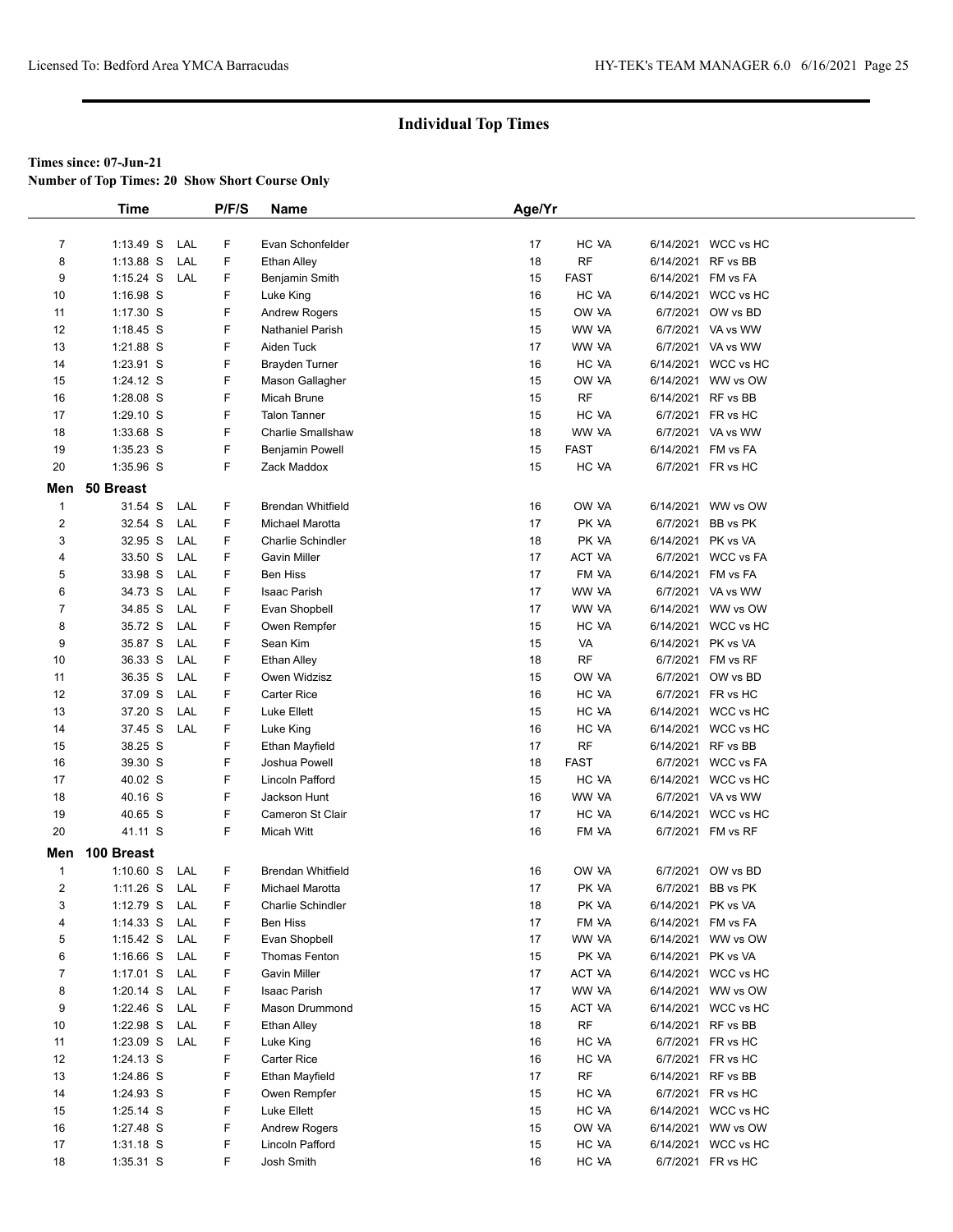**Number of Top Times: 20 Show Short Course Only**

|                | <b>Time</b>    |     | P/F/S | Name                     | Age/Yr |             |           |                     |  |
|----------------|----------------|-----|-------|--------------------------|--------|-------------|-----------|---------------------|--|
|                |                |     |       |                          |        |             |           |                     |  |
| 19             | 1:38.78 S      |     | F     | <b>Will Perrow</b>       | 15     | VA          |           | 6/14/2021 PK vs VA  |  |
| 20             | 1:40.36 S      |     | F     | Aiden Tuck               | 17     | WW VA       |           | 6/14/2021 WW vs OW  |  |
|                | Men 50 Fly     |     |       |                          |        |             |           |                     |  |
| $\mathbf{1}$   | 25.98 S        | LAL | F     | <b>Brendan Whitfield</b> | 16     | OW VA       |           | 6/7/2021 OW vs BD   |  |
| $\overline{2}$ | 27.55 S        | LAL | F     | <b>Jack Mills</b>        | 15     | HC VA       |           | 6/14/2021 WCC vs HC |  |
| 3              | 27.82 S        | LAL | F     | Owen Widzisz             | 15     | OW VA       |           | 6/7/2021 OW vs BD   |  |
| 4              | 28.95 S        | LAL | F     | Ryan Learn               | 18     | <b>FAST</b> |           | 6/14/2021 FM vs FA  |  |
| 5              | 29.88 S        | LAL | F     | Kyle Sennett             | 17     | VA          |           | 6/14/2021 PK vs VA  |  |
| 6              | 30.41 S        | LAL | F     | Jackson Hunt             | 16     | WW VA       |           | 6/14/2021 WW vs OW  |  |
| $\overline{7}$ | 30.60 S        | LAL | F     | Ryan Frasier             | 15     | WW VA       |           | 6/14/2021 WW vs OW  |  |
| 8              | 30.87 S        | LAL | F     | Owen Rempfer             | 15     | HC VA       |           | 6/14/2021 WCC vs HC |  |
| 9              | 31.63 S        |     | F     | Gavin Williams           | 17     | ACT VA      |           | 6/14/2021 WCC vs HC |  |
| 10             | 32.46 S        |     | F     | Luke King                | 16     | HC VA       |           | 6/14/2021 WCC vs HC |  |
| 11             | 32.73 S        |     | F     | Evan Schonfelder         | 17     | HC VA       |           | 6/7/2021 FR vs HC   |  |
| 12             | 32.88 S        |     | F     | Aiden Tuck               | 17     | WW VA       |           | 6/14/2021 WW vs OW  |  |
| 13             | 32.91 S        |     | F     | Hunter Smith             | 16     | <b>FAST</b> |           | 6/14/2021 FM vs FA  |  |
| 14             | 33.01 S        |     | F     | Cameron St Clair         | 17     | HC VA       |           | 6/14/2021 WCC vs HC |  |
| 15             | 33.14 S        |     | F     | <b>Baxter Craig</b>      | 16     | FM VA       | 6/14/2021 | FM vs FA            |  |
| 16             | 33.49 S        |     | F     | <b>Carter Rice</b>       | 16     | HC VA       |           | 6/14/2021 WCC vs HC |  |
| 17             | 33.74 S        |     | F     | Mason Gallagher          | 15     | OW VA       |           | 6/14/2021 WW vs OW  |  |
| 18             | 34.01 S        |     | F     | Solomon Lewis            | 17     | <b>RF</b>   |           | 6/14/2021 RF vs BB  |  |
| 19             | 34.58 S        |     | F     | Bennett Goodman          | 16     | FR VA       |           | 6/14/2021 FR vs BD  |  |
| 20             | 36.52 S        |     | F     | <b>Chase Stickle</b>     | 16     | VA          |           | 6/14/2021 PK vs VA  |  |
| Men            | <b>100 Fly</b> |     |       |                          |        |             |           |                     |  |
| $\mathbf{1}$   | 57.88 S        | LAL | F     | <b>Brendan Whitfield</b> | 16     | OW VA       |           | 6/14/2021 WW vs OW  |  |
| $\overline{2}$ | 1:02.87 S      | LAL | F     | <b>Jack Mills</b>        | 15     | HC VA       | 6/7/2021  | FR vs HC            |  |
| 3              | $1:04.06$ S    | LAL | F     | Jc Gordon                | 15     | FM VA       | 6/14/2021 | FM vs FA            |  |
| 4              | $1:04.13$ S    | LAL | F     | Owen Widzisz             | 15     | OW VA       |           | 6/7/2021 OW vs BD   |  |
| 5              | $1:04.32$ S    | LAL | F     | Isaac Parish             | 17     | WW VA       | 6/14/2021 | WW vs OW            |  |
| 6              | $1:04.45$ S    | LAL | F     | <b>Ethan Alley</b>       | 18     | <b>RF</b>   |           | 6/14/2021 RF vs BB  |  |
| 7              | $1:05.35$ S    | LAL | F     | Michael Marotta          | 17     | PK VA       |           | 6/7/2021 BB vs PK   |  |
| 8              | 1:07.58 S      | LAL | F     | Kyle Sennett             | 17     | VA          |           | 6/7/2021 VA vs WW   |  |
| 9              | 1:08.08 S      | LAL | F     | <b>Andrew Rogers</b>     | 15     | OW VA       |           | 6/14/2021 WW vs OW  |  |
| 10             | $1:08.57$ S    | LAL | F     | Jackson Hunt             | 16     | WW VA       |           | 6/7/2021 VA vs WW   |  |
| 11             | $1:10.20$ S    | LAL | F     | Ryan Learn               | 18     | <b>FAST</b> | 6/14/2021 | FM vs FA            |  |
| 12             | $1:10.36$ S    | LAL | F     | Luke King                | 16     | HC VA       |           | 6/14/2021 WCC vs HC |  |
| 13             | 1:11.49 S      | LAL | F     | Owen Rempfer             | 15     | HC VA       |           | 6/14/2021 WCC vs HC |  |
| 14             | 1:11.74 S      | LAL | F     | Sean Kim                 | 15     | VA          |           | 6/7/2021 VA vs WW   |  |
| 15             | 1:11.94 S      | LAL | F     | Evan Schonfelder         | 17     | HC VA       |           | 6/14/2021 WCC vs HC |  |
| 16             | $1:13.11$ S    |     | F     | Gavin Miller             | 17     | ACT VA      |           | 6/14/2021 WCC vs HC |  |
| 17             | 1:13.98 S      |     | F     | Josh Smith               | 16     | HC VA       |           | 6/7/2021 FR vs HC   |  |
| 18             | $1:15.32$ S    |     | F     | Ethan Mayfield           | 17     | <b>RF</b>   |           | 6/7/2021 FM vs RF   |  |
| 19             | $1:15.42$ S    |     | F     | Aiden Tuck               | 17     | WW VA       |           | 6/14/2021 WW vs OW  |  |
| 20             | $1:15.53$ S    |     | F     | Gavin Williams           | 17     | ACT VA      |           | 6/7/2021 WCC vs FA  |  |
|                | Men 100 IM     |     |       |                          |        |             |           |                     |  |
| $\mathbf{1}$   | $1:02.11$ S    | LAL | F     | Brendan Whitfield        | 16     | OW VA       |           | 6/7/2021 OW vs BD   |  |
| $\overline{c}$ | $1:04.17$ S    | LAL | F     | <b>Jack Mills</b>        | 15     | HC VA       |           | 6/14/2021 WCC vs HC |  |
| 3              | $1:05.56$ S    | LAL | F     | Owen Widzisz             | 15     | OW VA       |           | 6/14/2021 WW vs OW  |  |
| 4              | $1:05.62$ S    | LAL | F     | Jc Gordon                | 15     | FM VA       |           | 6/14/2021 FM vs FA  |  |
| 5              | $1:06.24$ S    | LAL | F     | Evan Shopbell            | 17     | WW VA       |           | 6/14/2021 WW vs OW  |  |
| 6              | 1:07.68 S      | LAL | F     | Isaac Parish             | 17     | WW VA       |           | 6/7/2021 VA vs WW   |  |
| $\overline{7}$ | 1:09.47 S      | LAL | F     | Jackson Bauer            | 16     | PK VA       |           | 6/14/2021 PK vs VA  |  |
| 8              | $1:09.53$ S    | LAL | F     | Sean Kim                 | 15     | VA          |           | 6/7/2021 VA vs WW   |  |
|                |                |     |       |                          |        |             |           |                     |  |